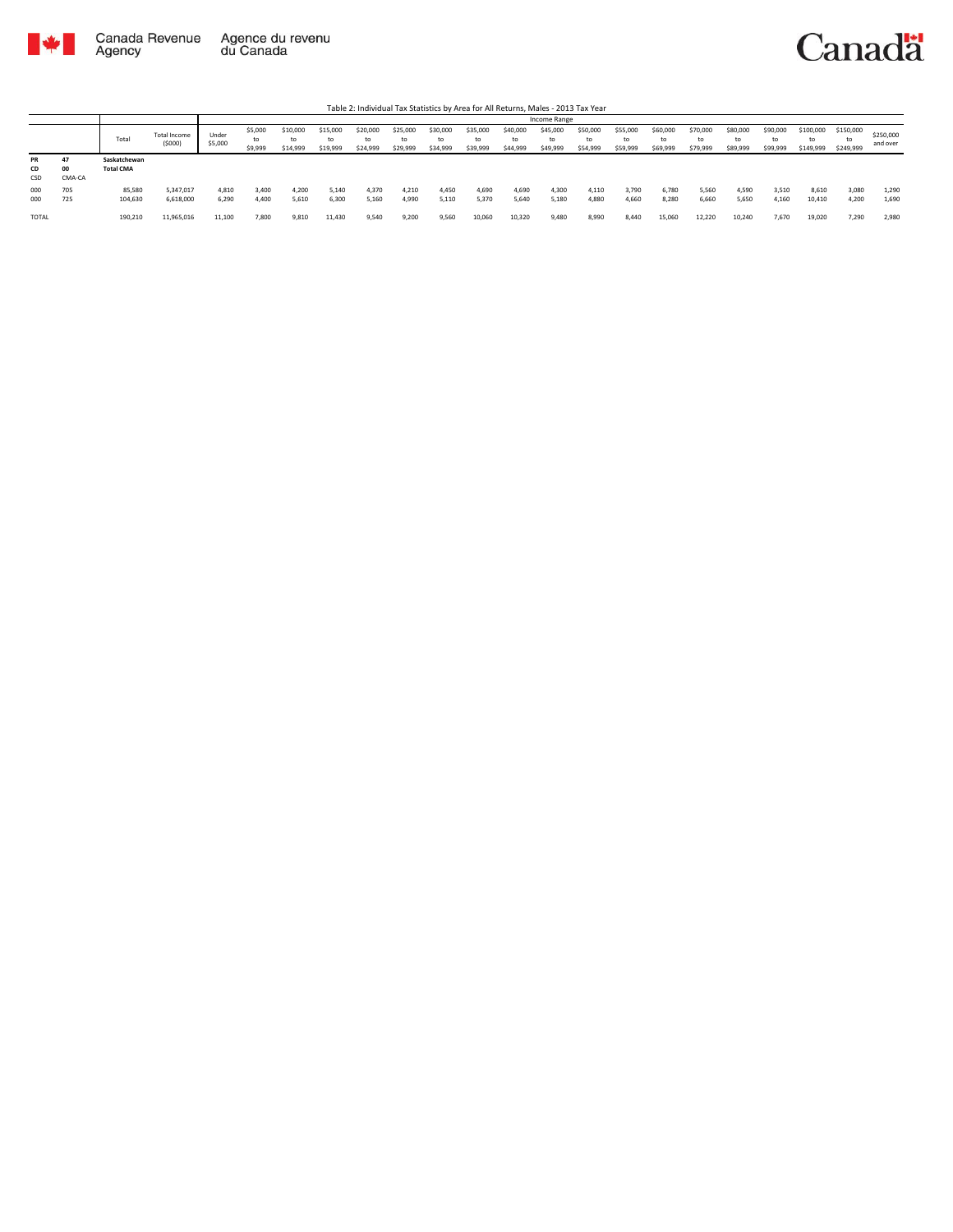

|                        |                    |                                 |                               |                  |                          |                            |                            |                      |                            |                      |                            |                            | Income Range               |                            |                            |                            |                            |                            |                            |                              |                        |                       |
|------------------------|--------------------|---------------------------------|-------------------------------|------------------|--------------------------|----------------------------|----------------------------|----------------------|----------------------------|----------------------|----------------------------|----------------------------|----------------------------|----------------------------|----------------------------|----------------------------|----------------------------|----------------------------|----------------------------|------------------------------|------------------------|-----------------------|
|                        |                    | Total                           | <b>Total Income</b><br>(5000) | Under<br>\$5,000 | \$5,000<br>to<br>\$9,999 | \$10,000<br>to<br>\$14,999 | \$15,000<br>to<br>\$19,999 | \$20,000<br>\$24,999 | \$25,000<br>to<br>\$29,999 | \$30,000<br>\$34,999 | \$35,000<br>to<br>\$39,999 | \$40,000<br>to<br>\$44,999 | \$45,000<br>to<br>\$49,999 | \$50,000<br>to<br>\$54,999 | \$55,000<br>to<br>\$59,999 | \$60,000<br>to<br>\$69,999 | \$70,000<br>to<br>\$79,999 | \$80,000<br>to<br>\$89,999 | \$90,000<br>to<br>\$99,999 | \$100,000<br>to<br>\$149,999 | \$150,000<br>\$249,999 | \$250,000<br>and over |
| <b>PR</b><br>CD<br>CSD | 47<br>00<br>CMA-CA | Saskatchewan<br><b>Total CA</b> |                               |                  |                          |                            |                            |                      |                            |                      |                            |                            |                            |                            |                            |                            |                            |                            |                            |                              |                        |                       |
| 000                    | 710                | 7,060                           | 372,679                       | 410              | 280                      | 420                        | 630                        | 470                  | 360                        | 410                  | 420                        | 430                        | 390                        | 340                        | 310                        | 510                        | 390                        | 330                        | 220                        | 510                          | 160                    | 70                    |
| 000                    | 715                | 13,830                          | 788,490                       | 690              | 570                      | 750                        | 950                        | 760                  | 730                        | 790                  | 810                        | 840                        | 740                        | 670                        | 620                        | 990                        | 840                        | 700                        | 600                        | 1.270                        | 390                    | 120                   |
| 000                    | 720                | 8,160                           | 463,950                       | 280              | 250                      | 600                        | 660                        | 530                  | 450                        | 500                  | 440                        | 560                        | 420                        | 360                        | 370                        | 600                        | 520                        | 350                        | 260                        | 640                          | 280                    | 110                   |
| 000                    | 735                | 7.490                           | 383,013                       | 610              | 340                      | 480                        | 570                        | 420                  | 430                        | 440                  | 420                        | 470                        | 400                        | 320                        | 290                        | 500                        | 420                        | 360                        | 220                        | 530                          | 200                    | 60                    |
| 000                    | 745                | 15,120                          | 772.023                       | 1.420            | 730                      | 880                        | 1,110                      | 900                  | 870                        | 880                  | 800                        | 780                        | 740                        | 640                        | 570                        | 970                        | 920                        | 770                        | 530                        | 1.130                        | 370                    | 110                   |
| 000                    | 750                | 5.950                           | 536,910                       | 150              | 180                      | 160                        | 230                        | 200                  | 200                        | 210                  | 230                        | 240                        | 220                        | 270                        | 200                        | 450                        | 440                        | 360                        | 410                        | 1.170                        | 480                    | 160                   |
| 000                    | 840                | 5,850                           | 406,490                       | 210              | 180                      | 220                        | 250                        | 250                  | 240                        | 220                  | 230                        | 260                        | 230                        | 290                        | 230                        | 520                        | 500                        | 470                        | 360                        | 870                          | 280                    | 50                    |
| <b>TOTAL</b>           |                    | 63,460                          | 3.723.556                     | 3.770            | 2.520                    | 3.510                      | 4.380                      | 3.530                | 3,260                      | 3.450                | 3.340                      | 3,580                      | 3.140                      | 2.890                      | 2.590                      | 4,550                      | 4.040                      | 3.350                      | 2,610                      | 6.130                        | 2,160                  | 670                   |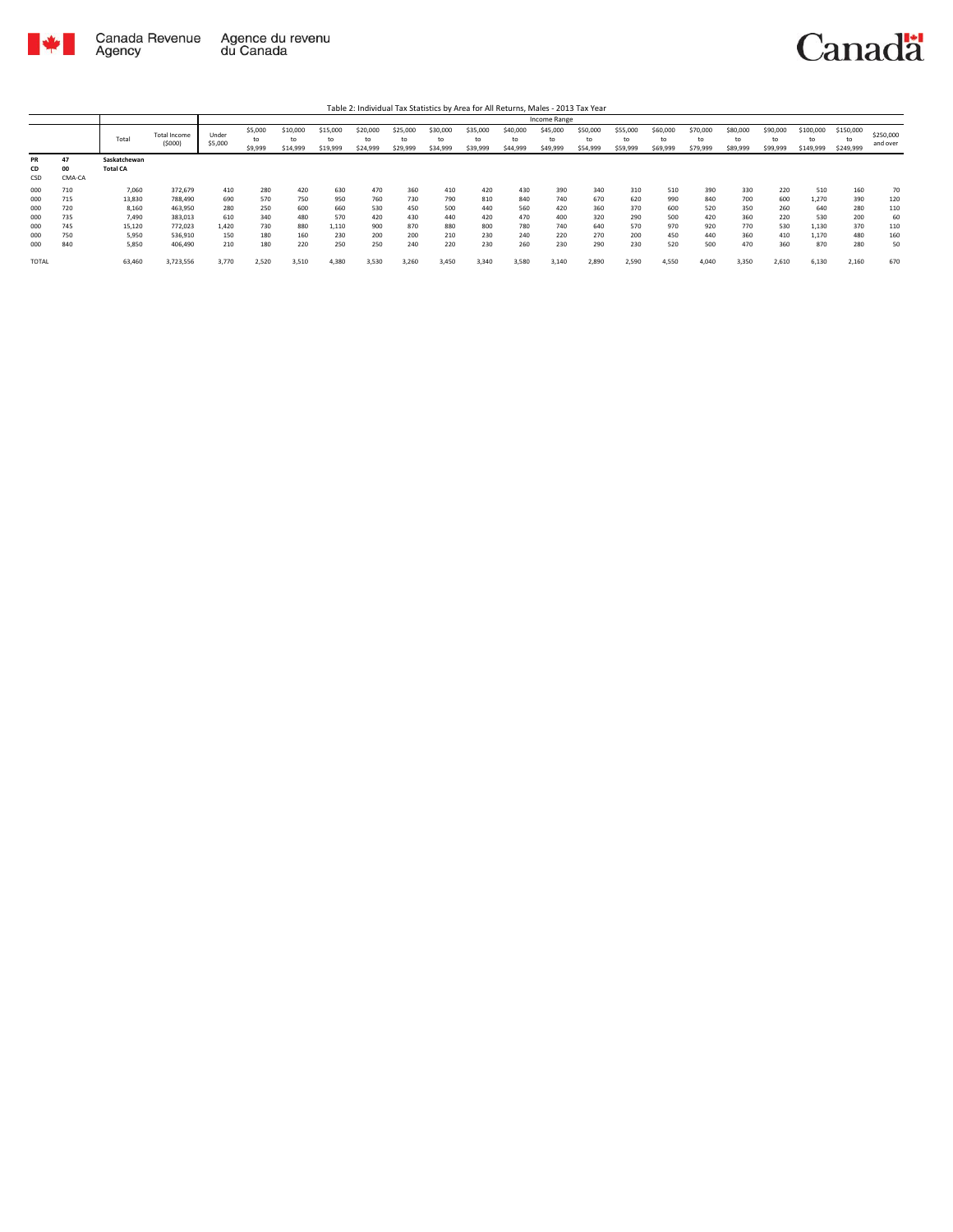

|            |        |                |                     |         |                  |          |          |                 |          |                  |          |          | Income Range     |          |          |          |          |          |          |           |           |           |
|------------|--------|----------------|---------------------|---------|------------------|----------|----------|-----------------|----------|------------------|----------|----------|------------------|----------|----------|----------|----------|----------|----------|-----------|-----------|-----------|
|            |        |                | <b>Total Income</b> | Under   | \$5,000          | \$10,000 | \$15,000 | \$20,000        | \$25,000 | \$30,000         | \$35,000 | \$40,000 | \$45,000         | \$50,000 | \$55,000 | \$60,000 | \$70,000 | \$80,000 | \$90,000 | \$100,000 | \$150,000 | \$250,000 |
|            |        | Total          |                     |         | to               | to       | to       | to              | to       | to               | to       | to       | to               | to       | to       | to       | to       | to       | to       | to        | to        |           |
|            |        |                | (5000)              | \$5,000 | \$9,999          | \$14,999 | \$19,999 | \$24,999        | \$29,999 | \$34,999         | \$39,999 | \$44,999 | \$49,999         | \$54,999 | \$59,999 | \$69,999 | \$79,999 | \$89,999 | \$99,999 | \$149,999 | \$249,999 | and over  |
| PR         | 47     | Saskatchewan   |                     |         |                  |          |          |                 |          |                  |          |          |                  |          |          |          |          |          |          |           |           |           |
| CD         | 01     | Division No. 1 |                     |         |                  |          |          |                 |          |                  |          |          |                  |          |          |          |          |          |          |           |           |           |
| CSD        | CMA-CA |                |                     |         |                  |          |          |                 |          |                  |          |          |                  |          |          |          |          |          |          |           |           |           |
| 001        | 999    | 50             | 3,510               |         |                  |          |          |                 |          |                  |          |          |                  |          |          |          |          |          |          |           |           |           |
| 002        | 999    | 170            | 10,777              |         |                  |          |          |                 | 10       |                  | 10       | 10       | 10               |          | 10       | 20       | 10       |          |          | 20        |           |           |
| 004        | 999    | 100            | 7,199               |         |                  |          |          |                 |          |                  |          |          |                  |          |          | 10       | 10       |          |          | 20        |           |           |
| 006        | 999    | 120            | 8,862               |         |                  |          |          |                 |          |                  |          |          |                  |          |          | 10       | 10       |          |          | 30        |           |           |
| 008        | 998    | 460            | 43,196              |         | $10\,$           | 20       | 20       | 20              | 30       | 20               | 30       | 20       | 20               | 20       | 20       | 30       | 30       | 20       | 20       | 80        | 40        | 20        |
| 011        | 998    | 50             | 3,455               |         |                  |          |          |                 |          |                  |          |          |                  |          |          |          |          |          |          |           |           |           |
| 012        | 997    | 100            | 7,157               |         |                  |          |          |                 |          |                  |          |          |                  | 10       |          |          |          |          |          | 10        |           |           |
|            | 997    | 740            | 61,230              | 20      | 20               | 30       | 30       | 30 <sub>o</sub> | 30       | 30 <sup>°</sup>  | 20       | 20       | 30               | 20       | 30       | 50       | 60       | 60       | 40       | 130       | 60        |           |
| 014<br>016 | 996    | 120            | 8,716               |         |                  |          |          |                 |          |                  |          |          |                  |          |          |          |          |          |          | 30        |           | 10        |
|            | 997    |                |                     |         |                  |          |          |                 |          |                  |          |          |                  |          |          | 20       |          |          |          |           |           |           |
| 017        | 996    | 120<br>80      | 7,613<br>8,008      |         |                  |          | 10       |                 |          |                  |          |          |                  |          |          |          |          |          |          | 20<br>20  |           |           |
| 018<br>019 | 996    | 50             | 4,136               |         |                  |          |          |                 |          |                  |          |          |                  |          |          |          |          |          |          | 20        |           |           |
| 027        | 996    | 90             | 9,471               |         |                  |          |          |                 |          |                  |          |          |                  |          |          |          |          |          | 10       | 10        |           |           |
| 031        | 997    | 160            | 17,329              |         |                  |          |          |                 |          |                  |          |          |                  |          |          | 10       |          | 10       | 10       | 20        | 20        |           |
| 032        | 997    | 310            | 34,599              | 10      | 10               | 10       |          | 10              |          | $10\,$           |          | 20       | 10               | 10       |          | 20       | 30       | 20       | 20       | 50        | 20        | 10        |
| 036        | 999    | 100            | 9,821               |         |                  |          |          |                 |          |                  |          |          |                  |          |          |          |          |          |          | 10        | 10        |           |
| 037        | 997    | 130            | 9,276               |         |                  |          | 10       |                 |          |                  |          |          |                  |          |          | 10       | 20       |          |          | 20        |           |           |
| 039        | 997    | 150            | 10,614              |         |                  | 10       | 10       |                 |          |                  | 10       |          |                  |          |          | 10       | 10       | 20       |          | 20        |           |           |
| 041        | 999    | 80             | 6,595               |         |                  |          |          |                 |          |                  |          |          |                  |          |          | 10       |          |          |          | 10        |           |           |
| 043        | 999    | 80             | 4,687               |         |                  |          |          |                 |          |                  |          |          |                  |          |          |          |          |          |          |           |           |           |
| 044        | 999    | 80             | 5,940               |         |                  |          |          |                 |          |                  |          |          |                  |          |          |          |          |          |          | 10        |           |           |
| 047        | 999    | 240            | 15,433              |         |                  | 10       | 20       | 20              |          |                  |          | 20       | 10               | 10       |          | 20       | 20       | 20       |          | 20        | 20        |           |
| 049        | 999    | 410            | 27,912              |         | 20               | 20       | 30       | 30 <sub>o</sub> | 30       | 20               | 20       | 10       | 10 <sup>10</sup> | 20       | 10       | 30       | 30       | 20       | 30       | 40        | 30        |           |
|            | 999    | 40             | 2,781               |         |                  |          |          |                 |          |                  |          |          |                  |          |          |          |          |          |          |           |           |           |
| 053<br>054 | 998    | 150            | 9,958               |         |                  |          |          |                 |          |                  | 10       |          | 10               |          |          | 20       | 10       |          |          | 10        |           |           |
| 056        | 998    | 1,070          | 76,224              | 130     | 30 <sup>°</sup>  | 30       | 70       | 50              | 50       | 50               | 40       | 30       | 50               | 30       | 40       | 80       | 60       | 50       | 40       | 150       | 70        | 30        |
| 058        | 999    | 100            | 8,179               |         |                  |          |          |                 |          |                  |          |          |                  |          |          |          | 10       |          |          | 20        |           |           |
| 059        | 998    | 280            | 26,993              |         |                  | 20       | 10       | 20              | 10       |                  |          |          |                  | 20       | 10       | 20       | 20       | 10       | 10       | 50        | 30        | 10        |
| 061        | 998    | 50             | 3,126               |         |                  |          |          |                 |          |                  |          |          |                  |          |          |          |          |          |          |           |           |           |
| 064        | 999    | 30             | 1,824               |         |                  |          |          |                 |          |                  |          |          |                  |          |          |          |          |          |          |           |           |           |
| 066        | 997    | 480            | 31,656              | 30      | 20               | 20       | 30       | 20              | 20       | 20               | 20       | 20       | 20               | 30       | 20       | 30       | 30       | 30       | 30       | 50        | 30        | 10        |
| 067        | 999    |                |                     |         |                  |          |          |                 |          |                  |          |          |                  |          |          |          |          |          |          |           |           |           |
| 069        | 998    | 100            | 5,135               |         |                  |          |          |                 |          |                  |          |          |                  |          |          |          |          |          |          |           |           |           |
| 072        | 998    |                |                     |         |                  |          |          |                 |          |                  |          |          |                  |          |          |          |          |          |          |           |           |           |
|            | 997    | 340            | 19,241              | 20      | 10               | 20       | 30       | 30              | 20       | 20               | 20       | 10       | 20               | 20       | 20       | 20       | 20       | 20       |          | 40        |           |           |
| 076<br>078 | 999    | 220            | 12,689              |         | 10 <sup>10</sup> | 20       | 20       | 30 <sub>o</sub> |          | 10 <sup>10</sup> | 10       | 10       | $10\,$           | 10       |          | 20       | 10       |          | 10       | 10        |           |           |
| 079        | 999    | 100            | 8,005               |         |                  |          |          |                 |          |                  | 10       |          |                  |          |          |          |          |          |          | 20        |           |           |
|            | 998    | 140            |                     |         |                  |          |          |                 |          |                  |          |          |                  |          |          |          |          |          |          |           |           |           |
| 091<br>094 | 998    |                | 7,119               |         |                  |          | 10       | 10              | 10       | 20               |          |          |                  |          |          |          |          |          |          | 10        |           |           |
| 096        | 997    | 210            | 12,693              |         |                  |          | 20       | 20              |          | 20               | 10       |          | $10\,$           |          |          | 20       | 10       | $10\,$   |          | $10\,$    |           |           |
| 810        | 999    |                |                     |         |                  |          |          |                 |          |                  |          |          |                  |          |          |          |          |          |          |           |           |           |
| 812        | 999    |                |                     |         |                  |          |          |                 |          |                  |          |          |                  |          |          |          |          |          |          |           |           |           |
| 813        | 999    |                |                     |         |                  |          |          |                 |          |                  |          |          |                  |          |          |          |          |          |          |           |           |           |
| 814        | 999    |                |                     |         |                  |          |          |                 |          |                  |          |          |                  |          |          |          |          |          |          |           |           |           |
| 817        | 999    |                |                     |         |                  |          |          |                 |          |                  |          |          |                  |          |          |          |          |          |          |           |           |           |
| 819        | 999    | 30             | 1,894               |         |                  |          |          |                 |          |                  |          |          |                  |          |          |          |          |          |          |           |           |           |
|            |        |                |                     |         |                  |          |          |                 |          |                  |          |          |                  |          |          |          |          |          |          |           |           |           |
| TOTAL      |        | 7,360          | 555,572             | 350     | 240              | 320      | 400      | 360             | 340      | 320              | 300      | 300      | 330              | 310      | 300      | 560      | 510      | 440      | 360      | 990       | 460       | 180       |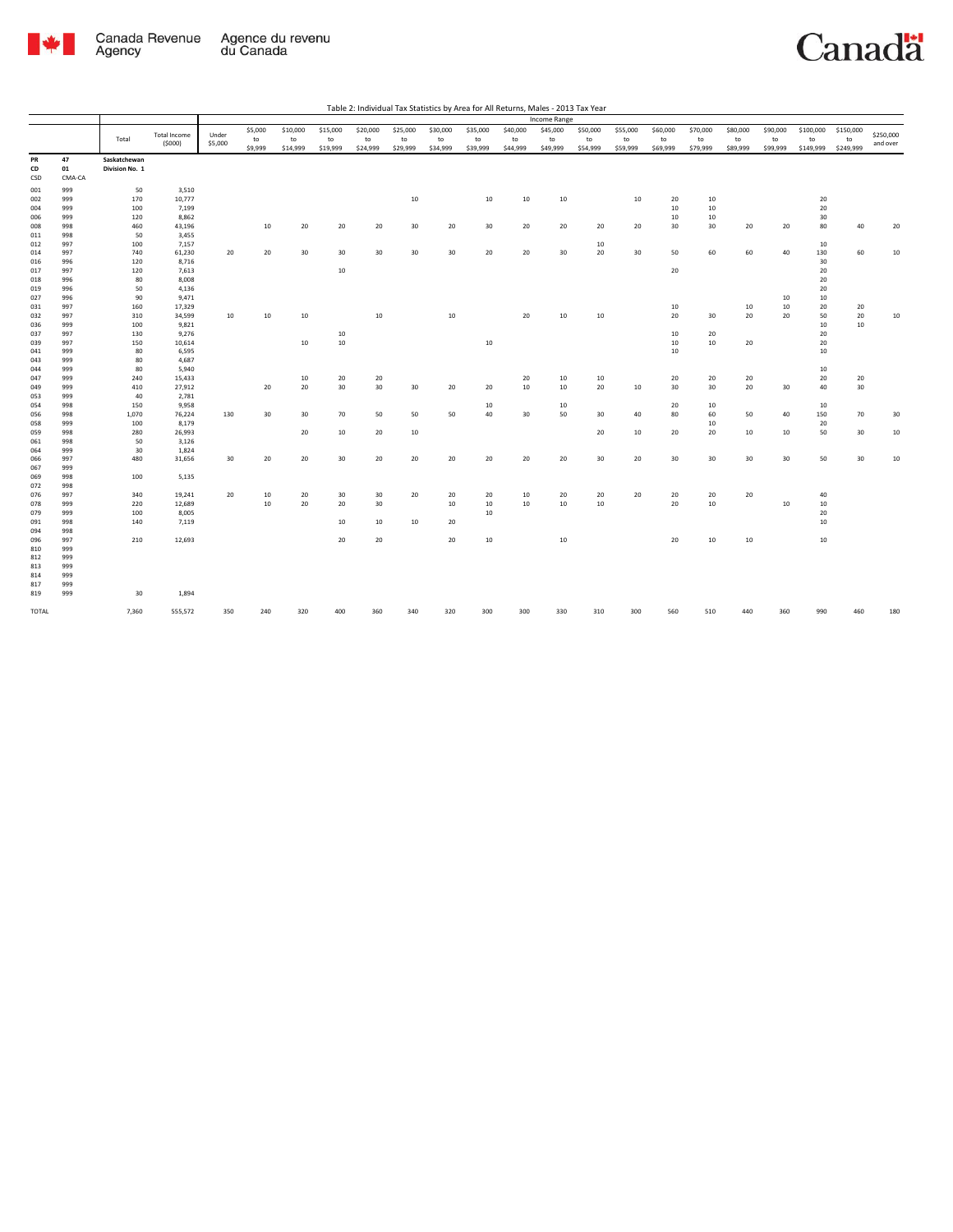

|                 |                    |                                |                     |         |         |          |          |          |          |          |          |          |              | Table 2: Individual Tax Statistics by Area for All Returns, Males - 2013 Tax Year |          |          |          |          |          |           |           |           |
|-----------------|--------------------|--------------------------------|---------------------|---------|---------|----------|----------|----------|----------|----------|----------|----------|--------------|-----------------------------------------------------------------------------------|----------|----------|----------|----------|----------|-----------|-----------|-----------|
|                 |                    |                                |                     |         |         |          |          |          |          |          |          |          | Income Range |                                                                                   |          |          |          |          |          |           |           |           |
|                 |                    |                                | <b>Total Income</b> | Under   | \$5,000 | \$10,000 | \$15,000 | \$20,000 | \$25,000 | \$30,000 | \$35,000 | \$40,000 | \$45,000     | \$50,000                                                                          | \$55,000 | \$60,000 | \$70,000 | \$80,000 | \$90,000 | \$100,000 | \$150,000 | \$250,000 |
|                 |                    | Total                          | (5000)              | \$5,000 | to      | to       | to       | to       | to       | to       | to       | to       | to           | to                                                                                | to       | to       | to       | to       | to       | to        | to        | and over  |
|                 |                    |                                |                     |         | \$9,999 | \$14,999 | \$19,999 | \$24,999 | \$29,999 | \$34,999 | \$39,999 | \$44,999 | \$49,999     | \$54,999                                                                          | \$59,999 | \$69,999 | \$79,999 | \$89,999 | \$99,999 | \$149,999 | \$249,999 |           |
| PR<br>CD<br>CSD | 47<br>02<br>CMA-CA | Saskatchewan<br>Division No. 2 |                     |         |         |          |          |          |          |          |          |          |              |                                                                                   |          |          |          |          |          |           |           |           |
| 001             | 997                | 390                            | 37,650              |         | 10      | 10       | 20       | 20       | 10       | 20       | 20       | 20       | 10           | 20                                                                                | 20       | 30       | 30       | 40       | 20       | 50        | 30        | 10        |
| 002             | 997                | 170                            | 12,907              |         |         |          |          | $10\,$   |          |          |          |          | 10           |                                                                                   |          | 20       |          | 10       | 10       | 20        |           |           |
| 006             | 997                | 90                             | 5,950               |         |         |          |          |          |          |          |          | 10       |              |                                                                                   |          |          | 10       |          |          | 10        |           |           |
| 008             | 999                |                                |                     |         |         |          |          |          |          |          |          |          |              |                                                                                   |          |          |          |          |          |           |           |           |
| 011             | 998                | 50                             | 2,724               |         |         |          |          |          |          |          |          |          |              |                                                                                   |          |          |          |          |          |           |           |           |
| 012             | 999                | 70                             | 3,635               |         |         |          |          |          |          |          |          |          |              |                                                                                   |          |          |          |          |          |           |           |           |
| 015             | 999                | 50                             | 2,342               |         |         |          |          |          |          |          |          |          |              |                                                                                   |          |          |          |          |          |           |           |           |
| 016             | 999<br>999         | 80<br>50                       | 3,462<br>2,804      |         |         |          |          |          |          |          |          |          |              |                                                                                   |          |          |          |          |          |           |           |           |
| 018<br>023      | 997                | 140                            | 5,345               | 10      |         | 10       | 20       |          |          |          |          | 10       |              |                                                                                   |          |          |          |          |          |           |           |           |
| 024             | 998                | 140                            | 6,007               |         |         | 10       | 20       |          | 10       |          |          | 20       |              |                                                                                   |          |          |          |          |          |           |           |           |
| 026             | 998                | 30                             | 1,070               |         |         |          |          |          |          |          |          |          |              |                                                                                   |          |          |          |          |          |           |           |           |
| 028             | 999                | 130                            | 6,406               |         |         |          | 10       | 10       |          |          |          |          |              | 10                                                                                |          |          |          |          |          | 10        |           |           |
| 029             | 999                | 130                            | 8,206               |         |         |          | 10       |          |          |          |          |          |              |                                                                                   |          | 10       |          |          |          | 10        |           |           |
| 031             | 998                | 320                            | 18,373              | 10      | 10      | 20       | 30       | 10       | 10       | 20       | 20       | 20       | 20           | 10                                                                                | 20       | 30       | 20       | $10\,$   | 10       | 40        | $10\,$    |           |
| 033             | 999                | 60                             | 5,453               |         |         |          |          |          |          |          |          |          |              |                                                                                   |          |          |          |          |          |           |           |           |
| 036             | 999                | 20                             | 1,318               |         |         |          |          |          |          |          |          |          |              |                                                                                   |          |          |          |          |          |           |           |           |
| 038             | 999                | 90                             | 6,960               |         |         |          |          |          |          |          |          |          |              |                                                                                   |          |          |          | $10\,$   |          | 10        |           |           |
| 039             | 997                |                                |                     |         |         |          |          |          |          |          |          |          |              |                                                                                   |          |          |          |          |          |           |           |           |
| 041             | 997                | 160                            | 13,246              |         |         |          |          |          |          |          |          |          |              |                                                                                   |          |          | 10       | 20       |          | 30        | 10        |           |
| 042             | 999                | 80                             | 7,385               |         |         |          |          |          |          |          |          |          |              |                                                                                   |          |          |          |          |          |           |           |           |
| 044             | 998                | 30                             | 3,022               |         |         |          |          |          |          |          |          |          |              |                                                                                   |          |          |          |          |          | 20        |           |           |
| 047             | 998                | 4,830                          | 357,017             | 140     | 150     | 190      | 260      | 240      | 230      | 230      | 250      | 220      | 250          | 250                                                                               | 240      | 400      | 330      | 270      | 220      | 640       | 250       | 90        |
| 048             | 999                | 70                             | 4,077               |         |         |          |          |          |          |          |          |          |              |                                                                                   |          |          |          |          |          | 10        |           |           |
| 051             | 997                | 50                             | 2,115               |         |         |          |          |          |          |          |          |          |              |                                                                                   |          |          |          |          |          |           |           |           |
| 052             | 999                | 90<br>90                       | 3,596               |         |         |          |          |          |          |          |          |          |              |                                                                                   |          |          |          |          |          |           |           |           |
| 054<br>057      | 999<br>999         | 30                             | 4,274<br>1,398      |         |         |          |          |          |          |          |          |          |              |                                                                                   |          |          |          |          |          |           |           |           |
| 058             | 998                | 240                            | 10,314              | 10      | 10      | 20       | 20       | 20       | 20       | 20       | 20       | 20       | 10           | 20                                                                                |          | 20       |          | $10\,$   |          |           |           |           |
| 061             | 997                | 30                             | 1,534               |         |         |          |          |          |          |          |          |          |              |                                                                                   |          |          |          |          |          |           |           |           |
| 062             | 997                | 250                            | 15,788              | 10      |         |          | 20       |          | 10       | 20       |          | 10       | 20           | 20                                                                                | 10       | 20       | 20       | 20       | 10       | 20        | 10        |           |
| 066             | 997                | 90                             | 4,827               |         |         |          |          |          |          |          |          |          |              |                                                                                   | 10       |          |          |          |          | 10        |           |           |
| 067             | 997                | 260                            | 15,415              | 10      |         | 10       | 10       | 20       | 20       | 10       | 10       | 10       | 20           | 10                                                                                | 20       | 30       | 10       | 10       |          | 30        | 10        |           |
| 069             | 997                | 40                             | 2,087               |         |         |          |          |          |          |          |          |          |              |                                                                                   |          |          |          |          |          |           |           |           |
| 071             | 997                | 70                             | 4,122               |         |         |          |          |          |          |          |          |          |              |                                                                                   |          |          |          |          |          |           |           |           |
| 072             | 999                | 230                            | 14,927              |         |         |          | 10       | 10       | 10       |          | 10       | 10       | 20           | 10                                                                                | 10       | 20       | 10       | 20       | 10       | 20        |           |           |
| 073             | 997                | 60                             | 3,378               |         |         |          |          |          |          |          |          |          |              |                                                                                   |          |          |          |          |          |           |           |           |
| 076             | 997                | 30                             | 1,118               |         |         |          |          |          |          |          |          |          |              |                                                                                   |          |          |          |          |          |           |           |           |
| 077             | 999                | 10                             | 956                 |         |         |          |          |          |          |          |          |          |              |                                                                                   |          |          |          |          |          |           |           |           |
| 078             | 999                | 200                            | 11,223              | 10      |         |          |          | 20       | 20       | 10       | 20       | 20       | 10           |                                                                                   |          | 10       | 10       | 10       | 10       | 10        |           |           |
| 079             | 999                | 90                             | 8,005               |         |         |          |          |          |          |          |          |          |              |                                                                                   |          | 10       |          |          |          |           |           |           |
| TOTAL           |                    | 9,020                          | 620,844             | 320     | 300     | 400      | 540      | 460      | 440      | 430      | 470      | 470      | 480          | 460                                                                               | 420      | 720      | 590      | 500      | 400      | 1,050     | 410       | 150       |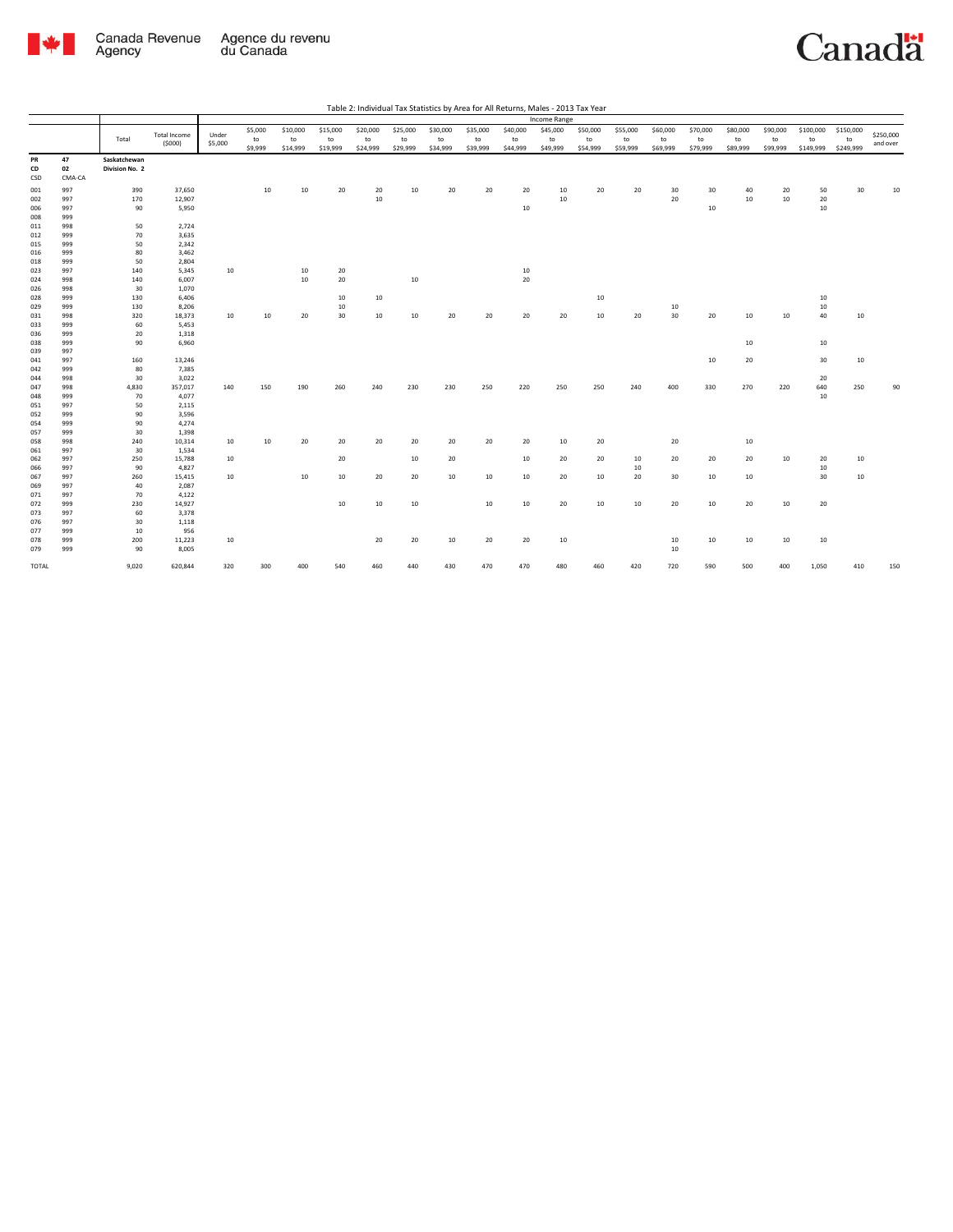

|       |        |                |                     |         |         |          |          |          |          |          |          |          | Income Range |          |          |          |          |          |          |           |           |           |
|-------|--------|----------------|---------------------|---------|---------|----------|----------|----------|----------|----------|----------|----------|--------------|----------|----------|----------|----------|----------|----------|-----------|-----------|-----------|
|       |        |                |                     |         | \$5,000 | \$10,000 | \$15,000 | \$20,000 | \$25,000 | \$30,000 | \$35,000 | \$40,000 | \$45,000     | \$50,000 | \$55,000 | \$60,000 | \$70,000 | \$80,000 | \$90,000 | \$100,000 | \$150,000 |           |
|       |        | Total          | <b>Total Income</b> | Under   | to      | to       | to       | to       | to       | to       | to       | to       | to           | to       | to       | to       | to       | to       | to       | to        | to        | \$250,000 |
|       |        |                | (5000)              | \$5,000 | \$9,999 | \$14,999 | \$19,999 | \$24,999 | \$29,999 | \$34,999 | \$39,999 | \$44,999 | \$49,999     | \$54,999 | \$59,999 | \$69,999 | \$79,999 | \$89,999 | \$99,999 | \$149,999 | \$249,999 | and over  |
| PR    | 47     | Saskatchewan   |                     |         |         |          |          |          |          |          |          |          |              |          |          |          |          |          |          |           |           |           |
| CD    | 03     | Division No. 3 |                     |         |         |          |          |          |          |          |          |          |              |          |          |          |          |          |          |           |           |           |
| CSD   | CMA-CA |                |                     |         |         |          |          |          |          |          |          |          |              |          |          |          |          |          |          |           |           |           |
|       |        |                |                     |         |         |          |          |          |          |          |          |          |              |          |          |          |          |          |          |           |           |           |
| 004   | 997    | 410            | 27,240              | 10      | 10      | 30       | 30       | 20       | 10       | 30       | 30       | 20       | 10           | 10       | 10       | 20       | 30       | 30       | 30       | 60        | 30        |           |
| 006   | 999    | 80             | 4,783               |         |         |          |          |          |          |          |          |          |              |          |          |          |          |          |          | $10\,$    |           |           |
| 009   | 997    | 150            | 8,840               |         |         | 10       | 10       | 10       | 10       | 10       |          |          |              |          |          |          | 10       |          |          | 10        |           |           |
| 011   | 999    | 200            | 8,161               | 20      | 10      | 20       | 30       | 10       | 10       | 20       |          | 10       | 10           |          |          | 10       | 10       |          |          | 10        |           |           |
| 016   | 999    | 30             | 1,431               |         |         |          |          |          |          |          |          |          |              |          |          |          |          |          |          |           |           |           |
| 018   | 999    | 130            | 5,926               |         |         |          | 20       |          |          | 10       | 10       |          | 10           |          |          |          |          |          |          |           |           |           |
| 019   | 999    | 100            | 4,224               |         |         |          | $10\,$   | 20       |          |          | 10       |          |              |          |          |          |          |          |          |           |           |           |
| 022   | 998    | 120            | 4,743               | 10      |         | 10       | 10       | 20       |          |          |          | 10       | 10           |          |          |          |          |          |          |           |           |           |
| 026   | 998    | 90             | 4,166               |         |         |          |          |          |          |          | 10       |          |              |          |          |          |          |          |          |           |           |           |
| 028   | 998    | 130            | 7,502               |         |         |          | 20       |          | 10       |          |          |          |              |          |          |          |          |          | 10       | $10\,$    |           |           |
| 029   | 999    | 120            | 5,003               | 10      |         |          | 20       | 10       |          |          |          | 10       |              |          |          |          |          |          |          |           |           |           |
| 034   | 999    |                |                     |         |         |          |          |          |          |          |          |          |              |          |          |          |          |          |          |           |           |           |
| 036   | 998    | 1,300          | 69,159              | 50      | 60      | 80       | 120      | 70       | 60       | 70       | 90       | 90       | 80           | 70       | 50       | 110      | 90       | 50       | 50       | 90        | 30        | 10        |
| 038   | 998    | 90             | 5,017               |         |         |          |          | 10       |          | 10       |          |          |              |          |          |          |          |          |          |           |           |           |
| 041   | 999    | 50             | 3,226               |         |         |          |          |          |          |          |          |          |              |          |          |          |          |          |          |           |           |           |
| 042   | 998    | 40             | 1,787               |         |         |          |          |          |          |          |          |          |              |          |          |          |          |          |          |           |           |           |
| 044   | 999    | 270            | 13,209              | 10      | 10      | 20       | 30       | 20       | 20       | 10       | 20       | 20       |              |          | 10       | 20       | 10       | 10       |          | 20        |           |           |
| 048   | 997    | 40             | 2,280               |         |         |          |          |          |          |          |          |          |              |          |          |          |          |          |          |           |           |           |
| 051   | 997    | 80             | 5,034               |         |         |          |          |          |          |          |          |          |              |          |          |          |          |          |          |           |           |           |
| 052   | 999    | 50             | 3,047               |         |         |          |          |          |          |          |          |          |              |          |          |          |          |          |          |           |           |           |
| 054   | 998    | 50             | 2,127               |         |         |          |          |          |          |          |          |          |              |          |          |          |          |          |          |           |           |           |
| 058   | 998    | 320            | 13,470              | 20      | 10      | 30       | 40       | 20       | 20       | 30       | 20       | 10       | 20           | 10       | 10       | 20       | 10       | 10       | 10       |           | 10        |           |
| 059   | 997    | 70             | 2,950               |         |         |          |          |          |          |          | 10       | 10       | 10           |          |          |          |          |          |          |           |           |           |
| 061   | 999    | 40             | 1,705               |         |         |          |          |          |          |          |          |          |              |          |          |          |          |          |          |           |           |           |
| 062   | 997    | 110            | 6,321               |         |         | 10       | 10       | 10       |          |          |          |          |              |          |          |          |          |          |          |           |           |           |
| 064   | 998    | 50             | 3,287               |         |         |          |          |          |          |          |          |          |              |          |          |          |          |          |          |           |           |           |
| 068   | 998    | 120            | 5,845               |         |         |          |          |          | 10       |          |          | 10       |              |          |          |          | 10       |          |          |           |           |           |
| 071   | 998    | 470            | 23,354              | 20      | 20      | 20       | 40       | 30       | 30       | 30       | 30       | 40       | 50           | 20       | 20       | 20       | 20       | 20       | 10       | 40        |           |           |
| 074   | 999    | 70             | 3,603               |         |         |          | 10       |          |          |          |          |          |              |          |          |          |          |          |          |           |           |           |
| 092   | 997    | 250            | 12,226              | 10      | 20      | 20       | 20       | 20       | 20       | 10       | 10       | 10       | 10           | 20       |          | 20       | 10       | 10       |          | 20        |           |           |
| 093   | 999    |                |                     |         |         |          |          |          |          |          |          |          |              |          |          |          |          |          |          |           |           |           |
| 096   | 997    | 50             | 2,087               |         |         |          |          |          |          |          |          |          |              |          |          |          |          |          |          |           |           |           |
| TOTAL |        | 5,110          | 262,370             | 240     | 220     | 360      | 460      | 350      | 280      | 320      | 310      | 340      | 310          | 220      | 190      | 320      | 270      | 200      | 180      | 370       | 140       | 50        |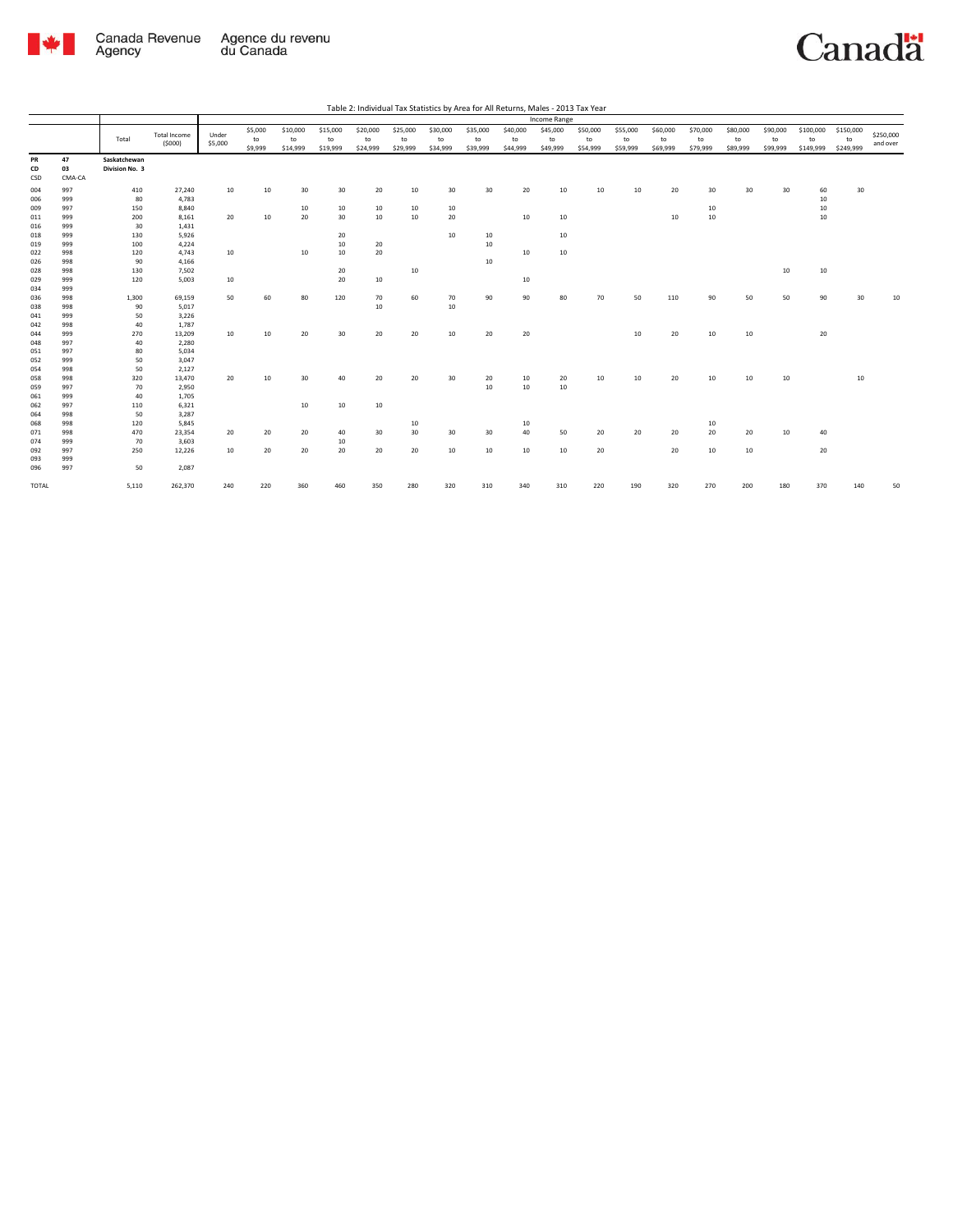

|                          |                          |                                |                               |                  |                          |                            |                            |                            |                            |                            |                            |                            | Income Range               |                            |                            |                            |                            |                            |                            |                              |                              |                       |
|--------------------------|--------------------------|--------------------------------|-------------------------------|------------------|--------------------------|----------------------------|----------------------------|----------------------------|----------------------------|----------------------------|----------------------------|----------------------------|----------------------------|----------------------------|----------------------------|----------------------------|----------------------------|----------------------------|----------------------------|------------------------------|------------------------------|-----------------------|
|                          |                          | Total                          | <b>Total Income</b><br>(5000) | Under<br>\$5,000 | \$5,000<br>to<br>\$9,999 | \$10,000<br>to<br>\$14,999 | \$15,000<br>to<br>\$19,999 | \$20,000<br>to<br>\$24,999 | \$25,000<br>to<br>\$29,999 | \$30,000<br>to<br>\$34,999 | \$35,000<br>to<br>\$39,999 | \$40,000<br>to<br>\$44,999 | \$45,000<br>to<br>\$49,999 | \$50,000<br>to<br>\$54,999 | \$55,000<br>to<br>\$59,999 | \$60,000<br>to<br>\$69,999 | \$70,000<br>to<br>\$79,999 | \$80,000<br>to<br>\$89,999 | \$90,000<br>to<br>\$99,999 | \$100,000<br>to<br>\$149,999 | \$150,000<br>to<br>\$249,999 | \$250,000<br>and over |
| PR<br>CD<br>CSD          | 47<br>04<br>CMA-CA       | Saskatchewan<br>Division No. 4 |                               |                  |                          |                            |                            |                            |                            |                            |                            |                            |                            |                            |                            |                            |                            |                            |                            |                              |                              |                       |
| 003<br>009<br>011<br>012 | 999<br>999<br>999<br>998 | 20<br>130<br>20<br>240         | 739<br>7,075<br>893<br>13,320 | 10               | 10                       |                            | 10<br>10                   | 20                         | 10                         | 10<br>20                   | 10                         | 20                         | 10                         | 10                         |                            | 10<br>20                   | 10<br>20                   | 10                         |                            | 20                           |                              |                       |
| 019<br>021               | 999<br>999               | 150<br>40                      | 7,376<br>1,617                |                  |                          | 10                         | 20                         |                            | 20                         | 10                         |                            |                            |                            |                            |                            |                            |                            |                            |                            |                              |                              |                       |
| 026<br>028<br>029        | 998<br>997<br>997        | 470<br>50<br>50                | 22,601<br>2,391<br>2,494      | 20               | 20                       | 40                         | 50                         | 40                         | 40                         | 30                         | 30                         | 20                         | 30                         | 20                         | 20                         | 20                         | 20                         | 20                         | 10                         | 30                           | 10                           |                       |
| 036<br>038               | 997<br>999               | 1.040                          | 61,610                        | 40               | 40                       | 60                         | 90                         | 60                         | 70                         | 50                         | 50                         | 70                         | 60                         | 50                         | 40                         | 90                         | 50                         | 50                         | 50                         | 100                          | 40                           |                       |
| 048<br>050<br>054        | 998<br>999<br>998        | 1,310<br>90<br>130             | 62,669<br>3,670<br>6,767      | 80               | 70                       | 80                         | 140<br>10<br>10            | 90<br>10                   | 80                         | 60                         | 80                         | 90                         | 70                         | 40                         | 60                         | 80<br>10                   | 70                         | 50<br>$10\,$               | 40                         | 80<br>10                     | 20                           | 10                    |
| 056<br>058<br>061        | 999<br>997<br>997        | 10<br>90<br>200                | 881<br>4,356<br>11,309        | 10               |                          | 20                         | 10                         |                            | 10                         |                            | 10                         | 10<br>20                   | 10                         |                            |                            | 10                         | 20                         |                            |                            | 20                           |                              |                       |
| TOTAL                    |                          | 4,030                          | 209,769                       | 200              | 170                      | 260                        | 380                        | 280                        | 260                        | 210                        | 220                        | 270                        | 230                        | 170                        | 170                        | 280                        | 220                        | 170                        | 130                        | 290                          | 100                          | 40                    |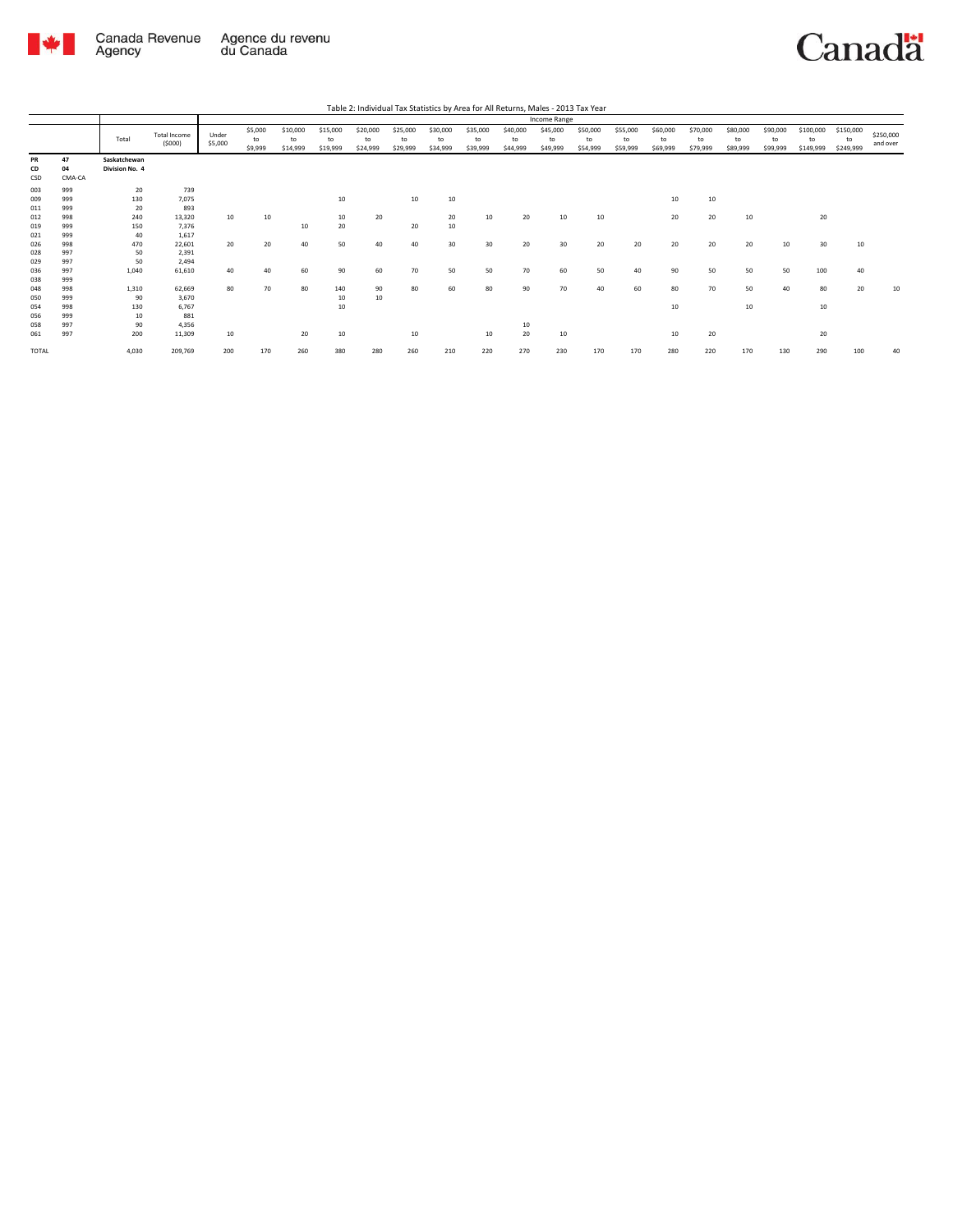

| Table 2: Individual Tax Statistics by Area for All Returns, Males - 2013 Tax Year |  |  |
|-----------------------------------------------------------------------------------|--|--|

|                 |                    |                                |                     |          |          |           |           |           |           |                  |           |              | Income Range |           |          |              |           |               |          |              |              |           |
|-----------------|--------------------|--------------------------------|---------------------|----------|----------|-----------|-----------|-----------|-----------|------------------|-----------|--------------|--------------|-----------|----------|--------------|-----------|---------------|----------|--------------|--------------|-----------|
|                 |                    |                                | <b>Total Income</b> | Under    | \$5,000  | \$10,000  | \$15,000  | \$20,000  | \$25,000  | \$30,000         | \$35,000  | \$40,000     | \$45,000     | \$50,000  | \$55,000 | \$60,000     | \$70,000  | \$80,000      | \$90,000 | \$100,000    | \$150,000    | \$250,000 |
|                 |                    | Total                          | (5000)              | \$5,000  | to       | to        | to        | to        | to        | to               | to        | to           | to           | to        | to       | to           | to        | to            | to       | to           | to           | and over  |
|                 |                    |                                |                     |          | \$9,999  | \$14,999  | \$19,999  | \$24,999  | \$29,999  | \$34,999         | \$39,999  | \$44,999     | \$49,999     | \$54,999  | \$59,999 | \$69,999     | \$79,999  | \$89,999      | \$99,999 | \$149,999    | \$249,999    |           |
| PR<br>CD<br>CSD | 47<br>05<br>CMA-CA | Saskatchewan<br>Division No. 5 |                     |          |          |           |           |           |           |                  |           |              |              |           |          |              |           |               |          |              |              |           |
| 001             | 998                | 50                             | 2,762               |          |          |           |           |           |           |                  |           |              |              |           |          |              |           |               |          |              |              |           |
| 002             | 999                | 30                             | 1,239               |          |          |           |           |           |           |                  |           |              |              |           |          |              |           |               |          |              |              |           |
| 004             | 998                | 1,360                          | 81,872              | 30       | 50       | 70        | 100       | 90        | 90        | 90               | 70        | 70           | 70           | 70        | 60       | 90           | 80        | 60            | 40       | 160          | 60           | 20        |
| 006             | 999                | 60                             | 3,654               |          |          |           |           |           |           |                  |           |              |              |           |          |              |           |               |          | $10\,$       |              |           |
| 007<br>009      | 997<br>999         | 60<br>120                      | 4,905<br>8,732      |          |          |           |           |           |           |                  |           |              |              |           |          |              |           |               |          | $10\,$<br>20 | 10           |           |
| 011             | 998                | 120                            | 9,796               | 10       |          |           |           | $10\,$    |           |                  |           |              |              |           |          | 10           | 10        |               |          | $10\,$       |              |           |
| 014             | 997                | 60                             | 2,475               |          |          |           |           |           |           |                  |           |              |              |           |          |              |           |               |          |              |              |           |
| 016             | 999                | 1,230                          | 58,041              | 230      | 60       | 80        | 120       | 80        | 70        | 60               | 70        | 50           | 50           | 50        | 40       | 60           | 50        | 40            | 20       | 80           | 20           |           |
| 018             | 997                | 130                            | 5,770               |          |          |           | 20        | 10        |           |                  |           |              |              |           |          | 10           |           |               |          |              |              |           |
| 019             | 997                | 100                            | 5,475               |          |          |           |           |           |           | 10               |           |              |              |           |          |              |           |               |          | 10           |              |           |
| 021<br>024      | 999<br>997         | 80<br>310                      | 4,854<br>17,900     | 30       | 20       | 20        | 30        | 30        | 20        | 20               | 20        | 20           |              | 20        | 10       | 20           | 10        |               |          | 20           | 10           |           |
| 027             | 998                | 180                            | 8,839               | 10       |          | 10        | 10        | 10        | 10        | 10               | 10        | 10           |              |           |          | 10           |           |               |          | 20           |              |           |
| 028             | 998                | 170                            | 7,339               | 30       |          | 10        | 20        | 10        | 10        |                  |           | 10           | 10           |           |          | 10           |           |               |          | $10\,$       |              |           |
| 029             | 998                | 390                            | 20,221              | 40       | 10       | 20        | 40        | 30        | 20        | 20               | 20        | 20           | 20           | 10        | 10       | 20           | 20        | 20            | 10       | 50           |              |           |
| 031             | 999                | 170                            | 4,848               | 60       |          |           | 20        | 20        | $10\,$    |                  |           |              | $10\,$       |           |          |              |           |               |          |              |              |           |
| 034<br>037      | 998<br>999         | 640<br>220                     | 31,002<br>14,983    | 60       | 40       | 40<br>10  | 80<br>10  | 40<br>20  | 20        | 40               | 30        | 40<br>$10\,$ | 30           | 30        | 20       | 30<br>$10\,$ | 30<br>20  | 20<br>10      | 20<br>10 | 60<br>$40\,$ | 20<br>$10\,$ |           |
| 038             | 998                | 320                            | 20,757              | 20       |          | 10        | 20        | 20        | 10        | 10 <sup>10</sup> |           | 20           | 20           | 10        | 10       | 20           | 20        | 10            | 20       | 60           | 10           |           |
| 041             | 999                | 80                             | 5,474               |          |          |           |           |           |           |                  |           |              |              |           |          |              |           |               |          | 20           |              |           |
| 042             | 999                | 50                             | 3,836               |          |          |           |           |           |           |                  |           |              |              |           |          |              |           |               |          |              |              |           |
| 043             | 999                | 90                             | 5,416               |          |          |           |           |           |           |                  |           |              |              |           |          |              |           |               |          | 10           |              |           |
| 047             | 998                | 50                             | 3,324               |          |          |           |           |           |           |                  |           |              |              |           |          |              |           |               |          | $10\,$       |              |           |
| 048<br>049      | 997<br>999         | 740<br>10                      | 47,028<br>904       | 30       | 30       | 60        | 50        | 40        | 30        | 30               | 40        | 40           | 30           | 20        | 30       | 40           | 30        | 30            | 50       | 110          | 40           |           |
| 050             | 999                |                                |                     |          |          |           |           |           |           |                  |           |              |              |           |          |              |           |               |          |              |              |           |
| 051             | 998                | 150                            | 8,947               | 10       | 10       | 10        | 20        |           |           |                  |           |              |              |           |          |              |           |               |          | 20           |              |           |
| 052             | 998                | 1,470                          | 123,214             | 50       | 30       | 50        | 80        | 60        | 50        | 60               | 60        | 50           | 80           | 50        | 60       | 70           | 80        | 80            | 70       | 300          | 160          | 20        |
| 054             | 999                | 10                             | 731                 |          |          |           |           |           |           |                  |           |              |              |           |          |              |           |               |          |              |              |           |
| 055             | 999<br>999         | 20                             | 871                 |          |          |           |           |           |           |                  |           |              | 20           |           |          |              |           |               |          |              |              |           |
| 056<br>057      | 997                | 160<br>100                     | 10,889<br>5,205     |          |          |           | 10<br>10  | 10        | 10        |                  |           |              |              |           |          |              |           |               |          | 30<br>$10\,$ | $10\,$       |           |
| 058             | 999                | 60                             | 2,660               |          |          |           | 10        |           |           |                  |           |              |              |           |          |              |           |               |          |              |              |           |
| 059             | 999                | 90                             | 5,294               | 10       |          |           | 10        |           |           |                  |           |              |              |           |          |              |           |               |          | 20           |              |           |
| 061             | 999                | 10                             | 581                 |          |          |           |           |           |           |                  |           |              |              |           |          |              |           |               |          |              |              |           |
| 062             | 999                | 40                             | 1,888               |          |          |           | 10        |           |           |                  |           |              |              |           |          |              |           |               |          |              |              |           |
| 063<br>064      | 998<br>997         | 70<br>130                      | 2,516<br>5,178      |          |          | 10        | 20<br>10  | 10        |           | 10               |           | 10           | 10           |           |          |              |           |               |          |              |              |           |
| 066             | 997                | 210                            | 9,953               | 20       | $10\,$   | 20        | 20        | 10        | 10        | 20               |           |              | 20           |           |          | 10           |           | $10\,$        |          | 10           |              |           |
| 067             | 997                | 40                             | 2,072               |          |          |           |           |           |           |                  |           |              |              |           |          |              |           |               |          |              |              |           |
| 068             | 999                |                                |                     |          |          |           |           |           |           |                  |           |              |              |           |          |              |           |               |          |              |              |           |
| 069             | 999                | 20                             | 569                 |          |          |           |           |           |           |                  |           |              |              |           |          |              |           |               |          |              |              |           |
| 073             | 997                | 10                             | 252                 |          |          |           |           |           |           |                  |           |              |              |           |          |              |           |               |          |              |              |           |
| 074<br>077      | 997<br>997         | 2,370<br>240                   | 128,124<br>13,548   | 120      | 100      | 140<br>20 | 240<br>20 | 120<br>20 | 120<br>10 | 100<br>10        | 130<br>20 | 130<br>20    | 100<br>10    | 120<br>20 | 100      | 190<br>10    | 140<br>10 | 100<br>$10\,$ | 110      | 260<br>30    | 40<br>10     | 20        |
| 078             | 996                | 200                            | 9,346               |          |          | 20        | 20        |           | 10        | 20               | 10        | 20           | 20           |           | 10       |              | 10        |               |          | 10           |              |           |
| 079             | 996                | 170                            | 9,819               |          | 10       | 10        |           | 10        |           |                  |           | $10\,$       |              | 10        |          | 10           | 10        |               |          | $20\,$       |              |           |
| 093             | 998                | 140                            | 9,400               |          |          |           | 20        |           |           |                  |           |              |              |           |          |              |           |               |          | 20           |              |           |
| 094             | 997                | 340                            | 26,578              |          |          | 10        | 20        | 20        | 10        | 10               |           | 20           | 20           | 10        | 10       | 20           | 10        | 10            | 20       | 80           | 30           |           |
| 096             | 997                | 90                             | 3,782               |          |          | 10        | 10<br>30  | 20        | 10        |                  |           |              |              |           |          |              |           |               |          |              |              |           |
| 803<br>804      | 997<br>998         | 180<br>170                     | 3,981<br>5,233      | 80<br>50 | 20<br>10 | 10        | 20        |           |           |                  |           | 10           |              |           |          |              | 10        |               |          |              |              |           |
| 805             | 998                | 110                            | 4,945               | 10       |          |           | 10        |           |           |                  |           |              |              |           |          |              |           |               |          |              |              |           |
| 806             | 998                | 100                            | 3,621               | 30       |          |           | 20        |           |           |                  |           |              |              |           |          |              |           |               |          |              |              |           |
| 807             | 999                | 30                             | 1,362               |          |          |           |           |           |           |                  |           |              |              |           |          |              |           |               |          |              |              |           |
| TOTAL           |                    | 13,540                         | 782,589             | 1,050    | 530      | 780       | 1,210     | 820       | 680       | 660              | 650       | 670          | 630          | 570       | 500      | 790          | 680       | 550           | 510      | 1,610        | 550          | 120       |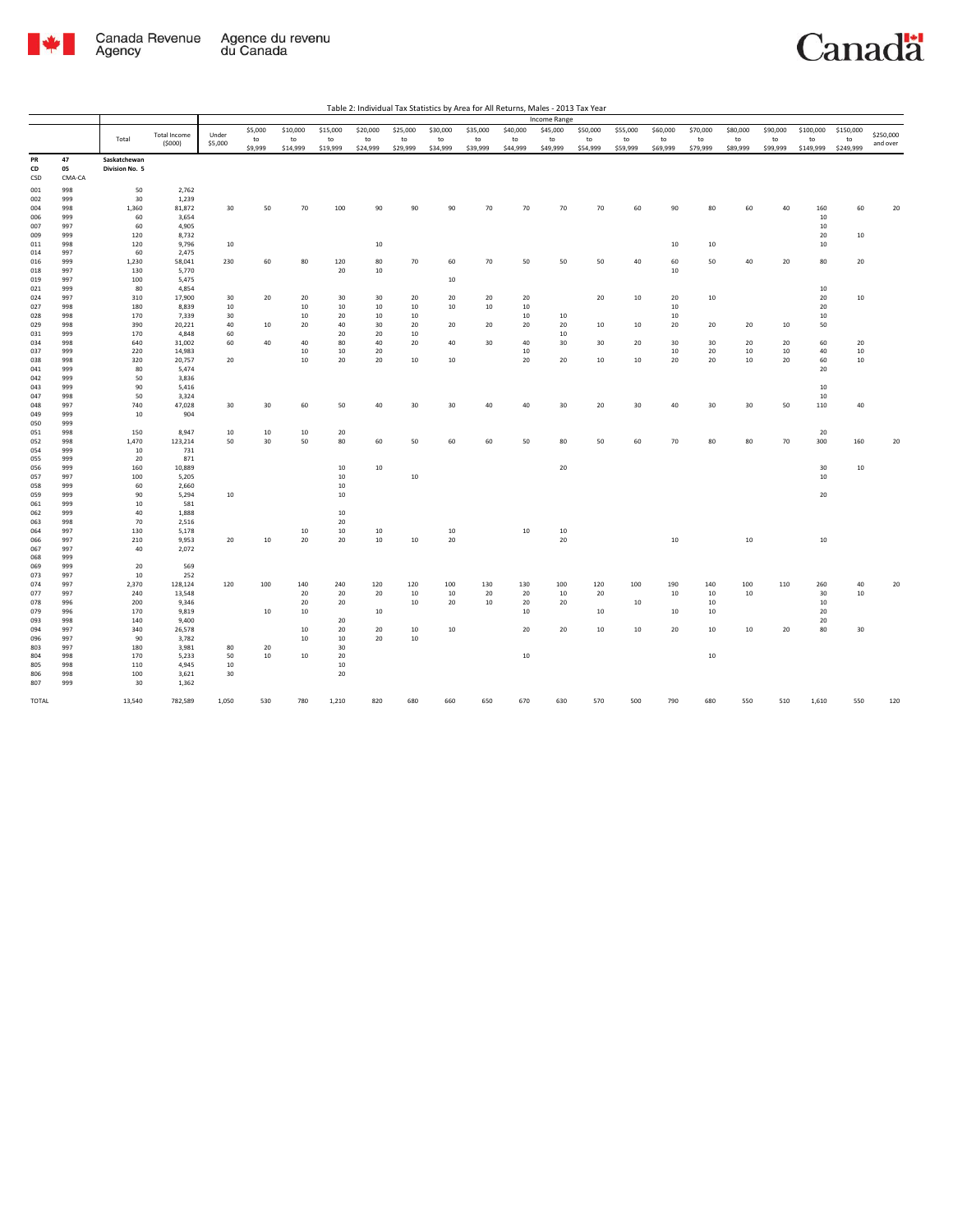

|                 |                    |                                |                  |          |          |                  |          |          |          |          |          |          | Income Range |          |          |               |          |              |          |           |           |           |
|-----------------|--------------------|--------------------------------|------------------|----------|----------|------------------|----------|----------|----------|----------|----------|----------|--------------|----------|----------|---------------|----------|--------------|----------|-----------|-----------|-----------|
|                 |                    |                                | Total Income     | Under    | \$5,000  | \$10,000         | \$15,000 | \$20,000 | \$25,000 | \$30,000 | \$35,000 | \$40,000 | \$45,000     | \$50,000 | \$55,000 | \$60,000      | \$70,000 | \$80,000     | \$90,000 | \$100,000 | \$150,000 | \$250,000 |
|                 |                    | Total                          | (5000)           | \$5,000  | to       | to               | to       | to       | to       | to       | to       | to       | to           | to       | to       | $\mathsf{to}$ | to       | to           | to       | to        | to        | and over  |
|                 |                    |                                |                  |          | \$9,999  | \$14,999         | \$19,999 | \$24,999 | \$29,999 | \$34,999 | \$39,999 | \$44,999 | \$49,999     | \$54,999 | \$59,999 | \$69,999      | \$79,999 | \$89,999     | \$99,999 | \$149,999 | \$249,999 |           |
| PR<br>CD<br>CSD | 47<br>06<br>CMA-CA | Saskatchewan<br>Division No. 6 |                  |          |          |                  |          |          |          |          |          |          |              |          |          |               |          |              |          |           |           |           |
|                 |                    | 160                            | 8,132            |          | 10       | 20               | 20       |          | 10       |          | 10       |          |              |          |          | $10\,$        |          |              |          | $10\,$    |           |           |
| 001<br>002      | 998<br>997         | 190                            | 6,642            | 20       |          | 20               | 20       | 20       | 20       | 10       | 10       |          | 10           |          |          | 10            |          |              |          |           |           |           |
| 003             | 999                | 30                             | 1,039            |          |          |                  |          |          |          |          |          |          |              |          |          |               |          |              |          |           |           |           |
| 004             | 997                | 160                            | 8,409            |          |          |                  | $10\,$   | $10\,$   |          | $10\,$   |          | 10       |              |          |          | 10            | 10       | $10\,$       |          | 10        |           |           |
| 006             | 996                | 100                            | 5,828            |          |          |                  |          |          |          |          |          |          | $10\,$       |          |          |               | 10       |              |          |           |           |           |
| 007             | 996                | 140                            | 7,455            |          |          |                  |          |          |          |          |          | 20       |              |          |          | 10            | 10       |              |          | $20\,$    |           |           |
| 008             | 996                | 170                            | 10,002           |          |          | $20\,$           |          |          |          | 20       |          |          | 10           | 10       |          | 20            | $20\,$   | 10           |          | $20\,$    |           |           |
| 009             | 996<br>996         | 140<br>420                     | 10,697<br>26,948 | 20       | 20       | 10               | 20       | 10       | 20       |          | 20       | 10       | 30           | 20       | 20       | 10<br>40      | 10<br>50 | 20           | 30       | 20<br>40  |           |           |
| 011<br>013      | 996                | 70                             | 7,289            |          |          |                  |          |          |          | 20       |          |          |              |          |          |               |          |              |          |           | 20        |           |
| 014             | 997                | 140                            | 7,979            |          |          |                  |          |          |          |          |          | 10       |              |          | 10       | 10            |          |              | 10       |           |           |           |
| 016             | 997                | 40                             | 2,351            |          |          |                  |          |          |          |          |          |          |              |          |          |               |          |              |          |           |           |           |
| 017             | 996                | 230                            | 14,649           |          |          | $10\,$           | $10\,$   |          | $20\,$   |          | $10\,$   | 10       | $10\,$       | 10       | 10       | $20\,$        | 20       | 20           | 10       | 20        | $10\,$    |           |
| 018             | 997                | 130                            | 7,601            |          |          |                  |          |          |          |          |          |          |              |          |          |               |          |              |          | 20        |           |           |
| 019             | 999                | 30                             | 1,418            |          |          |                  |          |          |          |          |          |          |              |          |          |               |          |              |          |           |           |           |
| 034<br>036      | 996<br>996         | 270<br>380                     | 16,000<br>18,940 | 20<br>20 | 10<br>20 | $10\,$<br>30     | 10<br>30 | 20       | 20       | 10<br>20 | 20<br>20 | 20<br>20 | 20<br>20     | 20       | 20<br>20 | 30<br>30      | 20<br>20 | $10\,$<br>20 | 10       | 30<br>30  |           |           |
| 037             | 996                | 240                            | 13,686           | 10       |          | $10\,$           | 20       |          |          |          | 20       | $10\,$   | $10\,$       |          | 10       | 20            | 20       | $10\,$       |          | 30        |           |           |
| 038             | 997                | 20                             | 219              |          |          |                  |          |          |          |          |          |          |              |          |          |               |          |              |          |           |           |           |
| 039             | 997                | 920                            | 49,680           | 40       | 50       | 50               | 60       | 50       | 40       | 60       | 50       | 60       | 50           | 50       | 50       | 60            | 60       | 40           | 40       | 80        | 20        |           |
| 041             | 999                | 40                             | 950              | 20       |          |                  |          |          |          |          |          |          |              |          |          |               |          |              |          |           |           |           |
| 042             | 998                | 60                             | 2,382            |          |          |                  |          |          |          |          |          |          |              |          |          |               |          |              |          |           |           |           |
| 046             | 997                | 80                             | 2,715            |          |          |                  | $10\,$   |          |          |          |          |          |              |          |          |               |          |              |          |           |           |           |
| 048<br>049      | 997<br>997         | 190                            | 8,714            | 20       | 10       |                  | 20       |          | $10\,$   | $10\,$   | 10       | 10       |              |          |          | 10            |          |              |          | 10        |           |           |
| 051             | 997                | 1,640                          | 69,406           | 300      | 90       | 90               | 140      | 90       | 90       | 80       | 90       | 70       | 70           | 70       | 60       | 90            | 70       | 60           | 50       | 80        | 30        | $10\,$    |
| 059             | 997                | 100                            | 5,935            |          |          | 10               |          |          |          |          |          |          |              |          |          |               |          |              |          | 10        |           |           |
| 060             | 999                | 20                             | 908              |          |          |                  |          |          |          |          |          |          |              |          |          |               |          |              |          |           |           |           |
| 061             | 996                | 150                            | 8,001            |          |          | $10\,$           | $10\,$   |          |          |          | 10       |          |              | 10       |          |               | $10\,$   |              |          | $10\,$    |           |           |
| 062             | 999                | 40                             | 2,170            |          |          |                  |          |          |          |          |          |          |              |          |          |               |          |              |          |           |           |           |
| 063             | 997                | 110                            | 5,566            |          |          |                  |          |          |          | $10\,$   |          |          | $10\,$       |          |          |               |          |              |          |           |           |           |
| 064<br>065      | 999<br>999         | 70<br>20                       | 4,577<br>1,061   |          |          |                  |          |          |          |          |          |          |              |          |          |               |          |              |          |           |           |           |
| 067             | 997                | 70                             | 4,084            |          |          |                  |          |          |          |          |          |          |              |          |          |               |          |              |          |           |           |           |
| 068             | 999                | 40                             | 1,679            |          |          |                  |          |          |          |          |          |          |              |          |          |               |          |              |          |           |           |           |
| 069             | 999                | 20                             | 983              |          |          |                  |          |          |          |          |          |          |              |          |          |               |          |              |          |           |           |           |
| 070             | 997                | 290                            | 17,854           | 20       | 10       | 10               | 20       | 10       | 20       | 10       | 10       | 10       | 20           |          |          | 30            | 30       | 10           | 20       | 30        | 10        |           |
| 071             | 996                | 250                            | 13,169           | 10       |          | 10               | 20       | 20       | 20       | 10       | 10       | 20       | 10           | 20       | 10       | 20            | 10       | 10           | 10       | 20        |           |           |
| 072<br>073      | 996<br>997         | 100<br>30                      | 6,476<br>1,299   |          |          |                  |          |          |          |          |          |          |              |          |          |               |          |              |          | 10        |           |           |
| 074             | 997                | 350                            | 17,251           | 20       | 20       | 20               | 30       | 20       | 30       | 20       | 30       | 20       | 20           | 20       | 20       | 30            | 20       |              | 10       | 20        |           |           |
| 075             | 996                | 50                             | 4,521            |          |          |                  |          |          |          |          |          |          |              |          |          |               |          |              |          |           |           |           |
| 076             | 999                | $10\,$                         | 726              |          |          |                  |          |          |          |          |          |          |              |          |          |               |          |              |          |           |           |           |
| 077             | 996                | 40                             | 2,531            |          |          |                  |          |          |          |          |          |          |              |          |          |               |          |              |          |           |           |           |
| 078             | 996                | 100                            | 5,990            | 10       |          |                  |          |          |          |          |          |          |              |          |          |               |          |              |          | 10        |           |           |
| 079<br>080      | 996<br>999         | 200<br>40                      | 10,021<br>2,035  | $10\,$   |          | $10\,$           | 10       | $20\,$   |          | $10\,$   | 10       | 20       | $10$         |          |          | 20            | $20\,$   |              |          | $20\,$    |           |           |
| 082             | 999                |                                |                  |          |          |                  |          |          |          |          |          |          |              |          |          |               |          |              |          |           |           |           |
| 085             | 999                | 20                             | 1,123            |          |          |                  |          |          |          |          |          |          |              |          |          |               |          |              |          |           |           |           |
| 091             | 997                | 90                             | 5,292            |          |          |                  |          |          |          |          |          |          |              |          |          |               |          |              |          |           |           |           |
| 092             | 997                | 310                            | 17,423           | 10       | 20       | 20               | 30       | 10       | 10       | 20       | 20       | 20       | 10           | 10       | 20       | 20            | 10       | 20           | 10       | 20        | 10        |           |
| 093             | 999                | 30                             | 1,613            |          |          |                  |          |          |          |          |          |          |              |          |          |               |          |              |          |           |           |           |
| 094             | 997                | 390                            | 16,215           | 30       | 30       | 30               | 40       | 20       | 20       | 20       | 20       | 20       | 30           | 20       | 10       | 20            | 30       | 20           | 10       | 20        |           |           |
| 096<br>097      | 997<br>998         | 160<br>90                      | 6,031<br>2,827   | 10       |          | $20\,$<br>$10\,$ | 20<br>10 | $10\,$   | $10\,$   | $10\,$   |          |          | $10$         |          |          | 10            |          |              |          |           |           |           |
| 098             | 999                | 120                            | 5,136            |          |          | $10\,$           | 10       |          |          |          |          | 10       |              |          |          | 10            | $10\,$   |              |          |           |           |           |
| 099             | 999                | 10                             | 283              |          |          |                  |          |          |          |          |          |          |              |          |          |               |          |              |          |           |           |           |
| 809             | 997                | 160                            | 8,351            | 30       | 10       |                  |          |          |          |          |          |          | $10$         |          |          | $10\,$        |          |              |          | $20\,$    |           |           |
| 810             | 997                | 240                            | 8,028            | 60       | 10       | $20\,$           | 30       | $20\,$   |          |          | $10\,$   |          |              |          | $10\,$   |               |          |              |          | $10\,$    |           |           |
| 813             | 997                | 40                             | 1,770            | 10       |          |                  |          |          |          |          |          |          |              |          |          |               |          |              |          |           |           |           |
| 814<br>818      | 997<br>997         | 10                             | 268              |          |          |                  |          |          |          |          |          |          |              |          |          |               |          |              |          |           |           |           |
|                 |                    |                                |                  |          |          |                  |          |          |          |          |          |          |              |          |          |               |          |              |          |           |           |           |
| TOTAL           |                    | 9,760                          | 500,893          | 860      | 450      | 560              | 760      | 510      | 510      | 520      | 550      | 530      | 520          | 450      | 430      | 700           | 600      | 420          | 360      | 730       | 220       | 70        |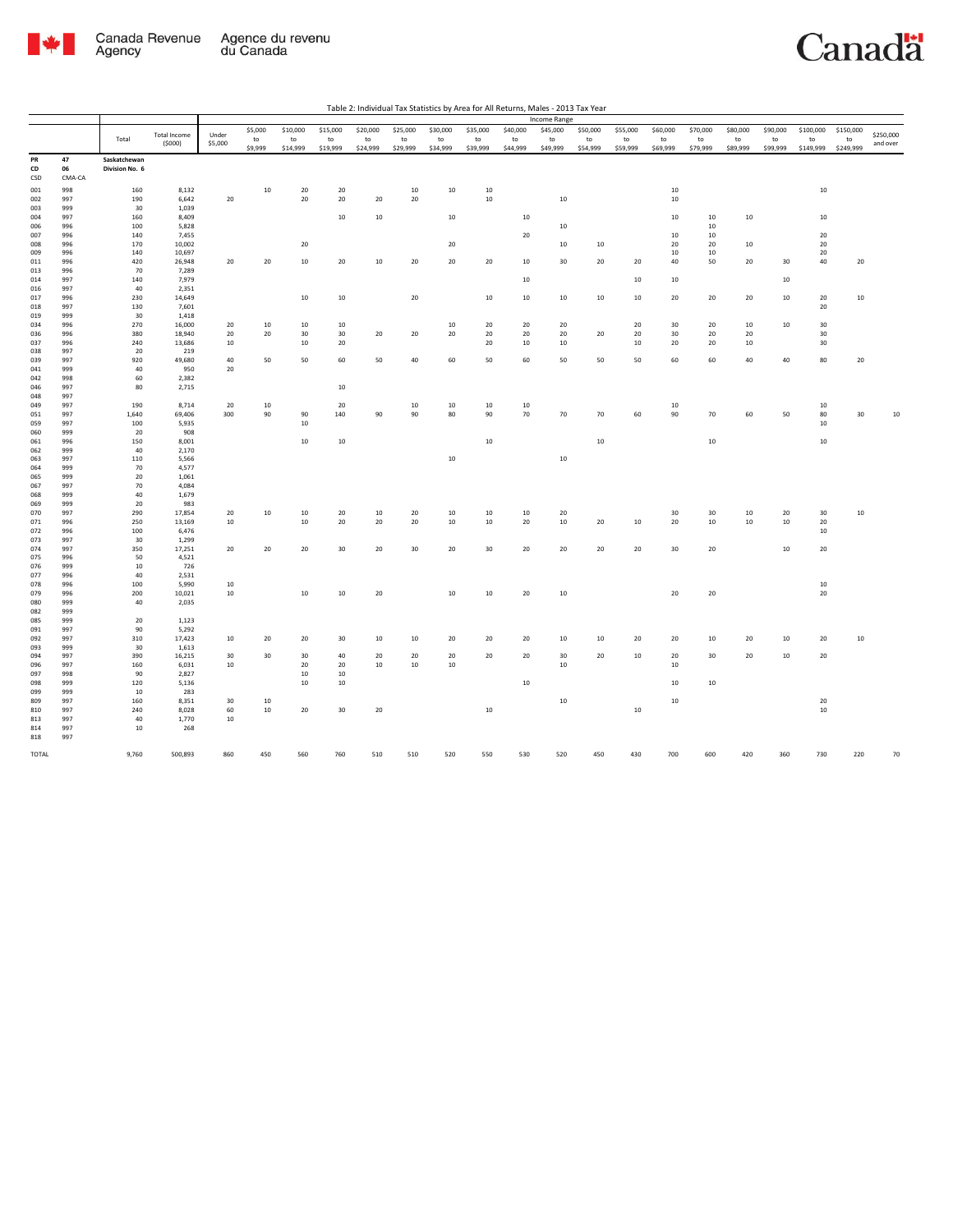

Table 2: Individual Tax Statistics by Area for All Returns, Males - 2013 Tax Year

|            |            |                                |                               |                  |               |                |                |                |                        |                |                |                | Income Range   |                |                |                |                |                |                |                 |                 |                       |
|------------|------------|--------------------------------|-------------------------------|------------------|---------------|----------------|----------------|----------------|------------------------|----------------|----------------|----------------|----------------|----------------|----------------|----------------|----------------|----------------|----------------|-----------------|-----------------|-----------------------|
|            |            | Total                          | <b>Total Income</b><br>(5000) | Under<br>\$5,000 | \$5,000<br>to | \$10,000<br>to | \$15,000<br>to | \$20,000<br>to | \$25,000<br>${\sf to}$ | \$30,000<br>to | \$35,000<br>to | \$40,000<br>to | \$45,000<br>to | \$50,000<br>to | \$55,000<br>to | \$60,000<br>to | \$70,000<br>to | \$80,000<br>to | \$90,000<br>to | \$100,000<br>to | \$150,000<br>to | \$250,000<br>and over |
|            |            |                                |                               |                  | \$9,999       | \$14,999       | \$19,999       | \$24,999       | \$29,999               | \$34,999       | \$39,999       | \$44,999       | \$49,999       | \$54,999       | \$59,999       | \$69,999       | \$79,999       | \$89,999       | \$99,999       | \$149,999       | \$249,999       |                       |
| PR<br>CD   | 47<br>07   | Saskatchewan<br>Division No. 7 |                               |                  |               |                |                |                |                        |                |                |                |                |                |                |                |                |                |                |                 |                 |                       |
|            |            |                                |                               |                  |               |                |                |                |                        |                |                |                |                |                |                |                |                |                |                |                 |                 |                       |
| CSD        | CMA-CA     |                                |                               |                  |               |                |                |                |                        |                |                |                |                |                |                |                |                |                |                |                 |                 |                       |
| 001        | 996        | 30                             | 1,187                         |                  |               |                |                |                |                        |                |                |                |                |                |                |                |                |                |                |                 |                 |                       |
| 004        | 996        |                                |                               |                  |               |                |                |                |                        |                |                |                |                |                |                |                |                |                |                |                 |                 |                       |
| 006        | 997        |                                |                               |                  |               |                |                |                |                        |                |                |                |                |                |                |                |                |                |                |                 |                 |                       |
| 008        | 999        | 50                             | 2,070                         |                  |               |                |                |                |                        |                |                |                |                |                |                |                |                |                |                |                 |                 |                       |
| 011        | 999        | 80                             | 3,200                         |                  |               |                |                |                |                        |                |                |                |                |                |                |                |                |                |                |                 |                 |                       |
| 012        | 999        |                                |                               |                  |               |                |                |                |                        |                |                |                |                |                |                |                |                |                |                |                 |                 |                       |
| 014        | 998        | 120                            | 4,627                         |                  |               | 20             | 20             |                |                        |                |                |                |                |                |                |                |                |                |                |                 |                 |                       |
| 016        | 998        | 50                             | 2,846                         |                  |               |                |                |                |                        |                |                |                |                |                |                |                |                |                |                |                 |                 |                       |
| 018        | 996        | 140                            | 7,828                         |                  |               | $10\,$         |                |                | 20                     |                |                | 10             |                |                |                | 20             |                |                |                | 10              |                 |                       |
| 020        | 999        | 10                             | 471                           |                  |               |                |                |                |                        |                |                |                |                |                |                |                |                |                |                |                 |                 |                       |
| 021        | 997        | 110                            | 5,362                         |                  | 10            |                | 10             |                |                        |                |                |                |                |                |                |                |                |                |                |                 |                 |                       |
| 022        | 996        | 180                            | 9,279                         | 10               |               | 10             | 10             |                |                        |                | 10             | 20             | 10             | $10\,$         |                | 20             | 10             |                |                | $10\,$          |                 |                       |
| 023        | 999        | 20                             | 680                           |                  |               |                |                |                |                        |                |                |                |                |                |                |                |                |                |                |                 |                 |                       |
| 024        | 997        | 130                            | 5,307                         | 10               |               | 10             | 20             | 20             |                        |                | 10             |                | 10             |                |                |                |                |                |                |                 |                 |                       |
| 026        | 997        | 390                            | 19,445                        | 10               | 20            | 30             | 40             | 40             | 30                     | 40             | 20             | 30             | 20             | 20             |                | 20             | 20             | 10             |                | 20              | 10              |                       |
| 027        | 997        | 100                            | 4,807                         |                  |               |                | 10             |                |                        |                |                |                | $10\,$         |                |                |                |                |                |                |                 |                 |                       |
| 029        | 997        | 60                             | 2,133                         |                  |               |                |                |                |                        |                |                |                |                |                |                |                |                |                |                |                 |                 |                       |
| 031        | 999        | 110                            | 4,874                         |                  |               | 10             |                | 10             |                        |                |                |                |                |                |                | 10             | 10             |                |                |                 |                 |                       |
| 032        | 997        | 70                             | 2,907                         |                  |               |                | 10             |                |                        |                |                |                |                |                |                |                |                |                |                |                 |                 |                       |
| 034        | 996        | 120                            | 5,627                         |                  |               |                | 20             | 10             | 10                     |                |                | 10             |                |                |                | 10             |                |                |                |                 |                 |                       |
| 036        | 996        | 140                            | 8,522                         |                  |               | 10             |                | 10             |                        | 10             |                |                |                |                |                | 10             | 10             |                |                | 10              |                 |                       |
| 037        | 997        | 350                            | 15,258                        | 20               | 20            | 30             | 20             | 30             | 30                     | $20\,$         | 20             | 20             | 20             | 20             | 20             | 30             | 20             | 20             |                |                 |                 |                       |
| 042        | 997        | 40                             | 1,444                         |                  |               |                |                |                |                        |                |                |                |                |                |                |                |                |                |                |                 |                 |                       |
| 043        | 996        | 70                             | 4,425                         |                  |               |                |                |                |                        |                |                |                | 10             |                |                |                |                |                |                |                 |                 |                       |
| 044        | 999<br>999 | 100                            | 5,757                         |                  |               |                |                |                |                        |                |                |                |                |                |                |                |                |                |                | 10              |                 |                       |
| 046        |            | 30                             |                               |                  |               |                |                |                |                        |                |                |                |                |                |                |                |                |                |                |                 |                 |                       |
| 047<br>048 | 997<br>999 | 10                             | 1,853<br>195                  |                  |               |                |                |                |                        |                |                |                |                |                |                |                |                |                |                |                 |                 |                       |
| 049        | 997        | 110                            | 4,839                         |                  |               |                |                |                |                        |                | 10             | 10             |                |                |                |                |                |                |                |                 |                 |                       |
| 053        | 998        | 130                            | 5,656                         |                  | 10            |                | 10             | 10             |                        |                |                |                |                |                |                | 10             |                |                |                |                 |                 |                       |
| 054        | 999        | 170                            | 8,446                         |                  | $10\,$        |                | 10             |                |                        | 10             |                | 20             | 20             |                |                | 20             | 10             |                |                | 10              |                 |                       |
| 058        | 998        |                                |                               |                  |               |                |                |                |                        |                |                |                |                |                |                |                |                |                |                |                 |                 |                       |
| 059        | 998        | 220                            | 10,896                        | 10               |               | 10             | 10             | 10             | 20                     | 10             | 20             | 20             | 10             | 10             |                | 20             | 10             | 10             |                | 20              |                 |                       |
| 062        | 997        | 80                             | 3,130                         |                  |               |                | 10             |                |                        |                |                |                |                |                |                |                |                |                |                |                 |                 |                       |
| 063        | 997        | 160                            | 7,223                         |                  |               | $10\,$         | 20             | 10             |                        |                | 20             | 10             | 10             |                |                | 10             |                |                |                |                 |                 |                       |
| 066        | 999        |                                |                               |                  |               |                |                |                |                        |                |                |                |                |                |                |                |                |                |                |                 |                 |                       |
| 067        | 998        | 120                            | 5,687                         | 10               |               |                |                |                |                        |                |                |                |                | $10\,$         |                |                |                |                |                |                 |                 |                       |
| 068        | 999        |                                |                               |                  |               |                |                |                |                        |                |                |                |                |                |                |                |                |                |                |                 |                 |                       |
| 071        | 999        | 80                             | 3,640                         |                  |               |                |                |                |                        |                |                |                |                |                |                |                |                |                |                |                 |                 |                       |
| 072        | 999        | 50                             | 2,418                         |                  |               |                |                |                |                        |                |                |                |                |                |                |                |                |                |                |                 |                 |                       |
| 074        | 999        | 30                             | 1,504                         |                  |               |                |                |                |                        |                |                |                |                |                |                |                |                |                |                |                 |                 |                       |
| 076        | 998        | 40                             | 2,081                         |                  |               |                |                |                |                        |                |                |                |                |                |                |                |                |                |                |                 |                 |                       |
| 077        | 999        | 70                             | 3,237                         |                  |               |                |                |                |                        |                |                |                |                |                |                |                |                |                |                |                 |                 |                       |
| 091        | 998        | 100                            | 5,304                         | 10               |               |                | 10             |                |                        |                |                | 10             |                |                |                |                |                |                |                |                 |                 |                       |
| 092        | 998        | 160                            | 7,166                         |                  |               | $10\,$         | 20             |                | 10                     | 20             | $10\,$         | 10             |                |                |                | $10\,$         |                |                |                |                 |                 |                       |
| 093        | 999        | 40                             | 1,754                         |                  |               |                |                |                |                        |                |                |                |                |                |                |                |                |                |                |                 |                 |                       |
|            |            |                                |                               |                  |               |                |                |                |                        |                |                |                |                |                |                |                |                |                |                |                 |                 |                       |
| TOTAL      |            | 4,070                          | 195,063                       | 210              | 200           | 280            | 370            | 300            | 280                    | 270            | 240            | 280            | 230            | 190            | 160            | 320            | 200            | 140            | 90             | 210             | 90              | 30                    |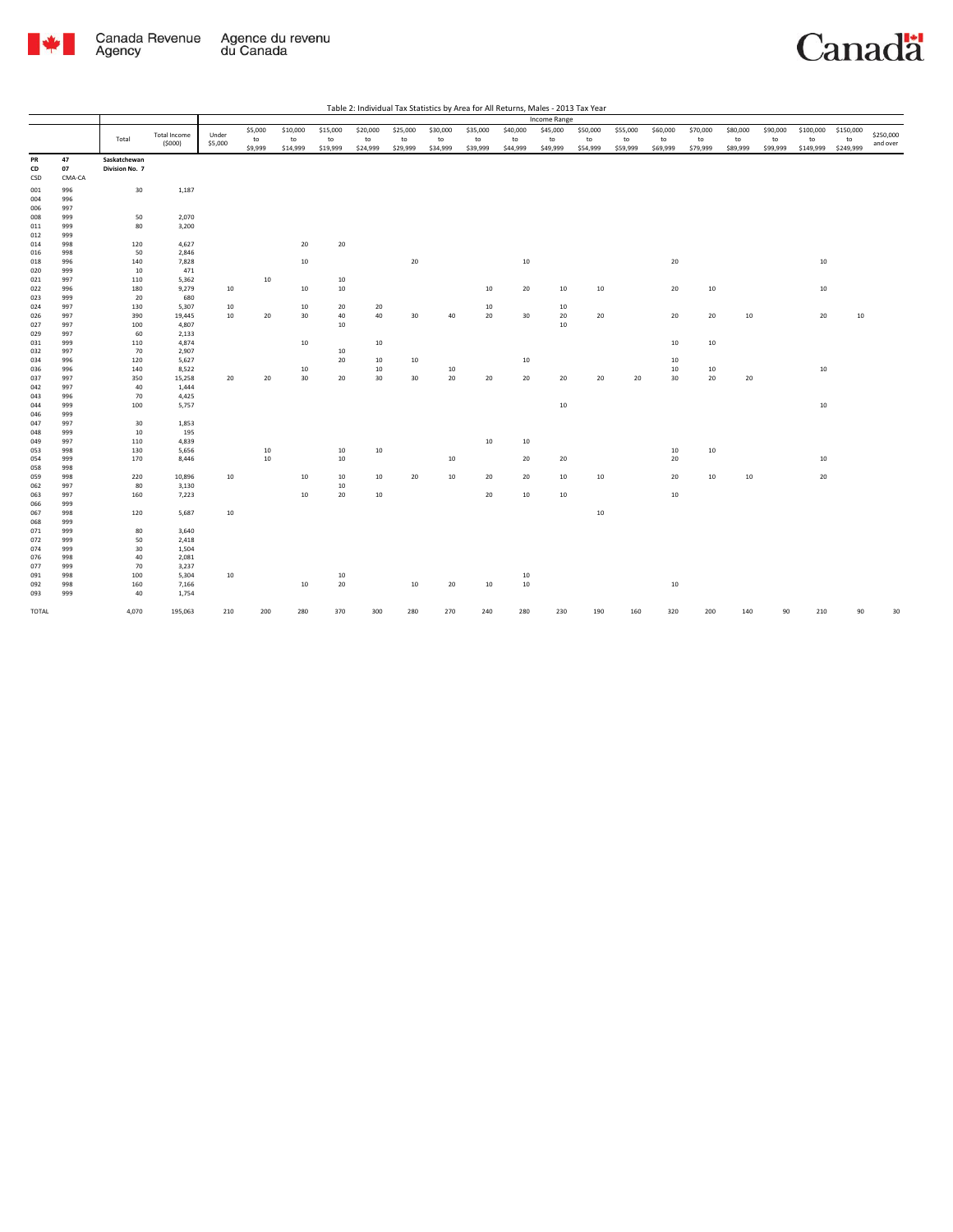

|            |            |                |                               |         |         |          |          |          |          |                 |          | Table 2: Individual Tax Statistics by Area for All Returns, Males - 2013 Tax Year |              |          |          |          |          |          |          |           |           |           |
|------------|------------|----------------|-------------------------------|---------|---------|----------|----------|----------|----------|-----------------|----------|-----------------------------------------------------------------------------------|--------------|----------|----------|----------|----------|----------|----------|-----------|-----------|-----------|
|            |            |                |                               |         |         |          |          |          |          |                 |          |                                                                                   | Income Range |          |          |          |          |          |          |           |           |           |
|            |            |                |                               | Under   | \$5,000 | \$10,000 | \$15,000 | \$20,000 | \$25,000 | \$30,000        | \$35,000 | \$40,000                                                                          | \$45,000     | \$50,000 | \$55,000 | \$60,000 | \$70,000 | \$80,000 | \$90,000 | \$100,000 | \$150,000 | \$250,000 |
|            |            | Total          | <b>Total Income</b><br>(5000) | \$5,000 | to      | to       | to       | to       | to       | to              | to       | to                                                                                | to           | to       | to       | to       | to       | to       | to       | to        | to        | and over  |
|            |            |                |                               |         | \$9,999 | \$14,999 | \$19,999 | \$24,999 | \$29,999 | \$34,999        | \$39,999 | \$44,999                                                                          | \$49,999     | \$54,999 | \$59,999 | \$69,999 | \$79,999 | \$89,999 | \$99,999 | \$149,999 | \$249,999 |           |
| PR         | 47         | Saskatchewan   |                               |         |         |          |          |          |          |                 |          |                                                                                   |              |          |          |          |          |          |          |           |           |           |
| CD         | 08         | Division No. 8 |                               |         |         |          |          |          |          |                 |          |                                                                                   |              |          |          |          |          |          |          |           |           |           |
| CSD        | CMA-CA     |                |                               |         |         |          |          |          |          |                 |          |                                                                                   |              |          |          |          |          |          |          |           |           |           |
| 006        | 997        | 140            | 7,784                         |         |         |          |          |          |          | $10\,$          |          |                                                                                   |              |          |          | 10       | 10       |          |          | 10        |           |           |
| 008        | 999        | 20             | 1,053                         |         |         |          |          |          |          |                 |          |                                                                                   |              |          |          |          |          |          |          |           |           |           |
| 009        | 997        | 80             | 4,013                         |         |         |          |          |          |          |                 |          |                                                                                   |              |          |          |          |          |          |          |           |           |           |
| 011        | 997        | 330            | 19,094                        | 10      | 10      | 20       | 20       | 10       | 20       | 20              | 10       | 30                                                                                | 20           | 10       | 20       | 40       | 20       | 20       |          | 40        | 10        |           |
| 012        | 998        | 60             | 2,137                         |         |         |          |          |          |          |                 |          |                                                                                   |              |          |          |          |          |          |          |           |           |           |
| 016        | 999        | 50             | 3,338                         |         |         |          |          |          |          |                 |          |                                                                                   |              |          |          |          |          |          |          |           |           |           |
| 022        | 997        | 100            | 8,421                         |         |         |          |          |          |          |                 |          |                                                                                   |              |          |          | 10       |          |          |          | 10        | 10        |           |
| 026        | 999        | 210            | 12,442                        |         | 10      | 10       | 10       |          |          | 20              |          |                                                                                   | 10           | 10       | 10       | 20       | $10\,$   | 10       | 20       | 30        |           |           |
| 028        | 997        | 70             | 5,345                         |         |         |          | 10       |          |          |                 |          |                                                                                   |              |          |          |          |          |          |          |           |           |           |
| 029        | 997        | 50             | 2,881                         |         |         |          |          |          |          |                 |          |                                                                                   |              |          |          |          |          |          |          |           |           |           |
| 031        | 997        | 170            | 9,351                         |         |         | 10       | 20       | 10       |          |                 |          | 10                                                                                |              |          |          | 20       | 10       | 10       |          | 10        |           |           |
| 032        | 997        | 150            | 8,497                         |         |         | 10       |          |          | 10       |                 |          |                                                                                   |              |          |          | 10       |          |          |          | 10        |           |           |
| 034        | 997        | 50             | 2,816                         |         |         |          |          |          |          |                 |          |                                                                                   |              |          |          |          |          |          |          |           |           |           |
| 036        | 999        | 10             | 298                           |         |         |          |          |          |          |                 |          |                                                                                   |              |          |          |          |          |          |          |           |           |           |
| 038        | 996        | 100            | 6,137                         |         |         |          |          |          |          |                 |          |                                                                                   |              |          |          | 10       |          |          |          | 10        |           |           |
| 039        | 999        | 20             | 842                           |         |         |          |          |          |          |                 |          |                                                                                   |              |          |          |          |          |          |          |           |           |           |
| 042        | 997        | 210            | 10,211                        |         |         | 10       | 20       | 20       | 10       | 20              | 20       | 10                                                                                | 10           |          | 10       | 10       | 10       | 10       |          | 10        |           |           |
| 044        | 997        | 170            | 8,713                         |         |         |          | 10       | 10       | 10       |                 | 10       | 10                                                                                | 20           |          |          | 20       |          | 10       |          | 10        |           |           |
| 046        | 999        | 150            | 7,046                         |         |         | 10       | 20       |          |          |                 | 10       |                                                                                   |              |          |          |          | 10       |          |          |           |           |           |
| 047        | 999        |                |                               |         |         |          |          |          |          |                 |          |                                                                                   |              |          |          |          |          |          |          |           |           |           |
| 048        | 999        | 40             | 2,066                         |         |         |          |          |          |          |                 |          |                                                                                   |              |          |          |          |          |          |          |           |           |           |
| 049        | 999<br>998 | 70<br>80       | 3,594<br>4,318                |         |         |          |          |          |          |                 |          |                                                                                   |              |          |          |          |          |          |          |           |           |           |
| 053        | 999        |                | 1,776                         |         |         |          |          |          |          |                 |          |                                                                                   |              |          |          |          |          |          |          |           |           |           |
| 054<br>056 | 998        | 40<br>20       | 1,214                         |         |         |          |          |          |          |                 |          |                                                                                   |              |          |          |          |          |          |          |           |           |           |
| 057        | 999        | 80             | 3,491                         |         |         |          |          |          |          |                 |          |                                                                                   |              |          |          |          |          |          |          |           |           |           |
| 058        | 998        | 510            | 31,276                        | 30      | 20      | 40       | 30       | 30       | 30       | 30              | 10       | 30                                                                                | 30           | 20       | 20       | 40       | 30       | 20       | 10       | 60        | 20        |           |
| 061        | 998        | 60             | 3,385                         |         |         |          |          |          |          |                 |          |                                                                                   |              |          |          |          |          |          |          |           |           |           |
| 062        | 997        | 120            | 9,449                         |         |         |          |          |          |          |                 |          |                                                                                   |              |          |          |          |          |          |          | 20        | 20        |           |
| 065        | 998        | 170            | 10,478                        |         | 10      | 20       | 10       | 10       |          |                 |          | 10                                                                                | 10           |          |          |          | 10       |          |          | 20        |           |           |
| 068        | 998        | 180            | 10,054                        |         |         |          | 20       |          | $10\,$   |                 |          |                                                                                   | 10           |          |          | 20       | $10\,$   |          | 10       |           |           |           |
| 071        | 998        | 60             | 2,662                         |         |         |          |          |          |          |                 |          |                                                                                   |              |          |          |          |          |          |          |           |           |           |
| 074        | 999        | 20             | 1,797                         |         |         |          |          |          |          |                 |          |                                                                                   |              |          |          |          |          |          |          |           |           |           |
| 076        | 998        | 570            | 34,712                        | 20      | 20      | 30       | 30       | 30       | 40       | 30 <sub>o</sub> | 40       | 40                                                                                | 30           | 30       | 30       | 50       | 30       | 30       | 20       | 50        | 20        |           |
| 092        | 998        | 50             | 2,771                         |         |         |          |          |          |          |                 |          |                                                                                   |              |          |          |          |          |          |          |           |           |           |
| 094        | 998        | 340            | 22,918                        | 10      | 10      | 10       | 20       | 20       | 10       | 10              | 20       | 30                                                                                | 10           | 20       | 20       | 20       | 30       | 20       | 10       | 40        | 20        |           |
|            |            |                |                               |         |         |          |          |          |          |                 |          |                                                                                   |              |          |          |          |          |          |          |           |           |           |
| TOTAL      |            | 4,510          | 266,380                       | 170     | 180     | 270      | 350      | 250      | 240      | 230             | 240      | 260                                                                               | 260          | 220      | 190      | 370      | 270      | 210      | 160      | 420       | 170       | 60        |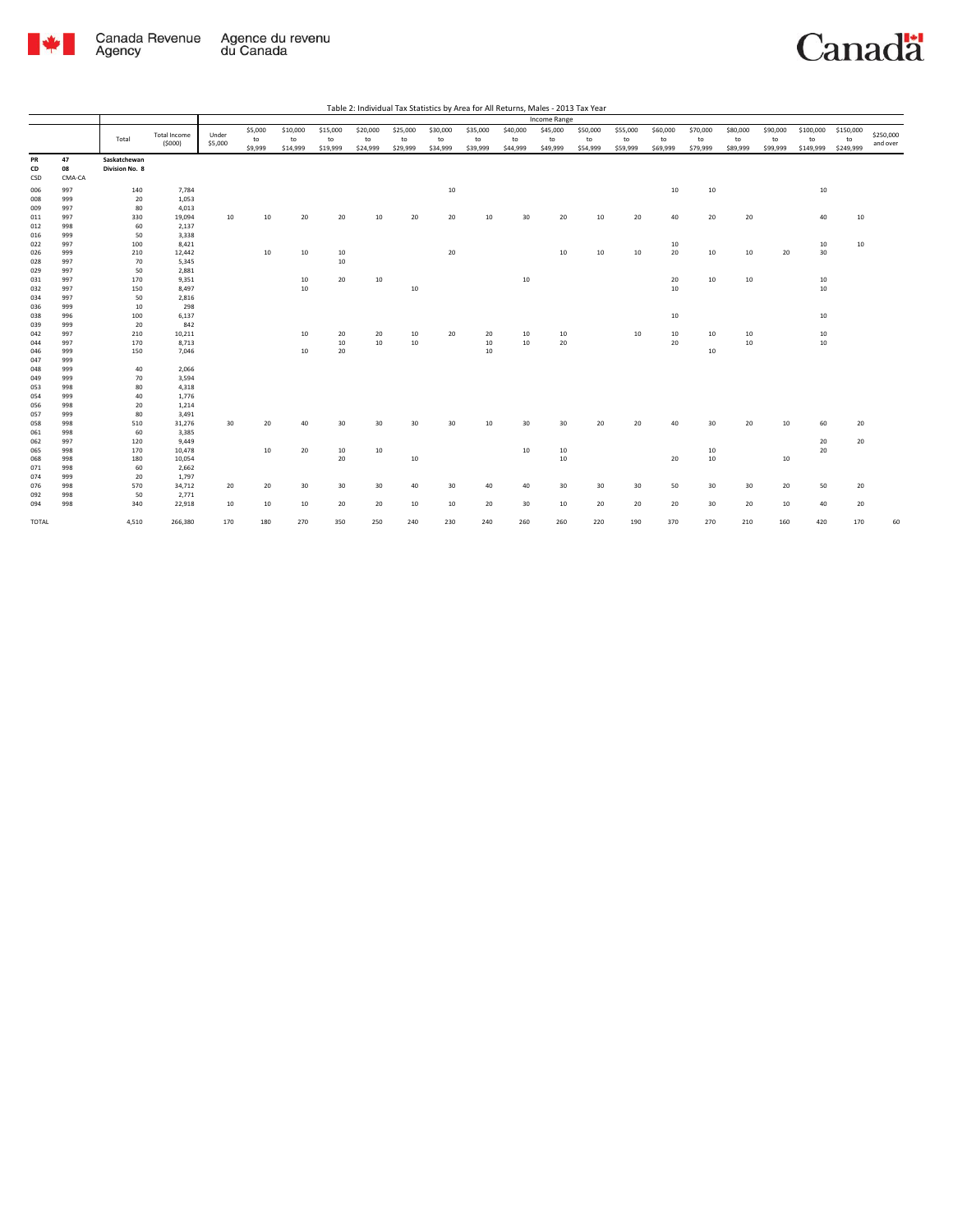

|          |                    |                                |                               |                  |               |                |                |                |                |                |                |                | Income Range   |                |                |                |                |                |                |                 |                 |                       |
|----------|--------------------|--------------------------------|-------------------------------|------------------|---------------|----------------|----------------|----------------|----------------|----------------|----------------|----------------|----------------|----------------|----------------|----------------|----------------|----------------|----------------|-----------------|-----------------|-----------------------|
|          |                    | Total                          | <b>Total Income</b><br>(5000) | Under<br>\$5,000 | \$5,000<br>to | \$10,000<br>to | \$15,000<br>to | \$20,000<br>to | \$25,000<br>to | \$30,000<br>to | \$35,000<br>to | \$40,000<br>to | \$45,000<br>to | \$50,000<br>to | \$55,000<br>to | \$60,000<br>to | \$70,000<br>to | \$80,000<br>to | \$90,000<br>to | \$100,000<br>to | \$150,000<br>to | \$250,000<br>and over |
| PR<br>CD | 47<br>09<br>CMA-CA | Saskatchewan<br>Division No. 9 |                               |                  | \$9,999       | \$14,999       | \$19,999       | \$24,999       | \$29,999       | \$34,999       | \$39,999       | \$44,999       | \$49,999       | \$54,999       | \$59,999       | \$69,999       | \$79,999       | \$89,999       | \$99,999       | \$149,999       | \$249,999       |                       |
| CSD      |                    |                                |                               |                  |               |                |                |                |                |                |                |                |                |                |                |                |                |                |                |                 |                 |                       |
| 001      | 997                | 110                            | 4,050                         | 10               |               | 10             | 10             |                |                |                |                |                |                |                |                |                |                |                |                |                 |                 |                       |
| 002      | 999                | 90                             | 2,681                         | 10               |               | 10             | 20             |                |                |                |                |                |                |                |                |                |                |                |                |                 |                 |                       |
| 006      | 996                | 560                            | 29,940                        | 30               | 20            | 30             | 50             | 40             | 50             | 30             | 20             | 30             | 40             | 40             | 20             | 30             | 30             | 30             | 20             | 50              | 20              |                       |
| 009      | 996                | 150                            | 7,896                         | 10               |               | 10             | 20             | 10             |                |                |                | 20             |                | 10             |                | 10             |                |                |                |                 |                 |                       |
| 019      | 997                | 110                            | 4,706                         |                  |               | 10             | 20             | 10             |                |                |                |                |                |                |                |                |                |                |                |                 |                 |                       |
| 023      | 997                | 70                             | 3,288                         |                  |               |                | 10             |                |                |                |                |                |                |                |                |                |                |                |                |                 |                 |                       |
| 024      | 999                | 60                             | 2,427                         |                  |               |                | 10             |                |                |                |                |                |                |                |                |                |                |                |                |                 |                 |                       |
| 028      | 997                | 250                            | 11,169                        | 20               | 20            | 20             | 40             | 20             | 20             | 10             | 20             | 20             | 10             |                |                | 10             |                | 10             |                | 10              |                 |                       |
| 029      | 997                | 260                            | 13,232                        | 20               | 10            | 20             | 30             | 20             | 10             | 20             | 20             | 20             | 20             | 20             |                | 20             | 10             |                |                | 20              |                 |                       |
| 032      | 997                | 960                            | 42,586                        | 50               | 40            | 60             | 130            | 80             | 50             | 60             | 60             | 60             | 60             | 30             | 40             | 70             | 50             | 30             | 20             | 60              |                 |                       |
| 033      | 997                | 140                            | 6,332                         | 10               |               | 10             | 20             |                |                |                |                | 10             |                |                |                | 10             |                |                |                |                 |                 |                       |
| 037      | 997                | 40                             | 1,768                         |                  |               |                |                |                |                |                |                |                |                |                |                |                |                |                |                |                 |                 |                       |
| 038      | 999                | 80                             | 3,150                         |                  |               | 10             | 10             |                |                |                |                |                |                |                |                |                |                |                |                |                 |                 |                       |
| 039      | 997                | 1,240                          | 51,042                        | 280              | 80            | 80             | 120            | 90             | 60             | 50             | 60             | 60             | 40             | 40             | 30             | 60             | 40             | 40             | 30             | 50              | 30              | 10                    |
| 042      | 998                | 50                             | 2,019                         |                  |               |                |                |                |                |                |                |                |                |                |                |                |                |                |                |                 |                 |                       |
| 044      | 999                | 120                            | 3,774                         | 20               |               | 10             | 20             | 10             |                |                |                |                |                |                |                |                |                |                |                |                 |                 |                       |
| 046      | 999                | 120                            | 4,268                         | 10               |               |                | 20             | 10             |                |                |                |                |                |                |                |                |                |                |                |                 |                 |                       |
| 049      | 998                | 160                            | 6,139                         |                  |               | 20             | 30             | 10             | 20             |                | 10             |                |                |                |                | 10             |                |                |                |                 |                 |                       |
| 053      | 998                | 110                            | 3,950                         |                  |               | 10             | 20             | 20             |                |                |                |                |                |                |                |                |                |                |                |                 |                 |                       |
| 054      | 999                | 10                             | 624                           |                  |               |                |                |                |                |                |                |                |                |                |                |                |                |                |                |                 |                 |                       |
| 056      | 999                | 90                             | 2,621                         |                  |               |                | 20             |                |                |                |                |                |                |                |                |                |                |                |                |                 |                 |                       |
| 058      | 999                | 190                            | 7,828                         | 10               | 20            | 20             | 20             |                |                |                | 10             |                | 20             |                |                | 10             |                |                |                | 10              |                 |                       |
| 060      | 999                | 230                            | 9,247                         | 20               | 20            | 20             | 30             | 10             | 20             | 10             | 10             | 10             |                |                |                | 20             |                |                |                | 10              |                 |                       |
| 061      | 999                | 70                             | 2,798                         |                  |               | 10             |                |                |                |                |                |                |                |                |                |                |                |                |                |                 |                 |                       |
| 062      | 998                | 280                            | 12,544                        | 20               | 20            | 30             | 40             | 30             | 20             | 20             | 20             | 10             |                |                |                | 10             | 10             | 10             |                | 10              | 10              |                       |
| 064      | 999                | 420                            | 18,244                        | 20               | 20            | 40             | 60             | 40             | 30             | 20             | 20             | 20             | 20             | 30             | 10             | 30             | 20             | 20             |                | 20              |                 |                       |
| 065      | 999                | 50                             | 1,858                         |                  |               |                |                |                |                |                |                |                |                |                |                |                |                |                |                |                 |                 |                       |
| 066      | 999                | 350                            | 16,217                        | 20               | 10            | 20             | 40             | 30             | 20             | 30             | 20             | 20             | 20             | 10             | 10             | 20             | 20             | 10             | 10             | 20              |                 |                       |
| 067      | 997                | 160                            | 6,588                         | 10               |               | 10             | 20             | 10             |                | 10             | 10             | 10             |                | 10             |                | 10             |                |                |                |                 |                 |                       |
| 069      | 999                | 90                             | 3,281                         |                  |               |                | 10             |                |                |                |                |                |                |                |                |                |                |                |                |                 |                 |                       |
| 071      | 999                | 110                            | 4,664                         |                  |               |                | 10             | 10             |                | 10             |                | 10             |                |                |                |                |                |                |                |                 |                 |                       |
| 072      | 999                | 170                            | 11,228                        | 10               |               | 10             | 20             |                | 20             | 10             | 10             |                |                |                |                | 10             |                |                |                | 20              |                 |                       |
| 075      | 999                | 120                            | 4,619                         | 10               |               | 10             | 20             |                |                |                |                |                |                |                |                |                |                |                |                |                 |                 |                       |
| 076      | 999                |                                |                               |                  |               |                |                |                |                |                |                |                |                |                |                |                |                |                |                |                 |                 |                       |
| 820      | 998                |                                |                               |                  |               |                |                |                |                |                |                |                |                |                |                |                |                |                |                |                 |                 |                       |
| 821      | 999                | 50                             | 1,729                         |                  |               |                |                |                |                |                |                |                |                |                |                |                |                |                |                |                 |                 |                       |
| TOTAL    |                    | 7,100                          | 308,950                       | 690              | 370           | 550            | 890            | 550            | 410            | 390            | 390            | 390            | 340            | 280            | 220            | 400            | 290            | 230            | 180            | 370             | 110             | 50                    |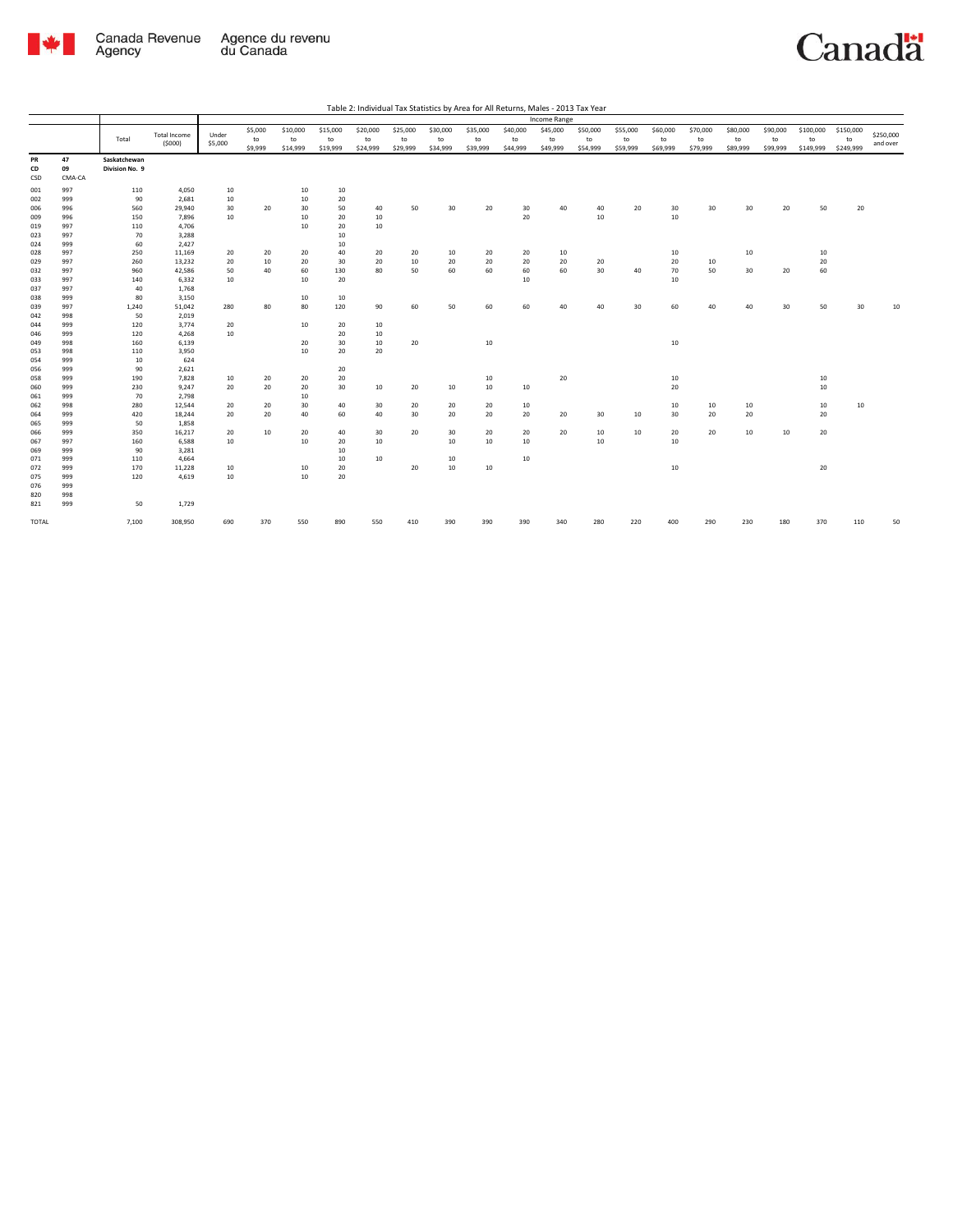

|            |            |                 |                     |          |          |          |          |          |          |          |          |          | Income Range |          |                 |          |          |          |          |                  |           |           |
|------------|------------|-----------------|---------------------|----------|----------|----------|----------|----------|----------|----------|----------|----------|--------------|----------|-----------------|----------|----------|----------|----------|------------------|-----------|-----------|
|            |            |                 |                     |          | \$5,000  | \$10,000 | \$15,000 | \$20,000 | \$25,000 | \$30,000 | \$35,000 | \$40,000 | \$45,000     | \$50,000 | \$55,000        | \$60,000 | \$70,000 | \$80,000 | \$90,000 | \$100,000        | \$150,000 |           |
|            |            | Total           | <b>Total Income</b> | Under    | to       | to       | to       | to       | to       | to       | to       | to       | to           | to       | to              | to       | to       | to       | to       | to               | to        | \$250,000 |
|            |            |                 | (5000)              | \$5,000  | \$9,999  | \$14,999 | \$19,999 | \$24,999 | \$29,999 | \$34,999 | \$39,999 | \$44,999 | \$49,999     | \$54,999 | \$59,999        | \$69,999 | \$79,999 | \$89,999 | \$99,999 | \$149,999        | \$249,999 | and over  |
| PR         | 47         | Saskatchewan    |                     |          |          |          |          |          |          |          |          |          |              |          |                 |          |          |          |          |                  |           |           |
| CD         | 10         | Division No. 10 |                     |          |          |          |          |          |          |          |          |          |              |          |                 |          |          |          |          |                  |           |           |
| CSD        | CMA-CA     |                 |                     |          |          |          |          |          |          |          |          |          |              |          |                 |          |          |          |          |                  |           |           |
| 002        | 999        | 40              | 1,369               |          |          |          |          |          |          |          |          |          |              |          |                 |          |          |          |          |                  |           |           |
| 003        | 998        |                 |                     |          |          |          |          |          |          |          |          |          |              |          |                 |          |          |          |          |                  |           |           |
| 004        | 998        | 1,250           | 51,657              | 110      | 80       | 110      | 150      | 90       | 70       | 70       | 60       | 80       | 50           | 40       | 40              | 90       | 40       | 40       | 30       | 60               | 20        |           |
| 008        | 998        | 60              | 1,683               |          |          |          |          |          |          |          |          |          |              |          |                 |          |          |          |          |                  |           |           |
| 009        | 997        | 200             | 7,779               | 20       | 20       | 30       | 30       | 10       | 10       | $10\,$   |          | 10       | 10           |          |                 |          |          |          |          | 10 <sup>10</sup> |           |           |
| 011        | 999        | 30              | 1,130               |          |          |          |          |          |          |          |          |          |              |          |                 |          |          |          |          |                  |           |           |
| 012        | 999        | 50              | 700                 | 30       |          |          |          |          |          |          |          |          |              |          |                 |          |          |          |          |                  |           |           |
| 014        | 998        | 90              | 4,492               |          |          |          | 10       |          |          |          |          |          |              |          |                 |          |          |          |          |                  |           |           |
| 022        | 997        | 130             | 5,948               |          |          | 10       | 10       |          |          | 10       |          | $10\,$   |              |          |                 | 10       |          |          |          | $10\,$           |           |           |
| 024        | 998        | 120             | 4,281               | 20       | 10<br>10 | $10\,$   | 10       | 10<br>20 |          | 10       |          |          |              |          |                 |          |          |          |          | 10<br>20         |           |           |
| 027<br>028 | 998<br>999 | 280<br>20       | 12,185<br>297       | 30<br>10 |          | 20       | 30       |          | 20       |          | 10       | 20       | 10           | 10       | 10              | 20       | 10       | 10       |          |                  |           |           |
| 029        | 997        | 460             | 7,274               | 240      | 30       | 30       | 60       | 20       | 20       |          |          |          | 10           |          | 10              |          |          |          |          |                  |           |           |
| 031        | 998        | 170             | 6,674               | 20       |          | 20       | 30       |          | 10       |          |          |          |              |          |                 | 10       | 10       |          |          | 10               |           |           |
| 036        | 998        | 60              | 1,854               |          |          |          |          |          |          |          |          |          |              |          |                 |          |          |          |          |                  |           |           |
| 038        | 997        | 710             | 31,702              | 40       | 30       | 60       | 90       | 50       | 50       | 50       | 30       | 50       | 40           | 40       | 30 <sub>o</sub> | 40       | 20       | 20       | 10       | 40               | 10        |           |
| 041        | 998        | 130             | 5,514               | 20       |          |          | 20       |          |          |          |          |          |              |          |                 |          |          |          |          | 10               |           |           |
| 043        | 999        | 100             | 4,700               |          |          |          | 20       |          |          | $10\,$   |          |          |              |          |                 |          |          |          |          |                  |           |           |
| 046        | 998        | 240             | 11,108              | 20       |          | 20       | 20       | 20       | 20       | 10       | 20       | 10       |              | 10       | 10              | 20       | 10       |          |          | 20               |           |           |
| 047        | 998        | 700             | 34,040              | 40       | 40       | 60       | 70       | 40       | 40       | 40       | 40       | 40       | 30           | 30       | 20              | 40       | 40       | 40       | 30       | 60               | 10        |           |
| 051        | 999        |                 |                     |          |          |          |          |          |          |          |          |          |              |          |                 |          |          |          |          |                  |           |           |
| 052        | 999        | 50              | 2,657               |          |          |          |          |          |          |          |          |          |              |          |                 |          |          |          |          |                  |           |           |
| 054        | 999        | 50              | 3,268               |          |          |          |          |          |          |          |          |          |              |          |                 |          |          |          |          |                  |           |           |
| 056        | 999        | 70              | 3,663               |          |          |          |          |          |          |          |          |          |              |          |                 |          |          |          |          |                  |           |           |
| 058        | 997        | 260             | 14,901              |          |          | 20       | 20       | 10       | 10       |          | 20       | 20       | 10           | 10       | 20              | 20       | 20       | 10       |          | 30               |           |           |
| 062        | 998        | 450             | 23,596              | 20       | 20       | 30       | 40       | 20       | 20       | 30       | 20       | 40       | 30           | 20       | 20              | 40       | 30       | 20       | 10       | 30               | 10        |           |
| 064        | 997        | 330             | 16,758              | 10       | 10       | 10       | 40       | 30       | 20       | 20       | 30       | 30       | 20           | 10       | 10              | 10       | 20       | 10       | 10       | 30               |           |           |
| 066<br>068 | 999<br>999 | 50              | 2,138               |          |          |          |          |          |          |          |          |          |              |          |                 |          |          |          |          |                  |           |           |
| 071        | 998        | 200             | 7,422               | 40       | 10       | 10       | 20       | 10       | 10       | 20       | 10       | 10       |              |          |                 | 10       |          |          |          |                  |           |           |
| 072        | 999        | 40              | 1,531               |          |          |          |          |          |          |          |          |          |              |          |                 |          |          |          |          |                  |           |           |
| 822        | 998        | 160             | 3,270               | 80       | 10       | $10\,$   | 20       |          |          |          |          |          |              |          |                 |          |          |          |          |                  |           |           |
| 823        | 999        | 10              | 332                 |          |          |          |          |          |          |          |          |          |              |          |                 |          |          |          |          |                  |           |           |
| 824        | 997        | 10              | 756                 |          |          |          |          |          |          |          |          |          |              |          |                 |          |          |          |          |                  |           |           |
| 825        | 998        | 190             | 3,975               | 80       | 20       | 10       | 20       | 10       |          |          |          |          |              |          |                 |          |          |          |          |                  |           |           |
| 840        | 999        |                 |                     |          |          |          |          |          |          |          |          |          |              |          |                 |          |          |          |          |                  |           |           |
| 847        | 999        |                 |                     |          |          |          |          |          |          |          |          |          |              |          |                 |          |          |          |          |                  |           |           |
| 849        | 999        |                 |                     |          |          |          |          |          |          |          |          |          |              |          |                 |          |          |          |          |                  |           |           |
| TOTAL      |            | 6,730           | 279,080             | 890      | 360      | 520      | 760      | 410      | 380      | 370      | 330      | 390      | 280          | 240      | 220             | 370      | 270      | 230      | 160      | 400              | 100       | 40        |
|            |            |                 |                     |          |          |          |          |          |          |          |          |          |              |          |                 |          |          |          |          |                  |           |           |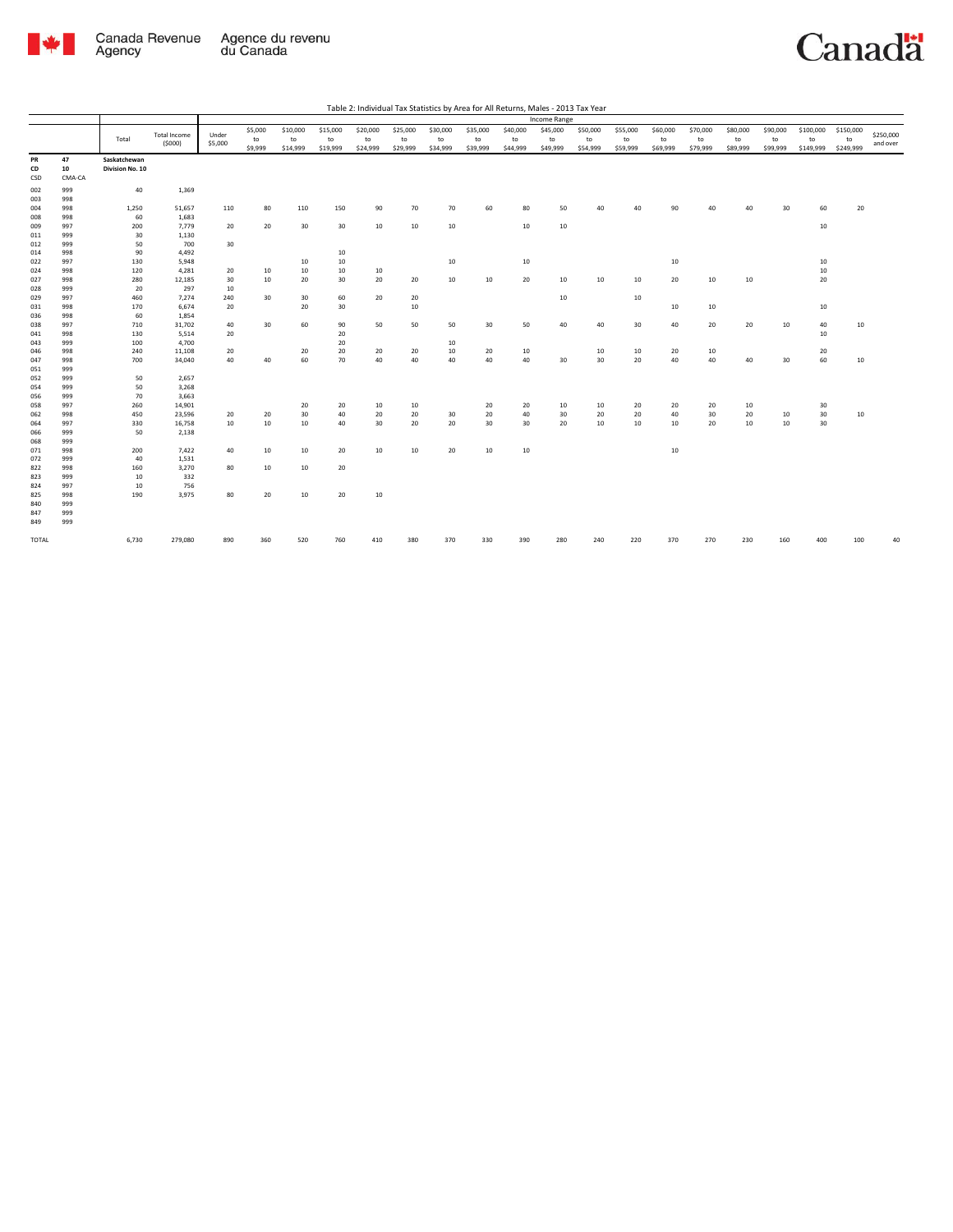

|            |            |                 |                               |         |         |          |          |          |          |          |          |          | Income Range |          |          |          |          |          |          |                  |           |           |
|------------|------------|-----------------|-------------------------------|---------|---------|----------|----------|----------|----------|----------|----------|----------|--------------|----------|----------|----------|----------|----------|----------|------------------|-----------|-----------|
|            |            |                 |                               |         | \$5,000 | \$10,000 | \$15,000 | \$20,000 | \$25,000 | \$30,000 | \$35,000 | \$40,000 | \$45,000     | \$50,000 | \$55,000 | \$60,000 | \$70,000 | \$80,000 | \$90,000 | \$100,000        | \$150,000 |           |
|            |            | Total           | <b>Total Income</b><br>(5000) | Under   | to      | to       | to       | to       | to       | to       | to       | to       | to           | to       | to       | to       | to       | to       | to       | to               | to        | \$250,000 |
|            |            |                 |                               | \$5,000 | \$9,999 | \$14,999 | \$19,999 | \$24,999 | \$29,999 | \$34,999 | \$39,999 | \$44,999 | \$49,999     | \$54,999 | \$59,999 | \$69,999 | \$79,999 | \$89,999 | \$99,999 | \$149,999        | \$249,999 | and over  |
| PR         | 47         | Saskatchewan    |                               |         |         |          |          |          |          |          |          |          |              |          |          |          |          |          |          |                  |           |           |
| CD         | 11         | Division No. 11 |                               |         |         |          |          |          |          |          |          |          |              |          |          |          |          |          |          |                  |           |           |
| CSD        | CMA-CA     |                 |                               |         |         |          |          |          |          |          |          |          |              |          |          |          |          |          |          |                  |           |           |
| 002        | 999        | 60              | 2,711                         |         |         |          |          |          |          |          |          |          |              |          |          |          |          |          |          |                  |           |           |
| 003        | 998        | 60              | 2,604                         |         |         |          |          |          |          |          |          |          | 10           |          |          |          |          |          |          |                  |           |           |
| 004        | 999        | 140             | 6,530                         |         | 10      | 10       | 10       | 10       | 20       |          | 10       |          |              |          |          | 10       |          |          |          |                  |           |           |
| 006        | 998        | 60              | 3,237                         |         |         |          |          |          |          |          |          |          |              |          |          |          |          |          |          |                  |           |           |
| 007        | 999        |                 |                               |         |         |          |          |          |          |          |          |          |              |          |          |          |          |          |          |                  |           |           |
| 008        | 998        | 160             | 8,108                         |         |         |          |          |          | 10       |          | $10\,$   | 20       | 10           |          |          |          | 10       |          |          | 10 <sup>10</sup> |           |           |
| 009        | 999        | 60              | 3,664                         |         |         |          |          |          |          |          |          |          |              |          |          |          |          |          |          |                  |           |           |
| 011        | 997        | 100             | 5,914                         |         |         |          |          |          |          |          | 10       |          |              |          |          | 10       |          |          |          |                  |           |           |
| 014        | 998        | 390             | 22,642                        | 10      | 10      | 20       | 30       | 30       | 20       | 20       | 20       | 20       | 20           | 30       | 20       | 30       | 20       | 10       | 20       | 30               | 10        |           |
| 016        | 998        | 100             | 5,397                         |         |         |          | 10       |          |          |          |          |          |              |          |          |          |          |          |          |                  |           |           |
| 018        | 998        | 90              | 6,532                         |         |         |          |          |          |          |          |          |          |              |          |          |          |          |          |          |                  |           |           |
| 019        | 997        | 140             | 7,738                         |         |         |          | 20       |          | 10       |          |          |          | 10           |          |          | 10       |          |          |          | 20               |           |           |
| 021        | 999        | 50              | 2,732                         |         |         |          |          |          |          |          |          |          |              |          |          |          |          |          |          |                  |           |           |
| 022<br>024 | 999<br>999 | 40<br>70        | 2,411<br>3,204                |         |         |          |          |          |          |          |          |          |              |          |          |          |          |          |          |                  |           |           |
|            | 998        | 60              | 3,174                         |         |         | 10       |          |          |          |          | 10       |          |              |          |          |          |          |          |          |                  |           |           |
| 026<br>027 | 998        | 1,140           | 61,350                        | 30      | 50      | 60       | 80       | 70       | 60       | 60       | 80       | 90       | 70           | 50       | 60       | 80       | 70       | 60       | 30       | 80               | 40        |           |
| 028        | 999        | 20              | 737                           |         |         |          |          |          |          |          |          |          |              |          |          |          |          |          |          |                  |           |           |
| 032        | 997        | 340             | 22,567                        |         | 10      | 20       | 20       | 10       | 10       | 20       | 20       | 20       | 20           | 20       | 10       | 40       | 20       | 20       | 10       | 30               | 10        |           |
| 034        | 997        | 20              | 1,270                         |         |         |          |          |          |          |          |          |          |              |          |          |          |          |          |          |                  |           |           |
| 036        | 997        | 250             | 13,778                        | 20      | 10      | 20       | 20       | 10       | 20       | 10       | 20       |          | 10           |          |          | 10       | 20       | 20       |          | 20               | $10\,$    |           |
| 038        | 999        | 60              | 3,153                         |         |         |          |          |          |          |          |          |          |              |          |          |          |          |          |          |                  |           |           |
| 039        | 999        | 60              | 2,654                         |         |         |          |          |          |          |          |          |          |              |          |          |          |          |          |          |                  |           |           |
| 041        | 999        | 70              | 3,024                         |         |         |          |          |          |          |          |          |          |              |          |          |          |          |          |          |                  |           |           |
| 042        | 997        | 20              | 833                           |         |         |          |          |          |          |          |          |          |              |          |          |          |          |          |          |                  |           |           |
| 044        | 997        | 210             | 11,265                        | 10      |         |          | 10       | 10       | 20       | 20       | 10       | 10       |              | 20       |          | 20       |          |          |          | 20               |           |           |
| 046        | 999        | 120             | 7,308                         |         |         |          |          | 10       |          |          |          |          |              |          |          |          |          |          |          | 20               |           |           |
| 048        | 999        | 160             | 9,147                         |         |         |          |          |          | 10       |          | 10       | 10       | 10           |          |          |          | 10       | 10       |          | 20               |           |           |
| 049        | 998        | 650             | 43,550                        | 30      | 20      | 20       | 40       | 30       | 30       | 30       | 40       | 40       | 30           | 30       | 20       | 40       | 30       | 40       | 40       | 120              | 40        |           |
| 052        | 999        |                 |                               |         |         |          |          |          |          |          |          |          |              |          |          |          |          |          |          |                  |           |           |
| 053        | 998        | 950             | 59,064                        | 30      | 40      | 50       | 70       | 50       | 50       | 40       | 60       | 50       | 60           | 50       | 30       | 70       | 60       | 40       | 30       | 130              | 40        |           |
| 054        | 999        | 110             | 5,257                         |         |         |          |          |          |          | $10\,$   |          | $10\,$   |              |          |          |          |          |          |          |                  |           |           |
| 056        | 998        | 210             | 11,800                        |         |         | 10       | 20       | 20       | 10       |          | 20       | 10       | 10           |          | 10       | 10       | 10       | 10       | 10       | 30               |           |           |
| 091        | 997        | 80              | 4,972                         |         |         |          |          |          |          |          |          |          |              |          |          |          |          |          |          | $10\,$           |           |           |
| 092        | 997        | 110<br>30       | 6,562<br>1,227                |         |         | 10       | 10       |          |          |          |          |          |              |          |          |          | 10       |          |          | 20               |           |           |
| 094<br>096 | 999<br>997 | 30              | 1,110                         |         |         |          |          |          |          |          |          |          |              |          |          |          |          |          |          |                  |           |           |
|            |            |                 |                               |         |         |          |          |          |          |          |          |          |              |          |          |          |          |          |          |                  |           |           |
| TOTAL      |            | 6,200           | 357,572                       | 230     | 240     | 330      | 450      | 370      | 340      | 330      | 410      | 390      | 360          | 310      | 240      | 440      | 330      | 290      | 210      | 640              | 230       | 60        |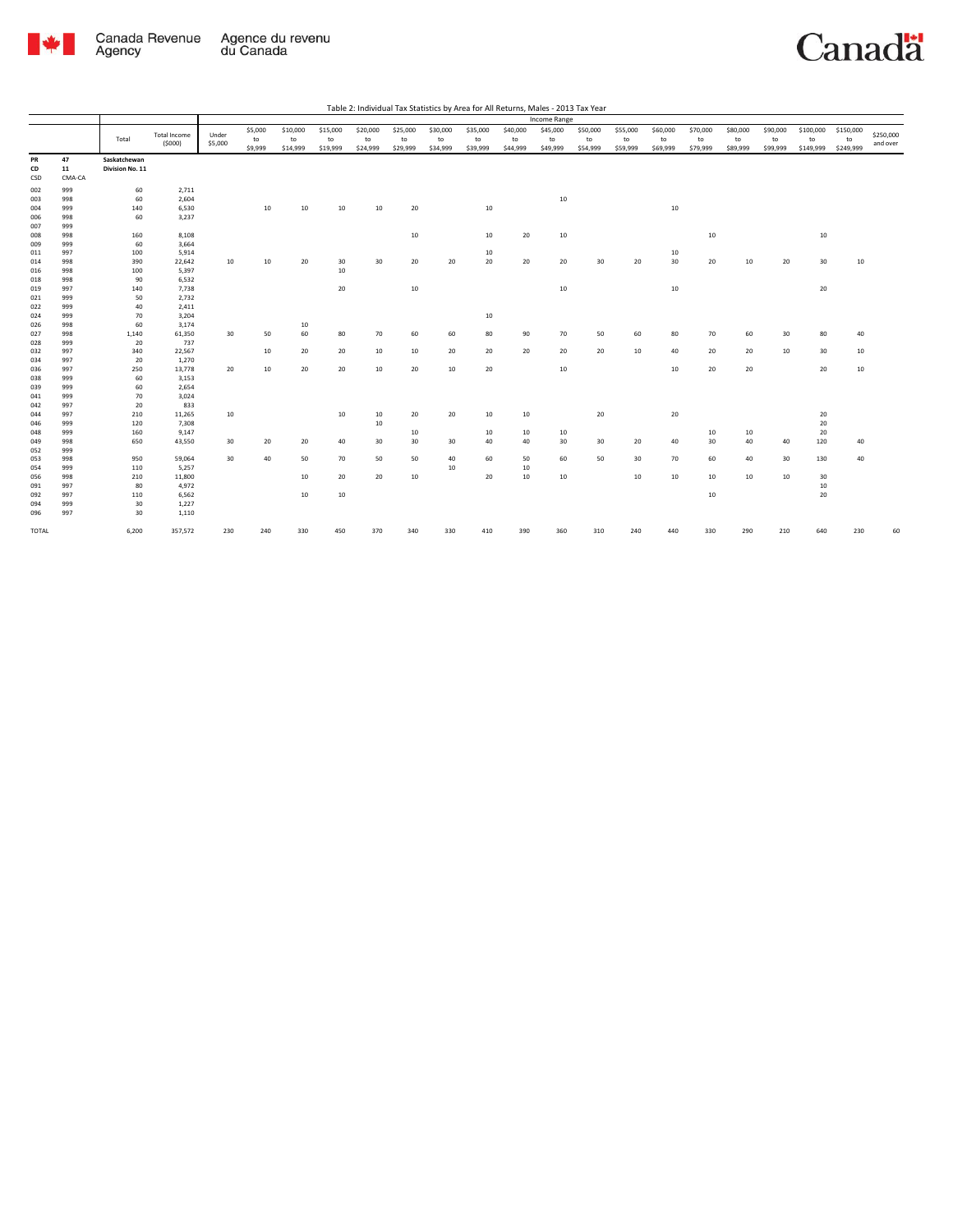

|                                 |                                 |                                 |                                    |                  |                          |                            |                            |                            |                            |                            |                            |                            | <b>Income Range</b>        |                            |                            |                            |                            |                            |                            |                              |                              |                       |
|---------------------------------|---------------------------------|---------------------------------|------------------------------------|------------------|--------------------------|----------------------------|----------------------------|----------------------------|----------------------------|----------------------------|----------------------------|----------------------------|----------------------------|----------------------------|----------------------------|----------------------------|----------------------------|----------------------------|----------------------------|------------------------------|------------------------------|-----------------------|
|                                 |                                 | Total                           | <b>Total Income</b><br>(5000)      | Under<br>\$5,000 | \$5,000<br>to<br>\$9,999 | \$10,000<br>to<br>\$14,999 | \$15,000<br>to<br>\$19,999 | \$20,000<br>to<br>\$24,999 | \$25,000<br>to<br>\$29,999 | \$30,000<br>to<br>\$34,999 | \$35,000<br>to<br>\$39,999 | \$40,000<br>to<br>\$44,999 | \$45,000<br>to<br>\$49,999 | \$50,000<br>to<br>\$54,999 | \$55,000<br>to<br>\$59,999 | \$60,000<br>to<br>\$69,999 | \$70,000<br>to<br>\$79,999 | \$80,000<br>to<br>\$89,999 | \$90,000<br>to<br>\$99,999 | \$100,000<br>to<br>\$149,999 | \$150,000<br>to<br>\$249,999 | \$250,000<br>and over |
| PR<br>CD<br>CSD                 | 47<br>12<br>CMA-CA              | Saskatchewan<br>Division No. 12 |                                    |                  |                          |                            |                            |                            |                            |                            |                            |                            |                            |                            |                            |                            |                            |                            |                            |                              |                              |                       |
| 001<br>004<br>006<br>008        | 999<br>997<br>998<br>997        | 120<br>190<br>950<br>60         | 7,089<br>11,278<br>57,951<br>2,879 | 30               | 40                       | 10<br>50                   | 20<br>70                   | 20<br>40                   | 10<br>60                   | 60                         | 60                         | $10\,$<br>60               | 10<br>50                   | 20<br>40                   | 40                         | 10<br>80                   | 10<br>60                   | $10\,$<br>50               | 30                         | 10<br>80                     | 30                           | 20                    |
| 011<br>012<br>014<br>016        | 999<br>997<br>997<br>998        | 150<br>90<br>210                | 7,318<br>4,760<br>9,843            | 10<br>20         | 10<br>20                 | 10<br>10                   | 20<br>10                   | 10                         | 20                         | 10<br>20                   | 10                         | 10<br>10                   | 20                         |                            |                            | 10<br>10                   | 10                         |                            |                            | 20                           |                              |                       |
| 019<br>020<br>022<br>026        | 999<br>998<br>997<br>997        | 30<br>110<br>60<br>200          | 2,226<br>5,764<br>3,326<br>11,714  |                  | 10                       | 10                         | 10<br>10                   |                            |                            | 20                         |                            |                            | 10                         |                            | 10                         | 20                         | 10                         | 20                         |                            | 20                           |                              |                       |
| 029<br>034<br>038               | 997<br>998<br>998               | 190<br>140<br>110               | 12,096<br>8,768<br>5,950           | 10<br>10         | 10                       |                            | 10                         | 10                         |                            |                            | 10                         | 10<br>10                   |                            | 10                         |                            | 20<br>10                   | 10                         | 10                         |                            | 20<br>10<br>10               | 10                           |                       |
| 042<br>046<br>050<br>051<br>052 | 998<br>998<br>997<br>997<br>999 | 1,250<br>120<br>100<br>30       | 67,087<br>6,143<br>5,360<br>1,281  | 50               | 40                       | 60<br>10                   | 110<br>10                  | 80                         | 70                         | 60                         | 60                         | 80<br>10                   | 80                         | 60                         | 60                         | 100                        | 90                         | 70                         | 50                         | 110<br>20                    | 20                           |                       |
| 064<br>069<br>072<br>829<br>833 | 997<br>997<br>999<br>996<br>996 | 130<br>60<br>360<br>200         | 5,727<br>4,144<br>7,063<br>2,897   | 10<br>170<br>110 | 10<br>30<br>20           | 20<br>20                   | 20<br>10<br>30<br>10       | 20                         | 20                         | 10                         |                            | 10                         |                            |                            |                            |                            |                            |                            |                            |                              |                              |                       |
| <b>TOTAL</b>                    |                                 | 4.880                           | 251,634                            | 500              | 240                      | 270                        | 390                        | 270                        | 260                        | 250                        | 240                        | 280                        | 250                        | 210                        | 180                        | 340                        | 280                        | 210                        | 170                        | 370                          | 120                          | 50                    |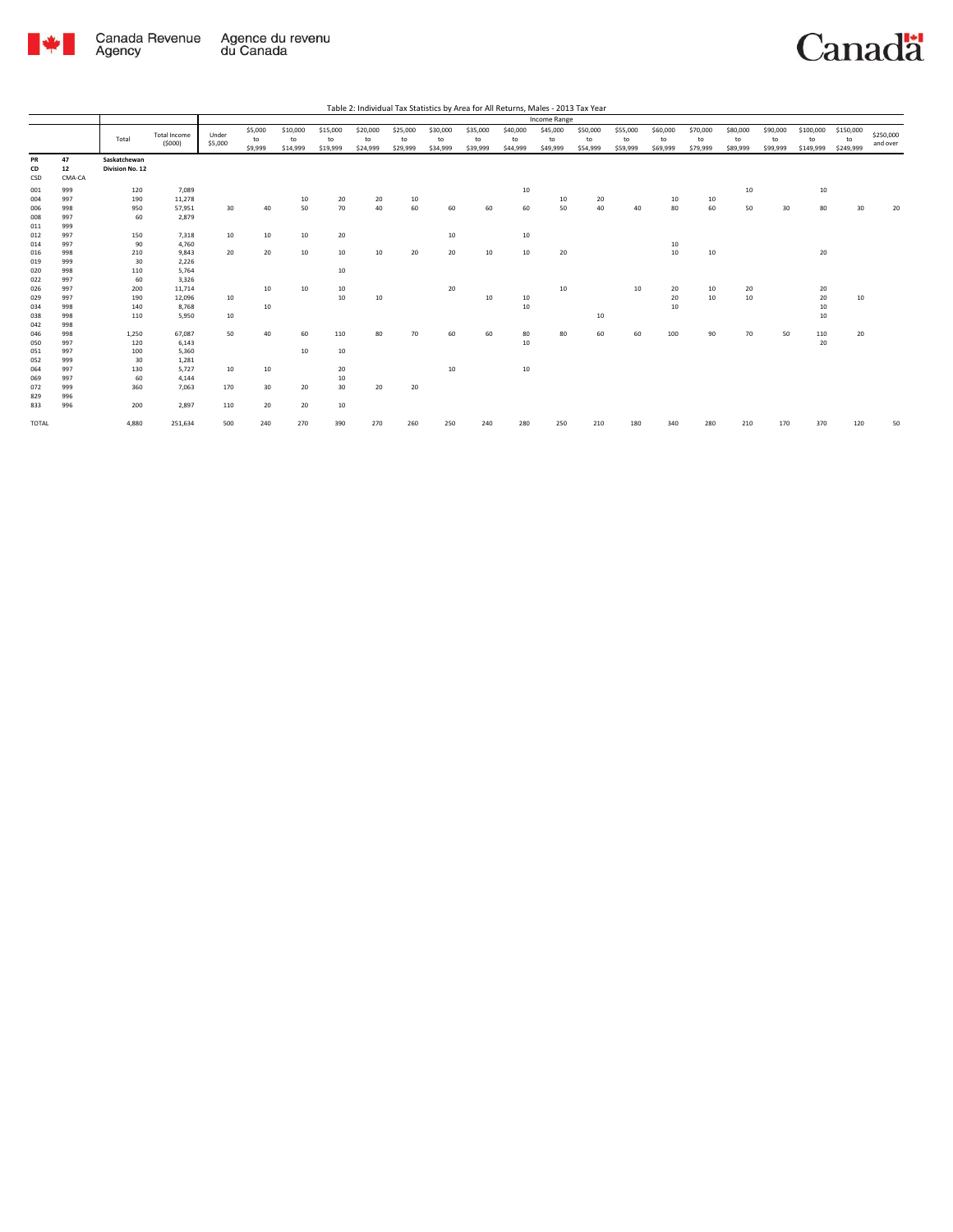

| Table 2: Individual Tax Statistics by Area for All Returns, Males - 2013 Tax Year |  |  |  |
|-----------------------------------------------------------------------------------|--|--|--|

|       |        |                 |                     |         |         |          |          |          |          |          |          |          | <b>Income Range</b> |          |          |          |          |          |          |           |           |           |
|-------|--------|-----------------|---------------------|---------|---------|----------|----------|----------|----------|----------|----------|----------|---------------------|----------|----------|----------|----------|----------|----------|-----------|-----------|-----------|
|       |        |                 |                     |         | \$5,000 | \$10,000 | \$15,000 | \$20,000 | \$25,000 | \$30,000 | \$35,000 | \$40,000 | \$45,000            | \$50,000 | \$55,000 | \$60,000 | \$70,000 | \$80,000 | \$90,000 | \$100,000 | \$150,000 |           |
|       |        | Total           | <b>Total Income</b> | Under   | to      | to       | to       | to       | to       | to       | to       | to       | to                  | to       | to       | to       | to       | to       | to       | to        | to        | \$250,000 |
|       |        |                 | (5000)              | \$5,000 | \$9,999 | \$14,999 | \$19,999 | \$24,999 | \$29,999 | \$34,999 | \$39,999 | \$44,999 | \$49,999            | \$54,999 | \$59,999 | \$69,999 | \$79,999 | \$89,999 | \$99,999 | \$149,999 | \$249,999 | and over  |
| PR    | 47     | Saskatchewan    |                     |         |         |          |          |          |          |          |          |          |                     |          |          |          |          |          |          |           |           |           |
| CD    | 13     | Division No. 13 |                     |         |         |          |          |          |          |          |          |          |                     |          |          |          |          |          |          |           |           |           |
| CSD   | CMA-CA |                 |                     |         |         |          |          |          |          |          |          |          |                     |          |          |          |          |          |          |           |           |           |
| 002   | 997    | 60              | 3,141               |         |         |          |          |          |          |          |          |          |                     |          |          |          |          |          |          |           |           |           |
| 004   | 999    | 10              | 707                 |         |         |          |          |          |          |          |          |          |                     |          |          |          |          |          |          |           |           |           |
| 006   | 999    | 110             | 6,229               |         |         |          |          | 10       |          |          |          |          |                     |          | 10       |          |          |          |          | 10        |           |           |
| 008   | 998    | 2,270           | 172,419             | 60      | 70      | 80       | 100      | 90       | 110      | 110      | 100      | 130      | 120                 | 100      | 100      | 190      | 160      | 150      | 110      | 330       | 120       | 40        |
| 009   | 999    | 50              | 2,895               |         |         |          |          |          |          |          |          |          |                     |          |          |          |          |          |          |           |           |           |
| 011   | 999    | 130             | 6,420               |         |         |          |          | 10       | 10       |          | 10       |          |                     |          |          |          |          |          |          | 10        |           |           |
| 014   | 999    | 30              | 1,606               |         |         |          |          |          |          |          |          |          |                     |          |          |          |          |          |          |           |           |           |
| 016   | 999    | 60              | 3,157               |         |         |          |          |          |          |          |          |          |                     |          |          |          |          |          |          |           |           |           |
| 019   | 999    | 70              | 4,436               |         |         |          |          |          |          |          |          |          |                     |          |          |          |          |          |          |           |           |           |
| 021   | 999    | 20              | 1,534               |         |         |          |          |          |          |          |          |          |                     |          |          |          |          |          |          |           |           |           |
| 022   | 999    | 10              | 537                 |         |         |          |          |          |          |          |          |          |                     |          |          |          |          |          |          |           |           |           |
| 024   | 999    | 50              | 3,663               |         |         |          |          |          |          |          |          |          |                     |          |          |          |          |          |          |           |           |           |
| 026   | 999    | 130             | 10,201              |         |         |          |          |          |          |          |          |          |                     |          |          | 20       |          | 10       | 10       | 20        | 10        |           |
| 028   | 999    | 150             | 12,413              |         |         |          | 10       |          |          |          | 10       |          |                     | 10       |          | 10       |          |          |          | 20        |           |           |
| 029   | 999    | 110             | 7,192               |         |         |          |          |          |          |          |          |          |                     | 10       |          |          |          |          |          | 10        |           |           |
| 031   | 999    | 50              | 3,677               |         |         |          |          |          |          |          |          |          |                     |          |          |          | 10       |          |          |           |           |           |
| 032   | 999    | 110             | 4,796               | 30      |         |          | 10       |          |          |          |          |          |                     |          |          |          |          |          |          |           |           |           |
| 033   | 999    |                 |                     |         |         |          |          |          |          |          |          |          |                     |          |          |          |          |          |          |           |           |           |
| 038   | 998    |                 |                     |         |         |          |          |          |          |          |          |          |                     |          |          |          |          |          |          |           |           |           |
| 039   | 999    | 50              | 2,432               |         |         |          |          |          |          |          |          |          |                     |          |          |          |          |          |          |           |           |           |
| 042   | 998    | 570             | 38,229              | 20      | 20      | 30       | 30       | 30       | 20       | 30       | 30       | 30       | 30                  | 20       | 30       | 50       | 30       | 40       | 20       | 80        | 30        |           |
| 044   | 998    | 390             | 24,741              | 10      |         | 20       | 30       | 20       | 20       | 20       | 30       | 30       | 20                  | 20       | 10       | 30       | 30       | 20       | 20       | 50        | 20        |           |
| 046   | 998    | 50              | 4,631               |         |         |          |          |          |          |          |          |          |                     |          |          |          |          |          |          |           |           |           |
| 049   | 998    | 150             | 8,779               |         |         |          |          | 10       |          | 10       |          | 10       |                     | 10       |          | 20       | 10       | 10       |          | 10        |           |           |
| 051   | 998    | 780             | 54,160              | 30      | 30      | 30       | 40       | 40       | 20       | 30       | 30       | 40       | 30                  | 40       | 40       | 60       | 50       | 60       | 40       | 110       | 40        | 10        |
| 053   | 999    |                 |                     |         |         |          |          |          |          |          |          |          |                     |          |          |          |          |          |          |           |           |           |
| 056   | 998    |                 |                     |         |         |          |          |          |          |          |          |          |                     |          |          |          |          |          |          |           |           |           |
| 059   | 998    | 50              | 2,358               |         |         |          |          |          |          |          |          |          |                     |          |          |          |          |          |          |           |           |           |
| 062   | 999    | 20              | 1,111               |         |         |          |          |          |          |          |          |          |                     |          |          |          |          |          |          |           |           |           |
| 064   | 998    |                 |                     |         |         |          |          |          |          |          |          |          |                     |          |          |          |          |          |          |           |           |           |
| 067   | 999    | 170             | 8,038               |         |         | 10       | 10       | 10       |          | 10       |          | 10       | 10                  | 20       | 10       | 10       |          |          |          | 10        |           |           |
| 068   | 996    | 80              | 5,052               |         |         |          |          |          |          |          |          |          |                     |          |          |          |          |          |          | 20        |           |           |
| 069   | 997    | 710             | 38,438              | 30      | 30      | 50       | 60       | 40       | 20       | 40       | 30       | 40       | 50                  | 30       | 30       | 60       | 50       | 30       | 30       | 70        | 20        |           |
| 072   | 998    |                 |                     |         |         |          |          |          |          |          |          |          |                     |          |          |          |          |          |          |           |           |           |
| 074   | 998    | 1,380           | 91,151              | 40      | 40      | 50       | 80       | 70       | 60       | 60       | 60       | 80       | 70                  | 70       | 60       | 130      | 110      | 90       | 60       | 180       | 60        | 20        |
| 076   | 998    | 50              | 2,462               |         |         |          |          |          |          |          |          |          |                     |          |          |          |          |          |          |           |           |           |
| 078   | 999    | 10              | 610                 |         |         |          |          |          |          |          |          |          |                     |          |          |          |          |          |          |           |           |           |
| 079   | 997    | 80              | 5,177               |         |         |          |          |          |          |          |          |          |                     |          |          |          |          |          |          |           |           |           |
| 091   | 997    | 200             | 14,804              |         |         |          | 20       |          |          | 10       |          | 10       | 10                  |          | 10       | 20       | 20       | 20       |          | 30        |           |           |
| 092   | 998    | 150             | 8,792               |         |         |          | 10       | $10\,$   |          |          |          | 10       |                     |          |          |          |          |          |          | 10        |           |           |
| 094   | 998    | 180             | 12,519              |         |         |          | 10       |          |          |          |          |          | 10                  | 10       | 10       | 20       | 20       | 20       |          | 30        |           |           |
| 096   | 997    | 30              | 1,195               |         |         |          |          |          |          |          |          |          |                     |          |          |          |          |          |          |           |           |           |
| 098   | 997    | 490             | 22,755              | 100     | 30      | 40       | 40       | 30       | 20       | 10       | 20       | 20       | 30                  | 20       | 20       | 30       | 20       | 20       | 20       | 30        |           |           |
| 835   | 998    | 90              | 2,832               | 30      |         |          |          |          |          |          |          |          |                     |          |          |          |          |          |          |           |           |           |
| 836   | 997    | 160             | 4,680               | 60      | 10      |          | 10       |          |          |          |          |          |                     |          |          |          |          |          |          |           |           |           |
|       |        |                 |                     |         |         |          |          |          |          |          |          |          |                     |          |          |          |          |          |          |           |           |           |
| TOTAL |        | 9,240           | 601,039             | 500     | 330     | 400      | 530      | 460      | 380      | 440      | 420      | 510      | 470                 | 450      | 410      | 730      | 610      | 570      | 400      | 1,150     | 380       | 120       |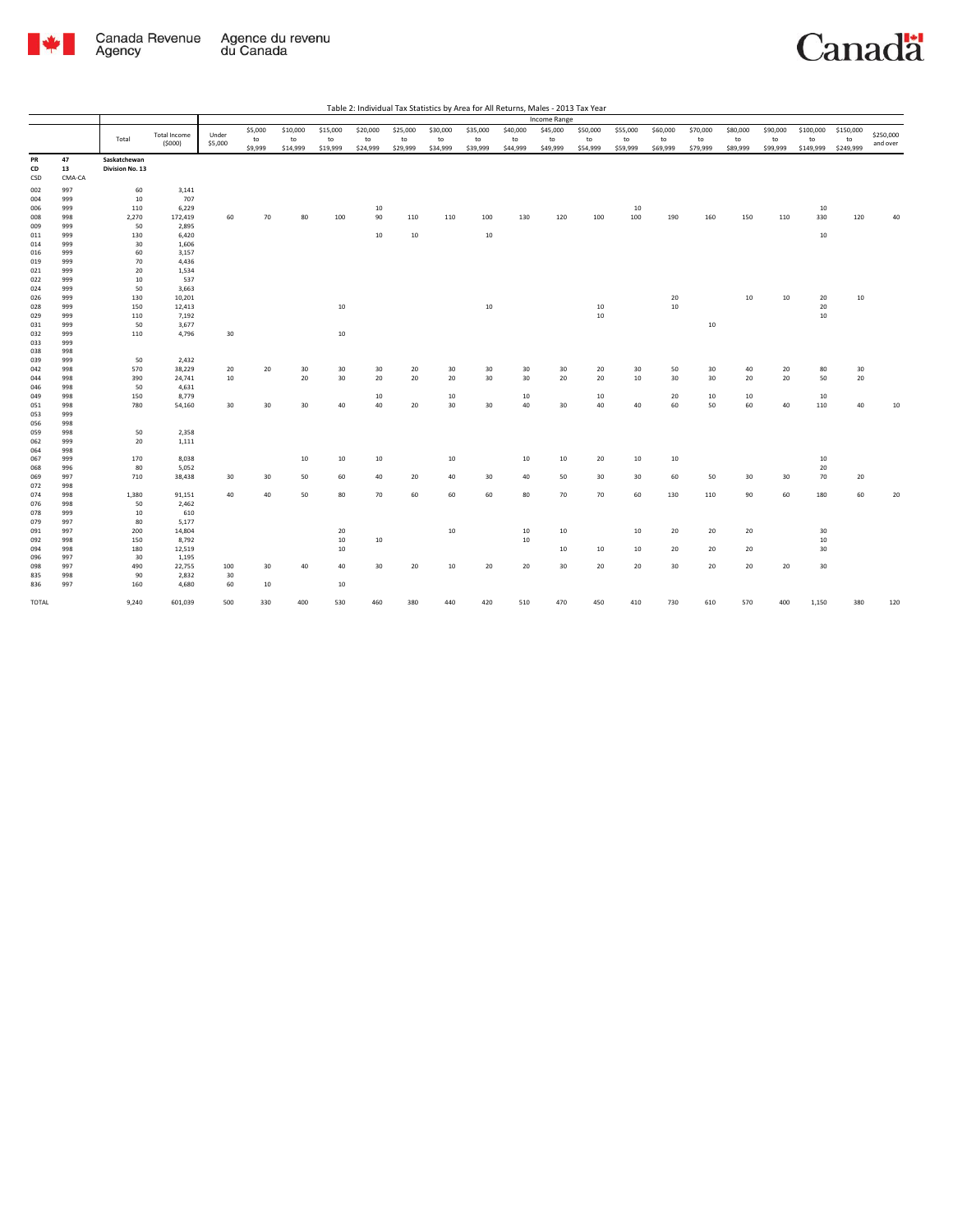

|                 |                    |                                 |                     |         |         |          |          |          |          |          |          |          | Income Range |          |          |          |          |          |          |           |           |           |
|-----------------|--------------------|---------------------------------|---------------------|---------|---------|----------|----------|----------|----------|----------|----------|----------|--------------|----------|----------|----------|----------|----------|----------|-----------|-----------|-----------|
|                 |                    |                                 | <b>Total Income</b> | Under   | \$5,000 | \$10,000 | \$15,000 | \$20,000 | \$25,000 | \$30,000 | \$35,000 | \$40,000 | \$45,000     | \$50,000 | \$55,000 | \$60,000 | \$70,000 | \$80,000 | \$90,000 | \$100,000 | \$150,000 | \$250,000 |
|                 |                    | Total                           | (5000)              | \$5,000 | to      | to       | to       | to       | to       | to       | to       | to       | to           | to       | to       | to       | to       | to       | to       | to        | to        | and over  |
|                 |                    |                                 |                     |         | \$9,999 | \$14,999 | \$19,999 | \$24,999 | \$29,999 | \$34,999 | \$39,999 | \$44,999 | \$49,999     | \$54,999 | \$59,999 | \$69,999 | \$79,999 | \$89,999 | \$99,999 | \$149,999 | \$249,999 |           |
| PR<br>CD<br>CSD | 47<br>14<br>CMA-CA | Saskatchewan<br>Division No. 14 |                     |         |         |          |          |          |          |          |          |          |              |          |          |          |          |          |          |           |           |           |
| 001             | 998                | 490                             | 25,779              | 20      | 20      | 30       | 40       | 30       | 30       | 40       | 30       | 30       | 30           | 20       | 30       | 40       | 20       | 20       | 10       | 40        | 10        |           |
| 004             | 998                | 660                             | 35,036              | 30      | 30      | 40       | 40       | 40       | 50       | 50       | 40       | 30       | 30           | 30       | 20       | 60       | 40       | 30       | 20       | 60        | 20        |           |
| 006             | 998                | 370                             | 16,165              | 20      | 20      | 40       | 50       | 20       | 20       | 30       | 20       | 20       | 10           | 20       | 10       | 30       | 20       | 10       | 10       | 10        |           |           |
| 007             | 999                | 320                             | 12,724              | 10      | 30      | 30       | 50       | 20       | 20       | 20       | 20       | 10       | 10           | 20       | 10       | 20       | 10       | 10       |          | 20        |           |           |
| 009             | 999                | 30                              | 779                 |         |         |          |          |          |          |          |          |          |              |          |          |          |          |          |          |           |           |           |
| 021             | 999                | 40                              | 1,665               |         |         |          |          |          |          |          |          |          |              |          |          |          |          |          |          |           |           |           |
| 022             | 998                | 640                             | 27,020              | 50      | 40      | 50       | 80       | 60       | 50       | 50       | 30       | 40       | 40           | 20       | 10       | 20       | 30       | 20       | 20       | 30        |           |           |
| 023             | 998                | 20                              | 900                 |         |         |          |          |          |          |          |          |          |              |          |          |          |          |          |          |           |           |           |
| 025             | 999                | 50                              | 1,743               |         |         |          | 10       |          |          |          |          |          |              |          |          |          |          |          |          |           |           |           |
| 026             | 997                | 380                             | 17,033              | 20      | 20      | 30       | 50       | 30       | 20       | 10       | 30       | 20       | 10           | 10       | 10       | 20       | 20       | 20       | 10       | 20        |           |           |
| 028<br>030      | 999<br>999         | 110<br>30                       | 5,179<br>1,441      |         |         |          | 10       |          | 10       |          | 10       | 10       | 10           |          |          |          |          |          |          |           |           |           |
| 032             | 999                | 290                             | 15,108              | 20      | 20      | 20       | 30       | 20       | 10       | 20       |          | 20       | 20           | 10       |          | 20       | 20       | 10       | 10       | 30        |           |           |
| 034             | 999                | 190                             | 9,216               |         | 10      |          | 30       | 10       |          | 10       | 10       |          |              |          |          | 10       | 10       |          | 10       | 20        |           |           |
| 035             | 998                | 200                             | 10,779              | 10      |         |          | 20       | 10       | 10       | 10       |          | 20       | 10           |          |          | 20       | 10       | 10       |          | 10        |           |           |
| 036             | 999                | 100                             | 4,629               |         |         |          | 20       | 10       |          |          |          |          |              |          |          |          |          |          |          |           |           |           |
| 038             | 998                | 290                             | 13,764              | 10      | 20      | 30       | 50       | 10       | 10       | 20       | 10       | 20       | 20           |          |          | 20       | 10       | 10       |          | 20        |           |           |
| 039             | 999                | 40                              | 1,778               |         |         |          |          |          |          |          |          |          |              |          |          |          |          |          |          |           |           |           |
| 041             | 999                | 190                             | 9,798               |         | 10      | 10       | 30       | 10       |          |          | 20       |          | 10           |          |          | 20       |          |          |          | 20        |           |           |
| 043             | 998                | 370                             | 17,720              | 30      | 20      | 30       | 40       | 20       | 20       | 20       | 20       | 20       | 10           | 20       | 10       | 20       | 20       | 20       |          | 30        | 10        |           |
| 044             | 998                | 1,250                           | 68,669              | 70      | 40      | 70       | 110      | 90       | 70       | 60       | 70       | 90       | 60           | 60       | 50       | 80       | 90       | 60       | 50       | 100       | 30        | 20        |
| 047             | 998                | 170                             | 7,701               |         | 10      | 10       | 20       | 10       | 20       |          | 10       |          | 10           |          |          |          | 10       |          |          | 10        |           |           |
| 049             | 999                | 110                             | 4,888               |         |         |          | 10       | 10       |          |          |          |          | 10           |          |          |          | 10       |          |          |           |           |           |
| 051             | 998                | 2,910                           | 147,004             | 170     | 150     | 190      | 250      | 160      | 160      | 170      | 160      | 190      | 150          | 160      | 140      | 210      | 160      | 140      | 70       | 200       | 60        | 20        |
| 053             | 998                | 150                             | 6,930               |         |         |          | 10       | 10       | 10       | 10       |          | 10       |              | 10       |          | 10       |          |          |          |           |           |           |
| 056             | 998                | 170                             | 8,122               |         |         | 10       | 20       | 10       |          | 10       | 10       | 10       | 10           |          |          | 10       | 10       |          |          | 10        |           |           |
| 058             | 999                | 20                              | 1,335               |         |         |          |          |          |          |          |          |          |              |          |          |          |          |          |          |           |           |           |
| 059             | 999                | 120                             | 6,758               |         |         |          | 10       | 20       | 10       |          |          |          |              |          |          | 10       |          |          |          |           |           |           |
| 061             | 999                | 140                             | 7,769               |         | 10      |          |          |          |          |          | 10       | 20       |              |          |          | 10       | 10       |          |          | 10        |           |           |
| 062             | 998                | 120                             | 6,933               |         |         |          | 10       | 10       |          |          |          |          |              |          |          | 10       | 10       |          |          |           |           |           |
| 067             | 999                | 20                              | 1,182               |         |         |          |          |          |          |          |          |          |              |          |          |          |          |          |          |           |           |           |
| 069             | 999                | 790                             | 40,284              | 30      | 30      | 50       | 70       | 50       | 50       | 50       | 40       | 40       | 50           | 40       | 50       | 60       | 50       | 30       | 30       | 50        | 20        |           |
| 072<br>073      | 998<br>997         | 150<br>70                       | 6,878<br>3,930      |         | 10      | 10       | 20<br>10 |          |          |          |          |          |              |          | 10       | 10       | 10       |          |          | 10        |           |           |
| 074             | 999                | 90                              | 4,208               |         |         |          |          |          |          |          |          |          |              |          |          |          |          |          |          |           |           |           |
| 076             | 998                | 2,200                           | 110,511             | 150     | 100     | 140      | 210      | 140      | 130      | 110      | 140      | 120      | 110          | 100      | 90       | 140      | 120      | 90       | 70       | 180       | 60        | 10        |
| 077             | 998                | 390                             | 16,239              | 30      | 30      | 30       | 40       | 40       | 30       | 20       | 30       | 20       | 20           | 20       | 10       | 20       | 20       | 10       |          | 20        |           |           |
| 079             | 998                | 290                             | 13,205              | 20      | 20      | 20       | 30       | 30       | 20       | 10       | 10       | 10       | 10           | 10       | 10       | 10       |          |          | 10       | $30\,$    |           |           |
| 092             | 998                | 150                             | 8,288               |         | 10      | 10       | 10       | 10       |          |          | 10       | 10       |              |          |          | 10       |          |          |          | 10        |           |           |
| 093             | 999                | 70                              | 4,361               |         |         |          |          |          |          |          |          |          |              |          |          |          |          |          |          |           |           |           |
| 839             | 998                | 90                              | 341                 | 70      |         |          |          |          |          |          |          |          |              |          |          |          |          |          |          |           |           |           |
| 840             | 999                | 100                             | 423                 | 80      |         |          |          |          |          |          |          |          |              |          |          |          |          |          |          |           |           |           |
| 841             | 998                | 110                             | 826                 | 70      | 10      |          | 10       |          |          |          |          |          |              |          |          |          |          |          |          |           |           |           |
| 842             | 999                | 130                             | 7,558               |         | 10      |          |          |          |          | $10\,$   |          |          | $10\,$       |          |          | $10\,$   |          |          |          |           |           |           |
| 845             | 998                | 170                             | 441                 | 150     |         |          |          |          |          |          |          |          |              |          |          |          |          |          |          |           |           |           |
| 846             | 999                | 40                              | 190                 | 30      |         |          |          |          |          |          |          |          |              |          |          |          |          |          |          |           |           |           |
| TOTAL           |                    | 14,820                          | 713,227             | 1,220   | 750     | 960      | 1,440    | 950      | 850      | 830      | 800      | 850      | 740          | 650      | 580      | 970      | 790      | 590      | 420      | 1,010     | 340       | 100       |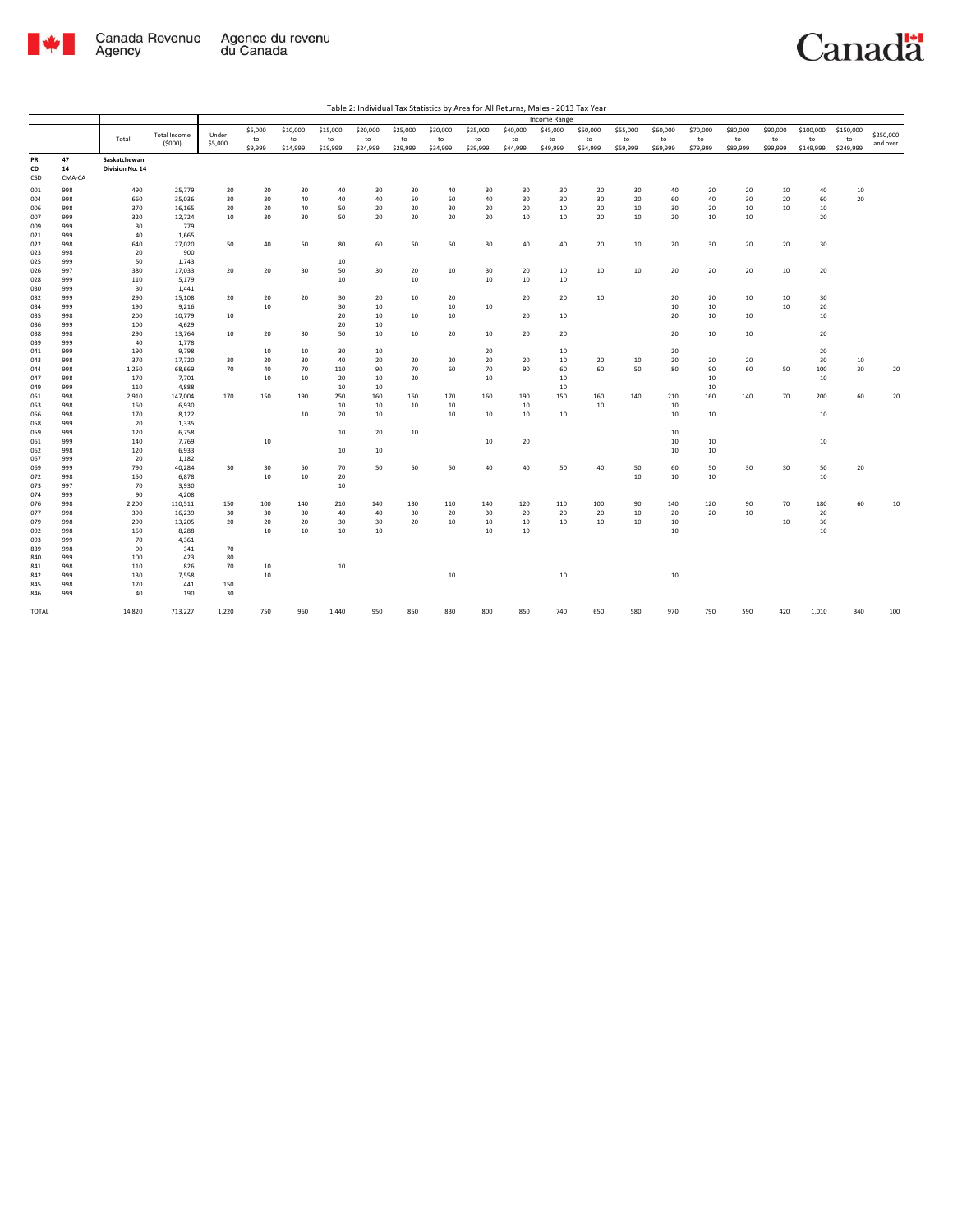

|            |            |                 |                     |          |         |              |          |          |          |          |          |          | <b>Income Range</b> |          |          |              |          |          |          |           |           |           |
|------------|------------|-----------------|---------------------|----------|---------|--------------|----------|----------|----------|----------|----------|----------|---------------------|----------|----------|--------------|----------|----------|----------|-----------|-----------|-----------|
|            |            |                 | <b>Total Income</b> | Under    | \$5,000 | \$10,000     | \$15,000 | \$20,000 | \$25,000 | \$30,000 | \$35,000 | \$40,000 | \$45,000            | \$50,000 | \$55,000 | \$60,000     | \$70,000 | \$80,000 | \$90,000 | \$100,000 | \$150,000 | \$250,000 |
|            |            | Total           | (5000)              | \$5,000  | to      | to           | to       | to       | to       | to       | to       | to       | to                  | to       | to       | to           | to       | to       | to       | to        | to        | and over  |
|            |            |                 |                     |          | \$9,999 | \$14,999     | \$19,999 | \$24,999 | \$29,999 | \$34,999 | \$39,999 | \$44,999 | \$49,999            | \$54,999 | \$59,999 | \$69,999     | \$79,999 | \$89,999 | \$99,999 | \$149,999 | \$249,999 |           |
| PR         | 47         | Saskatchewan    |                     |          |         |              |          |          |          |          |          |          |                     |          |          |              |          |          |          |           |           |           |
| CD         | 15         | Division No. 15 |                     |          |         |              |          |          |          |          |          |          |                     |          |          |              |          |          |          |           |           |           |
| CSD        | CMA-CA     |                 |                     |          |         |              |          |          |          |          |          |          |                     |          |          |              |          |          |          |           |           |           |
| 001        | 998        | 240             | 13,377              | 10       |         |              | 10       | 10       | 10       |          | 20       | 20       | 20                  | 20       | 20       | 20           | 20       |          |          | 20        |           |           |
| 002        | 998        | 110             | 6,351               | 10       |         |              | 10       |          |          |          |          |          | 10                  |          |          |              |          |          |          |           |           |           |
| 003        | 997        | 50              | 2,483               |          |         |              |          |          |          |          |          |          |                     |          |          |              |          |          |          |           |           |           |
| 004        | 998        | 260             | 13,412              | 20       | 10      | 10           | 20       | 10       |          | 20       | 10       | 20       | 20                  | 20       |          | 20           | 10       | $10\,$   |          | 30        |           |           |
| 005        | 999        | 90              | 5,314               |          |         |              |          |          |          |          |          |          |                     |          |          |              |          |          |          | 10        |           |           |
| 006        | 998        | 130             | 7,518               |          |         |              |          |          |          |          |          |          | $10\,$              |          |          | $10\,$       |          |          |          | 10        |           |           |
| 007        | 999        | 80              | 5,110               |          |         |              |          |          |          |          |          |          |                     |          |          |              |          |          |          |           |           |           |
| 008<br>011 | 998<br>997 | 30<br>170       | 1,479               | 10       |         | 10           | 20       | 10       |          |          | 10       |          |                     |          | 10       |              |          |          |          | 20        |           |           |
| 012        | 997        | 230             | 8,714<br>11,854     | 20       | 10      | $10\,$       | 20       | 20       |          |          |          | 20       | $10\,$              | 10       |          | 10<br>$10\,$ |          |          |          | 30        |           |           |
| 014        | 997        | 130             | 7,675               |          |         |              |          |          |          |          |          |          |                     | 10       |          |              |          |          |          | 10        |           |           |
| 016        | 997        | 60              | 2,996               |          |         |              |          |          |          |          |          |          |                     |          |          |              |          |          |          |           |           |           |
| 017        | 997        | 200             | 9,698               | 10       | 20      | 10           | 10       | 20       | 10       | 10       | 10       | 10       |                     |          |          | 20           | 10       |          |          | 10        |           |           |
| 018        | 996        | 390             | 27,289              | 10       | 10      | 20           | 30       | 20       | 10       | 10       | 20       | 10       | 20                  | 20       | 10       | 50           | 40       | 20       | 20       | 40        | 20        | $10\,$    |
| 019        | 996        | 230             | 13,554              | 10       |         | 10           | 10       | 10       | 10       | 10       | 10       |          | 20                  | 10       | 10       | 20           | 20       | 10       |          | 20        | 10        |           |
| 026        | 997        | 200             | 12,107              |          | 20      | 10           | 10       |          | 10       |          | 10       |          | 20                  |          |          | 10           | 10       | 10       |          | 20        | $10\,$    |           |
| 027        | 996        | 440             | 22,787              | 30       | 20      | 20           | 30       | 20       | 10       | 20       | 20       | 30       | 30                  | 40       | 30       | 40           | 30       | 20       | 20       | 30        |           |           |
| 028        | 997        | 420             | 23,347              | 20       | 30      | 30           | 40       | 30       | 20       | 20       | 20       | 20       | 20                  | 20       | 20       | 40           | 20       | 20       | 10       | 30        |           |           |
| 029        | 998        | 120             | 5,405               |          |         |              | 10       |          |          |          | 10       |          | 10                  |          |          |              |          |          |          |           |           |           |
| 031        | 997        | 690             | 33,491              | 50       | 30      | 40           | 40       | 40       | 40       | 50       | 40       | 50       | 40                  | 40       | 30       | 50           | 40       | 30       | 30       | 50        | 10        |           |
| 032        | 997        | 3,470           | 199,666             | 180      | 140     | 200          | 290      | 210      | 180      | 190      | 210      | 160      | 180                 | 160      | 140      | 230          | 210      | 160      | 130      | 380       | 110       | 40        |
| 034        | 997        | 310             | 18,764              |          | 20      | $10\,$       | 10       | 10       | $10\,$   | 20       | 20       | 20       | $10\,$              | 20       | 20       | 50           | 30       | $10\,$   | 10       | 30        | 10        |           |
| 036        | 997        | 70<br>70        | 3,415               | 10       |         |              |          |          |          |          |          |          |                     |          |          |              |          |          |          |           |           |           |
| 038<br>039 | 999<br>997 | 110             | 3,155<br>5,290      | 10       | 10      |              | 10       |          |          |          |          |          |                     |          |          |              |          |          |          | 10        |           |           |
| 041        | 998        | 440             | 21,077              | 30       | 20      | 30           | 40       | 40       | 20       | 30       | 20       | 20       | 20                  | 20       | 10       | 30           | 20       | 20       | 20       | 30        | $10\,$    |           |
| 042        | 997        | 340             | 15,306              | 30       | 20      | 30           | 40       | 20       | $10\,$   | 20       | 20       | 20       | 20                  | $20\,$   | 20       | 20           | 20       |          |          | $20\,$    | $10\,$    |           |
| 043        | 999        |                 |                     |          |         |              |          |          |          |          |          |          |                     |          |          |              |          |          |          |           |           |           |
| 044        | 997        | 60              | 3,047               |          |         |              |          |          |          |          |          |          |                     |          |          |              |          |          |          |           |           |           |
| 045        | 999        | 90              | 3,976               |          |         |              | 10       |          |          |          |          |          |                     |          |          | 10           |          |          |          |           |           |           |
| 046        | 999        | 80              | 3,156               |          |         |              | 10       |          |          |          |          |          |                     |          |          |              |          |          |          |           |           |           |
| 047        | 999        | 200             | 8,457               | 10       |         | 20           | 30       | 10       | 10       | 20       |          | $10\,$   | 10                  | 10       |          | 20           |          |          |          | 10        |           |           |
| 048        | 998        | 190             | 12,895              |          |         |              | 10       | 10       |          |          |          |          |                     |          |          | 30           | 20       |          | 10       | 20        |           |           |
| 049        | 998        | 240             | 15,254              |          |         | 10           | 10       |          | 10       |          | 10       | 20       |                     |          | 10       | 20           | 30       | 10       | 20       | 30        |           |           |
| 051        | 998        | 70              | 3,894               |          |         |              |          |          |          |          |          |          |                     |          |          | 10           | 10       |          |          |           |           |           |
| 052        | 999        | 40              | 1,872               |          |         |              |          |          |          |          |          |          |                     |          |          |              |          |          |          |           |           |           |
| 054        | 997        | 240             | 12,638              | 10       |         | 10           | 30       | 10       | 20       | 20       | 10       |          | 10                  | 10       | 10       | 20           | 10       | 10       |          | 20        |           |           |
| 057<br>059 | 997<br>996 | 240<br>280      | 9,029               | 50<br>20 | 20      | $10\,$<br>20 | 20<br>30 | 10<br>30 | 10<br>20 | 20       | 20       | 20<br>10 | 10<br>10            | 10       | 10       | 10<br>20     | 10<br>10 | 10<br>10 | 10       | 10<br>10  |           |           |
| 061        | 996        | 110             | 12,512<br>6,284     |          |         |              |          |          |          |          |          |          |                     |          |          |              | 10       |          |          | 10        |           |           |
| 062        | 997        | 750             | 16,273              | 300      | 60      | 60           | 60       | 30       | 30       | 30       | 20       | 30       | 30                  | 20       | 10       | 20           | 20       | 10       |          |           |           |           |
| 067        | 997        | 230             | 11,619              | 10       |         | 10           | 20       | 10       | 20       | 10       | 10       | 20       | 10                  | 10       | 20       | 20           | 20       |          |          | 20        |           |           |
| 068        | 996        | 430             | 23,480              | 20       | 20      | 30           | 40       | 30       | 20       | 30       | 20       | 20       | 20                  | 20       | 20       | 40           | 30       | 30       | 10       | 40        | 10        |           |
| 070        | 996        | 340             | 19,964              | 10       |         | $20\,$       | 20       | 20       | 20       | 20       | 20       | 30       | $10\,$              | 20       | 20       | 30           | 20       | 20       | 10       | 40        | $10\,$    |           |
| 071        | 997        | 40              | 1,962               |          |         |              |          |          |          |          |          |          |                     |          |          |              |          |          |          |           |           |           |
| 072        | 996        | 130             | 4,891               | 20       |         | 10           | 20       |          |          | 10       | 10       |          |                     |          |          |              |          |          |          |           |           |           |
| 074        | 997        | 700             | 22,103              | 200      | 50      | 40           | 70       | 30       | 40       | 20       | 40       | 20       | 30                  | 30       | 20       | 40           | 20       | 20       | 20       | 20        |           |           |
| 075        | 996        | 410             | 20,467              | 60       | 10      | 20           | 30       | 10       | 20       | 20       | 20       | 20       | 20                  | 20       | 20       | 30           | 30       | 20       |          | 40        | 10        |           |
| 076        | 997        | 100             | 3,239               | 20       |         |              | 10       | 10       |          |          |          |          |                     |          |          |              |          |          |          |           |           |           |
| 079        | 996        | 200             | 11,228              | 10       |         |              | 20       | 20       | 10       | 10       |          |          |                     |          |          | 20           | 20       |          |          | 20<br>10  |           |           |
| 085        | 999<br>999 | 110<br>30       | 7,183<br>1,095      |          |         |              |          |          |          |          | 10       |          |                     |          |          | 20           |          |          |          |           |           |           |
| 091<br>092 | 996        | 210             | 10,106              | 20       | 10      | 10           | 20       | 20       | 10       | 10       | 10       | 10       | 10                  | 10       |          | 10           |          | $10\,$   |          | 10        |           |           |
| 098        | 997        | 60              | 1,968               | 10       |         |              | 10       |          |          |          |          |          |                     |          |          |              |          |          |          |           |           |           |
| 099        | 996        | 340             | 14,320              | 50       | 10      | 10           | 30       | 30       | 20       | 20       | 10       | 20       | 10                  | 20       | 10       | 20           | 20       |          |          | 20        |           |           |
| 844        | 998        | 380             | 15,802              | 60       | 20      | 30           | 30       | 30       | 20       | 20       | 20       | 20       | $10\,$              | 20       | 10       | 20           | 20       | 20       |          | 20        |           |           |
| 847        | 997        | 270             | 5,953               | 130      | 10      | 20           | 30       | 10       |          | 10       |          |          |                     |          |          |              |          |          |          |           |           |           |
| 849        | 997        |                 |                     |          |         |              |          |          |          |          |          |          |                     |          |          |              |          |          |          |           |           |           |
| 851        | 997        | 110             | 4,790               | 30       |         |              |          |          |          |          |          |          |                     |          |          |              |          |          |          |           |           |           |
| 853        | 997        | 150             | 6,974               | 30       |         |              |          |          |          | $10\,$   | 10       |          |                     |          |          | $10\,$       |          |          |          | 20        |           |           |
| 857        | 999        |                 |                     |          |         |              |          |          |          |          |          |          |                     |          |          |              |          |          |          |           |           |           |
| 861        | 999        |                 |                     |          |         |              |          |          |          |          |          |          |                     |          |          |              |          |          |          |           |           |           |
|            |            |                 |                     |          |         |              |          |          |          |          |          |          |                     |          |          |              |          |          |          |           |           |           |
| TOTAL      |            | 15,930          | 798,007             | 1,660    | 720     | 910          | 1,310    | 910      | 790      | 800      | 850      | 800      | 810                 | 720      | 630      | 1,110        | 950      | 660      | 520      | 1,290     | 380       | 110       |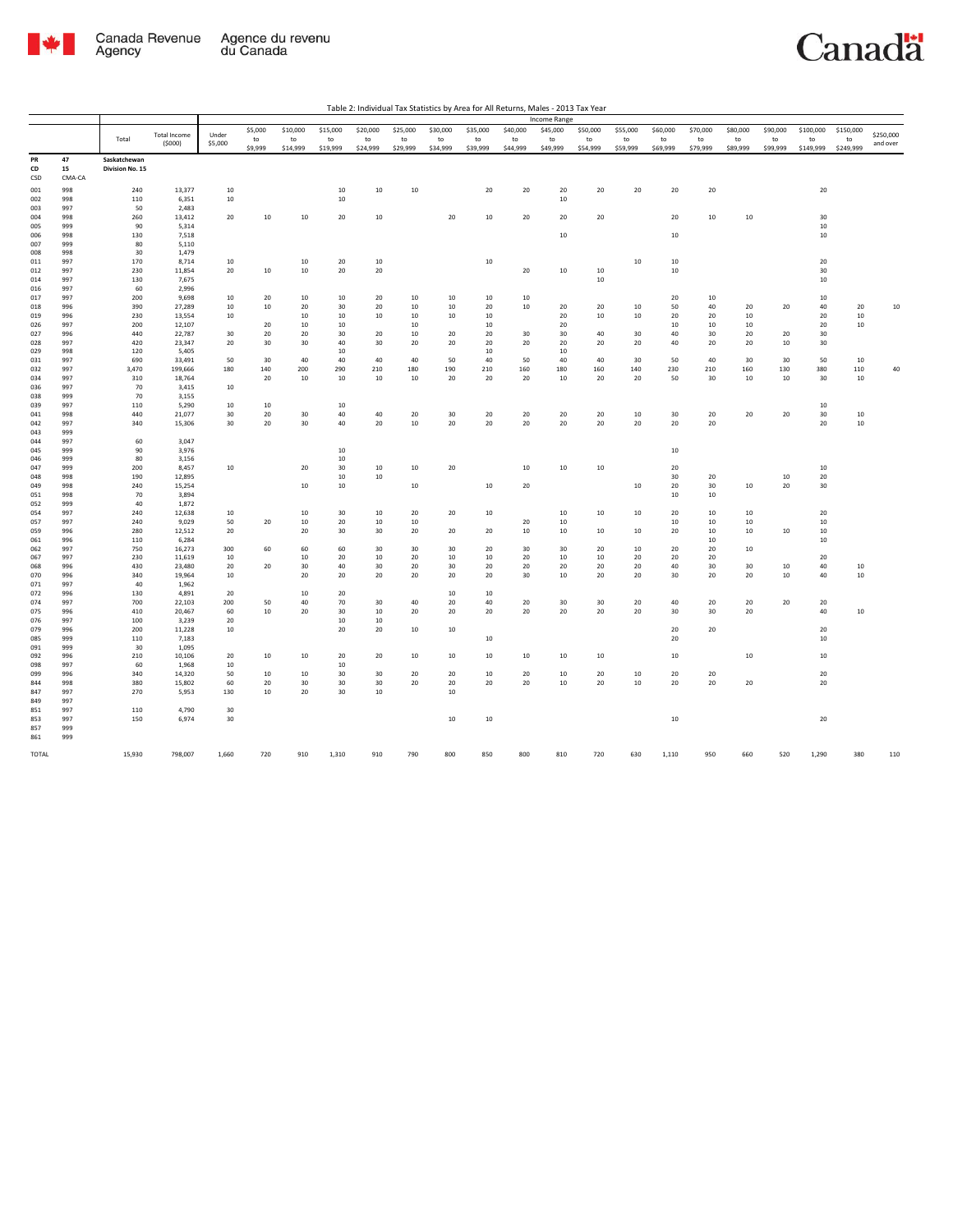

| Table 2: Individual Tax Statistics by Area for All Returns, Males - 2013 Tax Year |  |
|-----------------------------------------------------------------------------------|--|

|       |        |                 |                     |         |         |          |          |          |          |          |          |          | Income Range |                  |          |          |          |          |          |                  |           |           |
|-------|--------|-----------------|---------------------|---------|---------|----------|----------|----------|----------|----------|----------|----------|--------------|------------------|----------|----------|----------|----------|----------|------------------|-----------|-----------|
|       |        |                 |                     |         | \$5,000 | \$10,000 | \$15,000 | \$20,000 | \$25,000 | \$30,000 | \$35,000 | \$40,000 | \$45,000     | \$50,000         | \$55,000 | \$60,000 | \$70,000 | \$80,000 | \$90,000 | \$100,000        | \$150,000 |           |
|       |        | Total           | <b>Total Income</b> | Under   | to      | to       | to       | to       | to       | to       | to       | to       | to           | to               | to       | to       | to       | to       | to       | to               | to        | \$250,000 |
|       |        |                 | (5000)              | \$5,000 | \$9,999 | \$14,999 | \$19,999 | \$24,999 | \$29,999 | \$34,999 | \$39,999 | \$44,999 | \$49,999     | \$54,999         | \$59,999 | \$69,999 | \$79,999 | \$89,999 | \$99,999 | \$149,999        | \$249,999 | and over  |
| PR    | 47     | Saskatchewan    |                     |         |         |          |          |          |          |          |          |          |              |                  |          |          |          |          |          |                  |           |           |
| CD    | 16     | Division No. 16 |                     |         |         |          |          |          |          |          |          |          |              |                  |          |          |          |          |          |                  |           |           |
| CSD   | CMA-CA |                 |                     |         |         |          |          |          |          |          |          |          |              |                  |          |          |          |          |          |                  |           |           |
| 003   | 996    |                 |                     |         |         |          |          |          |          |          |          |          |              |                  |          |          |          |          |          |                  |           |           |
| 004   | 996    | 60              | 2,697               |         |         |          |          |          |          |          |          |          |              |                  |          |          |          |          |          |                  |           |           |
| 005   | 997    | 210             | 9,746               | 10      | 10      | 20       | 20       | 20       | 10       | 20       | 10       | 10       | 10           |                  |          | 10       |          |          |          | 20               |           |           |
| 008   | 997    | 200             | 10,637              | 10      |         | 10       | 10       | 10       |          | 20       |          | 10       |              |                  |          | 20       | 20       | 20       |          | 20               |           |           |
| 009   | 997    | 230             | 9,433               | 20      | 10      | 20       | 20       | 10       | 10       | 20       | 10       | 10       | 10           | 10               |          | 10       | 10       |          |          | 20               |           |           |
| 011   | 997    | 110             | 5,160               |         |         | 20       |          |          |          |          |          |          |              |                  |          | 10       |          |          |          |                  |           |           |
| 013   | 997    | 10              | 330                 |         |         |          |          |          |          |          |          |          |              |                  |          |          |          |          |          |                  |           |           |
| 014   | 997    | 30              | 1,266               |         |         |          |          |          |          |          |          |          |              |                  |          |          |          |          |          |                  |           |           |
| 016   | 997    | 350             | 15,908              | 30      | 20      | 30       | 40       | 20       | 20       | 20       | 20       | 20       | 10           | 20               | 20       | 20       | 10       | 10       |          | 20               |           |           |
| 018   | 997    | 150             | 5,550               | 10      |         | 20       | 20       |          |          | 10       |          | 10       |              |                  |          |          |          |          |          |                  |           |           |
| 019   | 999    |                 |                     |         |         |          |          |          |          |          |          |          |              |                  |          |          |          |          |          |                  |           |           |
| 022   | 997    | 160             | 5,684               | 10      |         | 20       | 20       | 20       | 10       |          |          |          | 10           |                  |          | 10       |          |          |          |                  |           |           |
| 023   | 997    | 70              | 3,055               | 10      |         |          | 10       |          |          |          |          |          |              |                  |          |          |          |          |          |                  |           |           |
| 024   | 999    | 30              | 1,604               |         |         |          |          |          |          |          |          |          |              |                  |          |          |          |          |          |                  |           |           |
| 026   | 999    | 70              | 2,541               |         |         |          |          |          |          |          |          |          |              |                  |          |          |          |          |          |                  |           |           |
| 028   | 996    | 60              | 3,392               |         |         |          |          |          |          |          |          |          |              |                  |          |          |          |          |          |                  |           |           |
| 033   | 997    | 160             | 5,824               | 10      |         | 10       | 20       | 10       | 10       | 10       |          |          |              |                  |          | 20       |          |          |          |                  |           |           |
| 034   | 999    | 100             | 3,619               |         | 10      |          | 20       | 10       |          |          |          |          | 10           |                  |          |          |          |          |          |                  |           |           |
| 038   | 997    | 110             | 4,848               | 10      |         |          | 20       | 10       |          |          |          |          |              |                  |          |          |          |          |          |                  |           |           |
| 041   | 997    | 200             | 8,897               | 40      | 10      | 10       | 30       | 20       |          |          |          |          |              |                  |          | 20       |          |          |          | 10 <sup>10</sup> |           |           |
| 042   | 997    | 120             | 2,607               | 40      |         | 10       |          |          |          |          |          |          |              |                  |          |          |          |          |          |                  |           |           |
| 044   | 997    | 100             | 4,611               |         |         |          | 10       |          |          |          |          |          |              |                  |          |          |          |          |          | 10               |           |           |
| 046   | 996    | 510             | 27,553              | 30      | 20      | 30       | 50       | 30       | 30       | 20       | 20       | 40       | 30           | 30               | 20       | 30       | 30       | 30       | 20       | 50               | 20        |           |
| 047   | 997    | 580             | 33,730              | 30      | 30      | 40       | 50       | 40       | 30       | 30       | 30       | 30       | 30           | 30               | 30       | 40       | 40       | 30       | 20       | 50               | 20        |           |
| 051   | 997    | 480             | 13,569              | 190     | 30      | 30       | 40       | 20       | 10       | 20       | 20       | 10       | 20           |                  | 20       | 10       | 20       |          |          | 20               |           |           |
| 052   | 997    | 70              | 2,846               | 20      |         |          |          |          |          |          |          |          |              |                  |          |          |          |          |          |                  |           |           |
| 054   | 997    | 690             | 17,382              | 290     | 40      | 50       | 60       | 40       | 20       | 30       | 10       | 10       | 20           | 20               | 10       | 20       | 10       | 10       |          | 20               |           |           |
| 056   | 998    | 520             | 16,317              | 130     | 30      | 50       | 60       | 30       | 30       | 30       | 20       | 20       | 20           | 10               | 10       | 20       | 10       |          |          | 20               |           |           |
| 058   | 998    | 790             | 30,066              | 120     | 60      | 80       | 100      | 40       | 40       | 40       | 40       | 40       | 30           | 30               | 20       | 40       | 30       | 20       | 20       | 40               | 10        |           |
| 061   | 998    | 120             | 3,550               | 50      |         |          | 10       |          |          | 10       |          |          |              |                  |          |          |          |          |          |                  |           |           |
| 062   | 997    | 130             | 5,764               | 10      |         | 10       | 20       | 10       |          |          |          | 10       | 10           |                  |          |          |          |          |          |                  |           |           |
| 063   | 997    | 60              | 2,385               |         |         |          |          |          |          |          |          |          |              |                  |          |          |          |          |          |                  |           |           |
| 072   | 997    | 260             | 13,967              | 20      |         | 20       | 20       | 10       | 10       | 20       | 10       | 10       | 10           | 10               | 20       | 20       | 20       | 10       | 10       | 30               |           |           |
| 075   | 997    | 370             | 21,915              | 20      | 10      | 20       | 30       | 30       | 20       | 20       | 20       | 20       | 20           | 10 <sup>10</sup> | 10       | 30       | 20       | 20       | 10       | 40               | 20        |           |
| 077   | 999    | 120             | 5,470               | 30      |         |          |          | 10       |          |          |          | 10       |              |                  |          |          |          |          |          |                  |           |           |
| 854   | 997    | 80              | 3,084               | 10      |         |          | 10       |          |          |          |          |          |              |                  |          |          |          |          |          |                  |           |           |
| 855   | 997    | 250             | 6,289               | 90      | 20      | 20       | 30       | 20       |          |          | 20       |          |              |                  |          | 10       |          |          |          |                  |           |           |
| 856   | 997    | 460             | 5,206               | 310     | 20      | 20       | 40       | 10       |          |          |          |          |              |                  |          |          |          |          |          |                  |           |           |
| 858   | 998    | 30              | 1,257               |         |         |          |          |          |          |          |          |          |              |                  |          |          |          |          |          |                  |           |           |
| 860   | 998    | 330             | 8,903               | 110     | 20      | 20       | 40       | 10       | 20       | 20       |          | 10       |              | 10               |          | 20       |          |          |          | 10               |           |           |
| 861   | 999    |                 |                     |         |         |          |          |          |          |          |          |          |              |                  |          |          |          |          |          |                  |           |           |
| 863   | 999    | 250             | 6,454               | 90      | 20      | 20       | 30       |          |          |          | 10       |          |              |                  |          |          |          |          |          |                  |           |           |
| 872   | 999    |                 |                     |         |         |          |          |          |          |          |          |          |              |                  |          |          |          |          |          |                  |           |           |
| TOTAL |        | 8,650           | 333,884             | 1,790   | 440     | 640      | 880      | 520      | 430      | 430      | 370      | 390      | 350          | 290              | 260      | 450      | 320      | 250      | 190      | 480              | 160       | 30        |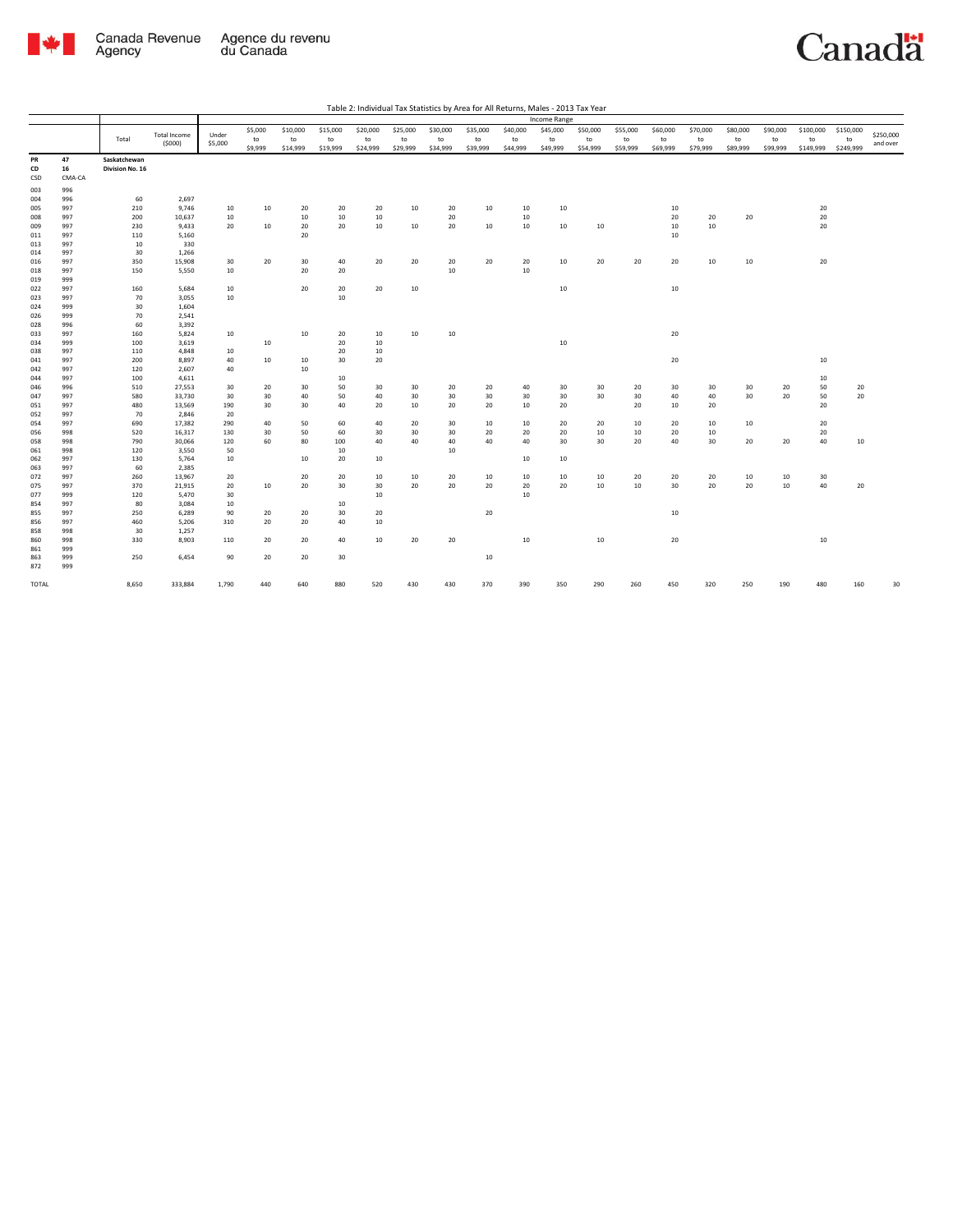

|              |        |                 |              |           |         |          |          |          |          |          |          |          | Income Range |          |          |          |          |          |          |           |           |                       |
|--------------|--------|-----------------|--------------|-----------|---------|----------|----------|----------|----------|----------|----------|----------|--------------|----------|----------|----------|----------|----------|----------|-----------|-----------|-----------------------|
|              |        |                 | Total Income | Under     | \$5,000 | \$10,000 | \$15,000 | \$20,000 | \$25,000 | \$30,000 | \$35,000 | \$40,000 | \$45,000     | \$50,000 | \$55,000 | \$60,000 | \$70,000 | \$80,000 | \$90,000 | \$100,000 | \$150,000 |                       |
|              |        | Total           | (5000)       | \$5,000   | to      | to       | to       | to       | to       | to       | to       | to       | to           | to       | to       | to       | to       | to       | to       | to        | to        | \$250,000<br>and over |
|              |        |                 |              |           | \$9,999 | \$14,999 | \$19,999 | \$24,999 | \$29,999 | \$34,999 | \$39,999 | \$44,999 | \$49,999     | \$54,999 | \$59,999 | \$69,999 | \$79,999 | \$89,999 | \$99,999 | \$149,999 | \$249,999 |                       |
| PR           | 47     | Saskatchewan    |              |           |         |          |          |          |          |          |          |          |              |          |          |          |          |          |          |           |           |                       |
| CD           | 17     | Division No. 17 |              |           |         |          |          |          |          |          |          |          |              |          |          |          |          |          |          |           |           |                       |
| CSD          | CMA-CA |                 |              |           |         |          |          |          |          |          |          |          |              |          |          |          |          |          |          |           |           |                       |
| 001          | 996    | 210             | 7,409        | 60        | 10      | 20       | 10       | 10       | 10       | 10       | 10       |          |              | 10       |          |          | 10       |          |          |           |           |                       |
| 002          | 997    | 30              | 571          | 10        |         |          |          |          |          |          |          |          |              |          |          |          |          |          |          |           |           |                       |
| 005          | 996    | 20              | 396          |           |         |          |          |          |          |          |          |          |              |          |          |          |          |          |          |           |           |                       |
| 006          | 997    | 280             | 17,611       | 20        | 10      | 10       | 20       |          | 20       | 10       | $10\,$   | 20       |              | 10       | 20       | 20       | 20       | 10       |          | 20        | 20        |                       |
| 008          | 998    | 150             | 9,285        |           |         |          |          |          |          |          |          |          |              |          |          |          | 10       | 10       |          | 20        |           |                       |
| 011          | 997    | 170             | 10,949       | 10        |         | 20       | 20       |          |          |          |          |          |              |          |          | 10       | 10       | 10       | $10\,$   | 20        | $10\,$    |                       |
| 013          | 997    | 60              | 1,507        | 30        |         |          |          |          |          |          |          |          |              |          |          |          |          |          |          |           |           |                       |
| 014          | 997    | 40              | 1,141        | 10        |         |          |          |          |          |          |          |          |              |          |          |          |          |          |          |           |           |                       |
| 017          | 997    | 10              | 1,387        |           |         |          |          |          |          |          |          |          |              |          |          |          |          |          |          |           |           |                       |
| 018          | 997    | 830             | 59,521       | 20        | 30      | 30       | 40       | 30       | 40       | 30       | 20       | 40       | 40           | 60       | 30       | 70       | 70       | 70       | 50       | 130       | 50        | 10                    |
| 028          | 996    | 680             | 53,976       | 30        | 20      | 20       | 50       | 20       | 20       | 20       | 30       | 30       | 20           | 20       | 30       | 50       | 60       | 50       | 40       | 110       | 60        | $20\,$                |
| 032          | 997    | 910             | 44,598       | 170       | 40      | 50       | 70       | 40       | 50       | 30       | 30       | 30       | 40           | 30       | 30       | 50       | 60       | 40       | 40       | 80        | 30        |                       |
| 034          | 997    | 170             | 15,140       | 10        |         |          | 10       |          |          |          |          |          |              |          |          | 10       |          | 10       | 10       | 20        | 20        |                       |
| 036          | 997    | 510             | 33,371       | 20        | 20      | 20       | 40       | 30       | 20       | 20       | 10       | 30       | 20           | 20       | 20       | 40       | 30       | 40       | 30       | 60        | 30        |                       |
| 039          | 997    | 80              | 3,910        |           |         |          |          |          |          |          |          |          | 10           |          |          |          |          |          |          |           |           |                       |
| 041          | 997    | 10              | 616          |           |         |          |          |          |          |          |          |          |              |          |          |          |          |          |          |           |           |                       |
| 045          | 998    | 410             | 21,608       | 20        | 10      | 30       | 40       | 30       | 30       | 20       | 20       | 30       | 10           | 20       | 20       | 30       | 20       | 20       | 10       | 30        | 20        |                       |
| 047          | 997    | 230             | 9,667        | 20        | 20      | 10       | 20       | 20       | 10       |          |          | 10       | 20           | 10       |          | 20       |          | 10       |          | 20        |           |                       |
| 048          | 998    | 150             | 7,040        |           |         | 20       | 20       | 10       |          |          |          | 10       | 10           |          |          | 10       |          |          |          | 10        |           |                       |
| 052          | 998    | 2,740           | 145,816      | 230       | 150     | 170      | 190      | 140      | 140      | 120      | 140      | 130      | 130          | 100      | 110      | 220      | 180      | 140      | 110      | 270       | 70        | 10                    |
| 053          | 999    |                 |              |           |         |          |          |          |          |          |          |          |              |          |          |          |          |          |          |           |           |                       |
| 054          | 998    | 270             | 12,233       | 40        | 10      | 20       | 30       | 10       | 10       | 10       |          |          | 20           | 10       | 10       | 10       | 20       |          |          | 20        |           |                       |
| 055          | 997    | 70              | 2,771        | 20        |         |          |          |          |          |          |          |          |              |          |          |          |          |          |          |           |           |                       |
| 056          | 998    | 240             | 7,759        | 60        | 20      | 20       | 30       | 20       | 10       | $10\,$   | 10       |          |              |          |          | 10       |          |          |          |           |           |                       |
| 057          | 999    | 30              | 1,815        |           |         |          |          |          |          |          |          |          |              |          |          |          |          |          |          |           |           |                       |
| 058          | 998    | 120             | 2,646        | 50        |         |          |          |          |          |          |          |          |              |          |          |          |          |          |          |           |           |                       |
| 062          | 997    | 400             | 18,003       | 80        | 30      | 30       | 40       | 20       | 20       | 20       | 20       | 20       | 10           |          |          | 20       | 20       |          | 10       | 20        | 20        |                       |
| 066          | 998    | 120             | 5,288        |           |         | 10       | 10       | 10       | 10       |          |          |          |              |          |          |          |          |          |          |           |           |                       |
| 067          | 997    | 180             | 9,310        | 50        |         |          | 10       |          |          |          |          |          |              |          |          |          |          |          |          | 20        |           |                       |
| 801          | 997    | 10              | 532          |           |         |          |          |          |          |          |          |          |              |          |          |          |          |          |          |           |           |                       |
| 802          | 997    | 940             | 7,562        | 680       | 50      | 40       | 60       | 20       | 10       |          |          | 10       | 10           |          |          |          |          |          |          | 10        |           |                       |
| 803          | 997    | 10              | 426          |           |         |          |          |          |          |          |          |          |              |          |          |          |          |          |          |           |           |                       |
|              | 998    | 210             | 3,419        |           | 10      | 10       | 20       |          |          |          |          |          |              |          |          |          |          |          |          |           |           |                       |
| 805<br>806   | 998    | 170             | 3,292        | 120<br>90 |         | 10       | 10       |          |          |          |          |          |              |          |          |          |          |          |          |           |           |                       |
| 807          | 997    | 340             | 6,984        | 150       | 30      | 20       | 30       | $10\,$   | 30       | 10       | $10\,$   | $10\,$   |              |          |          |          |          |          |          |           |           |                       |
| 809          | 997    | 180             | 4,125        | 110       | 10      | 10       |          |          |          |          |          |          |              |          |          |          |          |          |          |           |           |                       |
| 810          | 999    | 60              | 2,656        | 30        |         |          |          |          |          |          |          |          |              |          |          |          |          |          |          |           |           |                       |
| 811          | 999    | 240             | 11,366       | 70        | 20      | 10       | 20       |          |          |          | $10\,$   |          |              |          |          | 10       | 20       |          |          | 20        | 10        |                       |
| 812          | 997    | 210             | 4,931        | 80        | 20      | 20       | 20       | 20       |          |          |          |          |              |          |          | 10       |          |          |          |           |           |                       |
| 813          | 997    | 120             | 4,090        | 50        |         |          | 10       |          |          |          |          |          |              |          |          |          |          |          |          |           |           |                       |
| 815          | 999    |                 |              |           |         |          |          |          |          |          |          |          |              |          |          |          |          |          |          |           |           |                       |
|              |        |                 |              |           |         |          |          |          |          |          |          |          |              |          |          |          |          |          |          |           |           |                       |
| <b>TOTAL</b> |        | 11,630          | 555,099      | 2,360     | 590     | 650      | 890      | 530      | 530      | 400      | 410      | 460      | 440          | 390      | 370      | 670      | 610      | 500      | 400      | 950       | 390       | 90                    |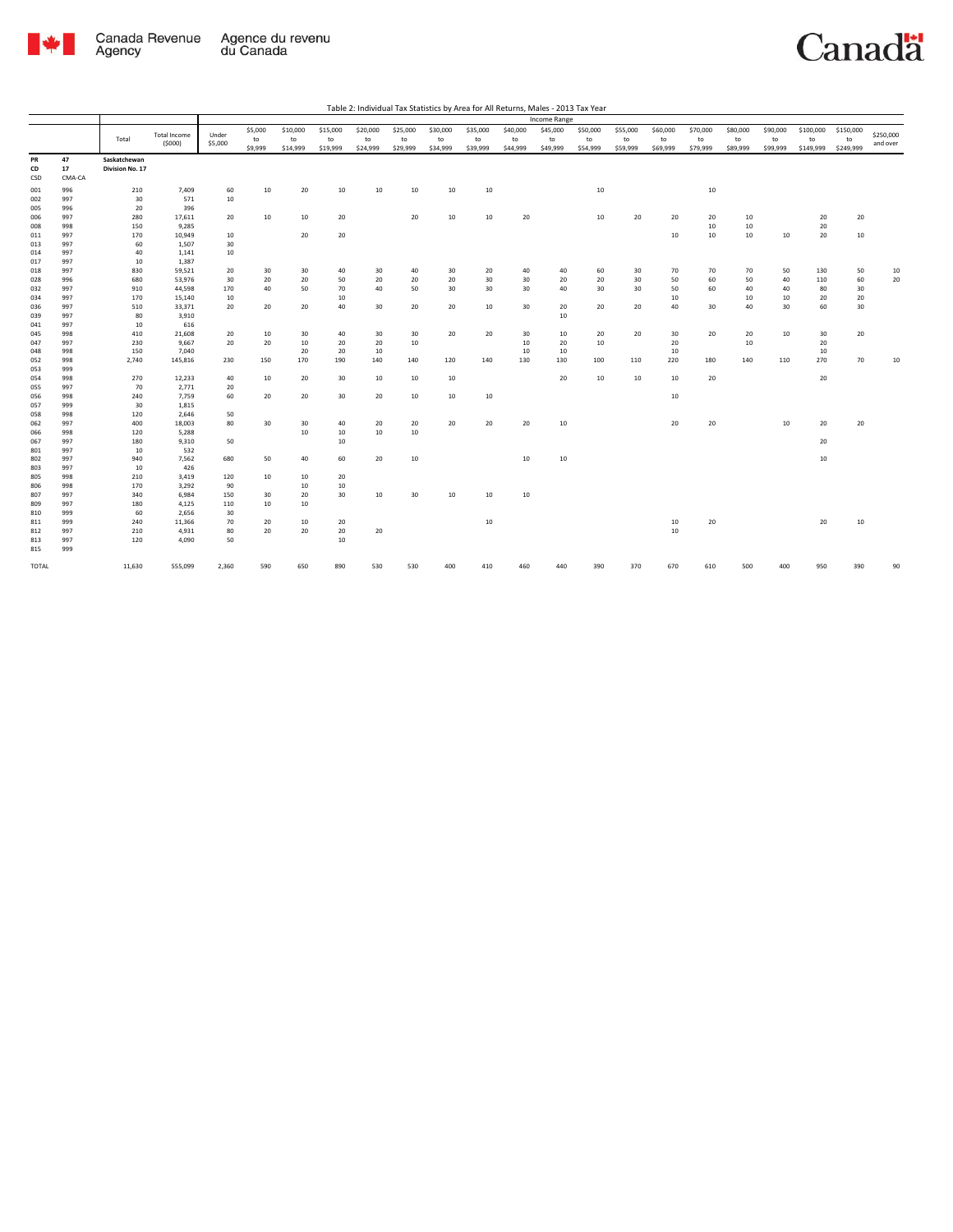

|       |        |                 |                     |         |         |          |          |                 |          |          |          |          | Income Range |          |          |          |          |          |          |           |           |           |
|-------|--------|-----------------|---------------------|---------|---------|----------|----------|-----------------|----------|----------|----------|----------|--------------|----------|----------|----------|----------|----------|----------|-----------|-----------|-----------|
|       |        |                 | <b>Total Income</b> | Under   | \$5,000 | \$10,000 | \$15,000 | \$20,000        | \$25,000 | \$30,000 | \$35,000 | \$40,000 | \$45,000     | \$50,000 | \$55,000 | \$60,000 | \$70,000 | \$80,000 | \$90,000 | \$100,000 | \$150,000 | \$250,000 |
|       |        | Total           | (5000)              | \$5,000 | to      | to       | to       | to              | to       | to       | to       | to       | to           | to       | to       | to       | to       | to       | to       | to        | to        | and over  |
|       |        |                 |                     |         | \$9,999 | \$14,999 | \$19,999 | \$24,999        | \$29,999 | \$34,999 | \$39,999 | \$44,999 | \$49,999     | \$54,999 | \$59,999 | \$69,999 | \$79,999 | \$89,999 | \$99,999 | \$149,999 | \$249,999 |           |
| PR    | 47     | Saskatchewan    |                     |         |         |          |          |                 |          |          |          |          |              |          |          |          |          |          |          |           |           |           |
| CD    | 18     | Division No. 18 |                     |         |         |          |          |                 |          |          |          |          |              |          |          |          |          |          |          |           |           |           |
| CSD   | CMA-CA |                 |                     |         |         |          |          |                 |          |          |          |          |              |          |          |          |          |          |          |           |           |           |
| 005   | 997    | 170             | 4,413               | 70      | 20      | 20       | 10       |                 |          |          |          |          |              |          |          |          |          |          |          | 10        |           |           |
| 012   | 999    | 30              | 402                 | 10      |         |          |          |                 |          |          |          |          |              |          |          |          |          |          |          |           |           |           |
| 015   | 999    | 90              | 3,260               | 10      |         |          | 10       |                 | 10       |          |          |          |              |          |          |          |          |          |          |           |           |           |
| 021   | 998    | 190             | 7,768               | 20      | 20      | 20       | 20       | 10              |          |          |          |          |              |          |          |          | 10       | 10       |          | 20        |           |           |
| 023   | 999    | 10              | 451                 |         |         |          |          |                 |          |          |          |          |              |          |          |          |          |          |          |           |           |           |
| 028   | 999    | 60              | 1,740               | 10      |         |          |          |                 |          |          |          |          |              |          |          |          |          |          |          |           |           |           |
| 030   | 999    | 20              | 80                  | 10      |         |          |          |                 |          |          |          |          |              |          |          |          |          |          |          |           |           |           |
| 033   | 999    | 290             | 12,439              | 50      | 20      | 20       | 30       | 20              | 10       | 10       | 10       |          | 10           |          |          | 10       |          |          |          | 40        |           |           |
| 041   | 998    | 770             | 28,213              | 260     | 40      | 40       | 60       | 30 <sub>o</sub> | 30       | 30       | 20       | 20       | 30           | 30       | 10       | 30       | 30       | 30       | 30       | 60        |           |           |
| 042   | 998    | 40              | 1,138               |         |         |          |          |                 |          |          |          |          |              |          |          |          |          |          |          |           |           |           |
| 049   | 998    | 300             | 20,212              | 30      | 10      | 20       |          | 20              | 10       | 10       |          | 20       | 10           | 10       | 10       | 20       | 20       | 20       | 20       | 40        | 10        |           |
| 051   | 998    | 620             | 39,611              | 30      | 20      | 20       | 30       | 30              | 30       | 30       | 20       | 30       | 20           | 20       | 20       | 50       | 50       | 50       | 40       | 110       | 10        |           |
| 055   | 999    | 130             | 936                 | 100     |         |          |          |                 |          |          |          |          |              |          |          |          |          |          |          |           |           |           |
| 058   | 998    | 300             | 5,728               | 140     | 30      | 40       | 20       | 20              | 10       |          |          |          |              |          |          |          |          |          |          |           |           |           |
| 062   | 999    | 10              | 327                 |         |         |          |          |                 |          |          |          |          |              |          |          |          |          |          |          |           |           |           |
| 065   | 998    | 330             | 13,585              | 60      | 30      | 30       | 30       | 20              | 10       | 20       |          |          |              |          | 10       | 10       | 10       | 10       |          | 40        |           |           |
| 067   | 998    | 530             | 22,180              | 80      | 50      | 60       | 60       | 20              | 30       | 20       | 20       | 20       | 10           | 20       | 10       | 20       | 20       | 20       | 20       | 60        | 10        |           |
| 069   | 999    | 20              | 531                 |         |         |          |          |                 |          |          |          |          |              |          |          |          |          |          |          |           |           |           |
| 070   | 998    | 440             | 19,055              | 50      | 30      | 40       | 60       | 30              | 20       | 30       | 20       | 20       | 10           | 20       | 20       | 20       | 20       | 20       | 20       | 30        |           |           |
| 072   | 999    | 290             | 5,117               | 140     | 20      | 10       | 30       | 10              | 10       |          |          |          |              |          |          |          |          |          |          |           |           |           |
| 074   | 998    | 900             | 23,762              | 270     | 120     | 90       | 90       | 50              | 40       | 30       | 20       | 30       | 20           | 20       | 20       | 30       | 20       | 10       | 10       | 40        |           |           |
| 090   | 998    | 1,120           | 18,951              | 650     | 60      | 50       | 90       | 40              | 20       | 30       | 20       | 20       | 20           | 20       | 10       | 20       | 20       | 20       | 20       | 30        |           |           |
| 100   | 999    | 110             | 6,244               | 20      |         |          |          |                 |          |          |          |          |              |          |          |          |          |          |          | 20        |           |           |
| 801   | 998    | 220             | 5,383               | 100     | 20      | 20       | 10       |                 |          |          |          |          |              |          |          |          |          |          |          | 20        |           |           |
| 802   | 998    | 370             | 1,837               | 310     | 10      |          | 30       |                 |          |          |          |          |              |          |          |          |          |          |          |           |           |           |
| 807   | 999    | 40              | 2,285               |         |         |          |          |                 |          |          |          |          |              |          |          |          |          |          |          |           |           |           |
| 808   | 999    | 840             | 32,990              | 270     | 30      | 50       | 50       | 40              | 40       | 30       | 30       | 30       | 20           | 20       | 30       | 30       | 30       | 30       | 30       | 80        |           |           |
| 809   | 998    | 410             | 15,590              | 140     | 20      | 20       | 20       | 20              | 20       | 10       | 20       | 10       | 10           | 10       |          | 10       | 20       | 20       | 10       | 20        | 10        |           |
| 811   | 999    | 130             | 6,043               | 30      |         |          | 10       |                 |          |          |          |          |              |          |          | 10       |          |          |          | 10        |           |           |
| 812   | 999    | 200             | 7,779               | 60      | 10      |          | 10       |                 |          |          | 10       |          |              |          |          | 20       |          | 10       |          | 10        |           |           |
| 814   | 998    | 190             | 4,890               | 90      |         |          | 30       |                 |          |          |          |          |              |          |          |          |          |          |          | 20        |           |           |
| 817   | 998    | 310             | 3,994               | 180     | 20      | 20       | 30       | 10              |          |          |          |          |              |          |          |          |          |          |          |           |           |           |
| 819   | 999    | 180             | 3,599               | 80      |         | 10       | 30       |                 |          |          |          |          |              |          |          |          |          |          |          |           |           |           |
| 820   | 998    | 420             | 2,024               | 340     |         | 20       | 20       |                 |          |          |          |          |              |          |          |          |          |          |          |           |           |           |
| 821   | 999    | 20              | 132                 | 10      |         |          |          |                 |          |          |          |          |              |          |          |          |          |          |          |           |           |           |
| 822   | 998    | 260             | 4,246               | 150     | 20      | 10       | 20       |                 |          |          |          |          |              |          |          |          |          |          |          |           |           |           |
| 824   | 998    | 250             | 8,094               | 110     | 10      | 10       | 20       |                 |          |          |          |          |              |          |          |          | $10\,$   |          |          | 30        |           |           |
| 828   | 998    | 350             | 6,736               | 200     | 10      | 20       | 30       |                 |          | $10\,$   |          |          |              |          |          |          |          |          |          | 20        |           |           |
| 831   | 998    | 100             | 4,018               | 30      |         |          |          |                 |          |          |          |          |              |          |          |          |          |          |          |           |           |           |
| 832   | 998    |                 |                     |         |         |          |          |                 |          |          |          |          |              |          |          |          |          |          |          |           |           |           |
| 839   | 998    | 190             | 3,677               | 110     | 20      | 10       |          |                 |          |          |          |          |              |          |          |          |          |          |          |           |           |           |
| 852   | 998    | 290             | 2,084               | 220     | 20      | $10\,$   | 20       |                 |          |          |          |          |              |          |          |          |          |          |          |           |           |           |
| 854   | 999    |                 |                     |         |         |          |          |                 |          |          |          |          |              |          |          |          |          |          |          |           |           |           |
| TOTAL |        | 11,520          | 351,701             | 4,440   | 730     | 710      | 930      | 470             | 390      | 350      | 280      | 290      | 240          | 240      | 210      | 370      | 340      | 310      | 300      | 770       | 120       | 20        |
|       |        |                 |                     |         |         |          |          |                 |          |          |          |          |              |          |          |          |          |          |          |           |           |           |